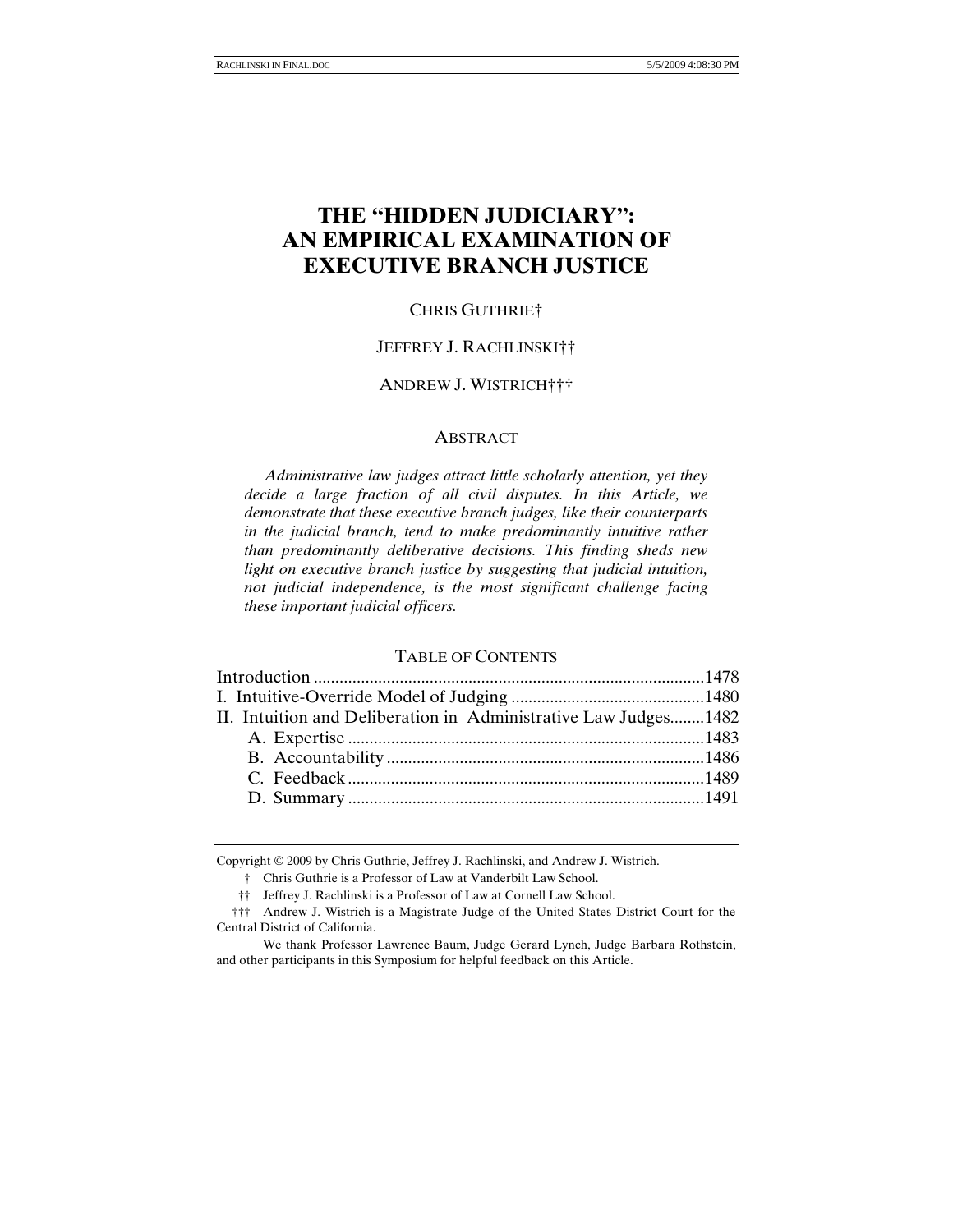| Appendix A: Materials Used at the New York City Conference1524 |  |
|----------------------------------------------------------------|--|
| Appendix B: Materials Used at the National Conference 1527     |  |

#### **INTRODUCTION**

Administrative law judges (ALJs) toil in the shadows of the civil justice system. They work for the executive branches of state and federal governments, usually embedded in specialized agencies. Located outside the courtrooms in which generalist judges preside, they comprise a "hidden judiciary."

To citizens, however, the  $14,100$  ALJs<sup>2</sup> are anything but hidden. They "adjudicate massive numbers of individual disputes, far exceeding the number resolved by courts."<sup>3</sup> They handle matters in many areas of concern to citizens and society, including "disability, retirement, and other income security entitlements; consumer, workplace, and environmental safety; labor relations and civil rights violations; and regulatory programs in industry, commerce,

<sup>1</sup>*. See* Thomas C. Mans, *Selecting the 'Hidden Judiciary': How the Merit Process Works in Choosing Administrative Law Judges (Part I)*, 63 JUDICATURE 60, 60 (1979) (coining the term "hidden judiciary"). *But see* Ronnie A. Yoder, *The Role of the Administrative Law Judge*, 22 J. NAT'L ASS'N ADMIN. L. JUDGES 321, 323 (2002) ("We [administrative law judges] used to be referred to as the hidden judiciary; but you do not see that phraseology much any more.").

 <sup>2.</sup> U.S. DEP'T OF LABOR, OCCUPATIONAL EMPLOYMENT AND WAGES, 2007, at 9 tbl.1 (Bureau of Labor Statistics, News Release No. 08-0620, rev. ed. 2009), *available at* http://www.bls.gov/news.release/pdf/ocwage.pdf (reporting that 14,100 "administrative law judges, adjudicators, and hearing officers" were employed in the United States in 2007).

 <sup>3.</sup> Charles H. Koch, Jr., *Policymaking by the Administrative Judiciary*, 56 ALA. L. REV. 693, 693 (2005).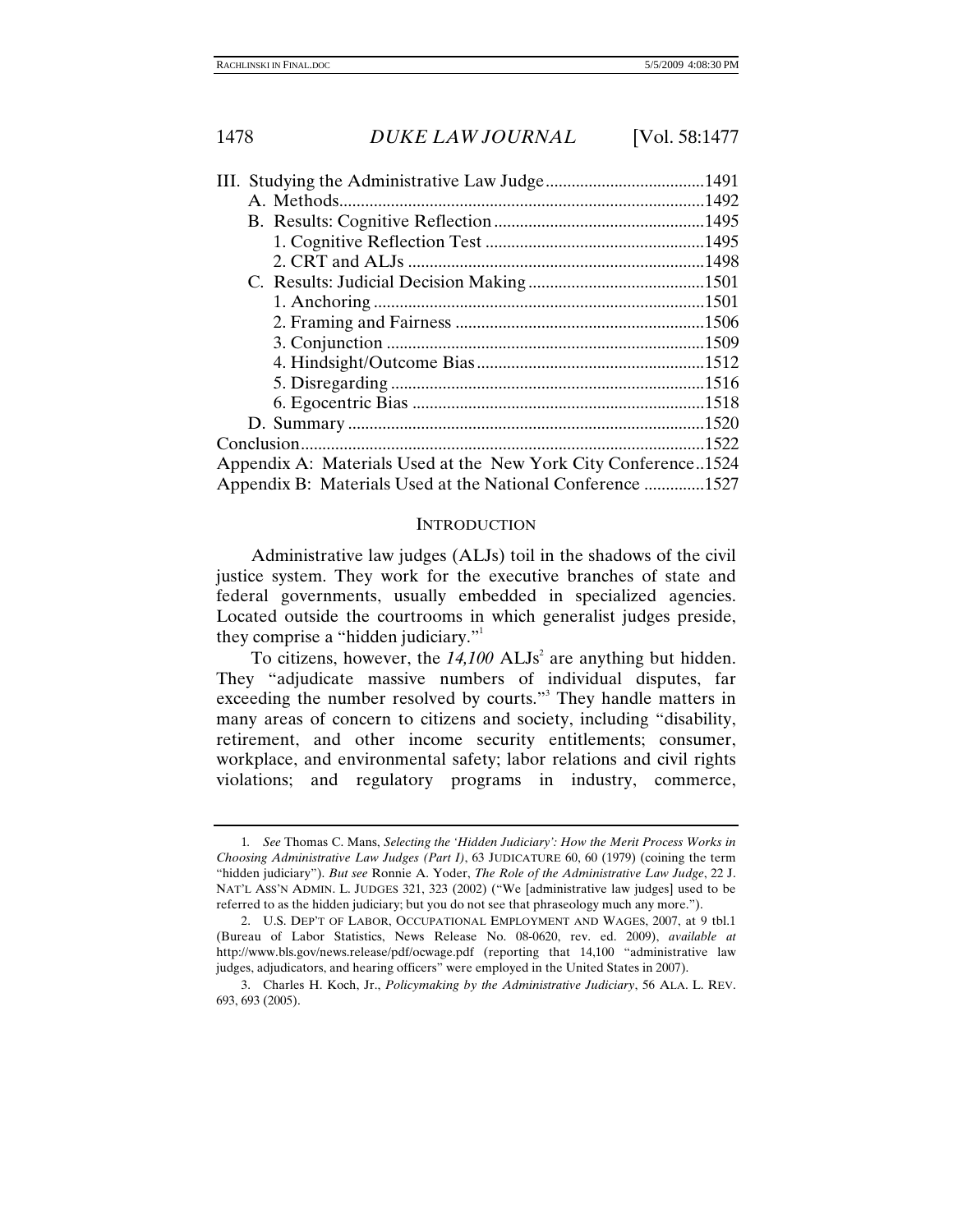communications, banking, and transportation."4 At the federal level, ALJs conduct at least nine times as many trials as federal judges.<sup>5</sup> In short, ALJs are the "face of justice" for most American citizens.<sup>6</sup>

The prevalence of administrative judging exposes a great irony concerning ongoing debates about judicial specialization. Scholars, pundits, and politicians periodically call for greater specialization among judges,<sup>7</sup> typically motivated by concerns that generalist judges simply cannot master the many complex areas of law and fact involved in modern litigation. Although the most visible courts are composed of generalist judges, a surprisingly large percentage of disputes are adjudicated by specialist judges. The quiet delegation of judicial authority to administrative tribunals is a long-term trend that has arisen more out of necessity than out of a careful assessment of the benefits and costs of judicial specialization. The wisdom of this trend has received little serious consideration or empirical study. Using well-established psychological research methods, we seek to begin to fill that gap in this Article.

Based on previous research involving generalist judges—federal district judges, state court judges, and federal magistrate judges—we have developed a model of judicial decisionmaking that explains how even well-qualified, experienced, and well-intentioned judges can make erroneous decisions. As we discuss in Part I, we have found that generalist judges appear to rely too heavily on intuition, rather than deliberation, when making judgments.<sup>8</sup> We raise the theoretical

 <sup>4.</sup> Daniel. L. Skoler, *The Administrative Law Judiciary: Change, Challenge, and Choices*, 462 ANNALS AM. ACAD. POL. & SOC. SCI. 34, 36 (1982).

<sup>5</sup>*. See* Judith Resnik, *Migrating, Morphing, and Vanishing: The Empirical and Normative Puzzles of Declining Trial Rates in Courts*, 1 J. EMPIRICAL LEGAL STUD. 783, 799 (2004) (reporting that while federal judges conducted a total of about 85,000 trials (defined as "contested hearings at which evidence is presented") during 2001, just four federal administrative agencies (the SSA, the INS, the Board of Veterans Appeals, and the EEOC) conducted more than 720,000 trials that year); Paul R. Verkuil, *Reflections upon the Federal Administrative Judiciary*, 39 UCLA L. REV. 1341, 1343 (1992) ("ALJs probably decide more 'cases' each year than do their federal judicial counterparts.").

 <sup>6.</sup> Yoder, *supra* note 1, at 323.

<sup>7</sup>*. See, e.g.*, Jeffrey J. Rachlinski, Chris Guthrie & Andrew J. Wistrich, *Inside the Bankruptcy Judge's Mind*, 86 B.U. L. REV. 1227, 1228 (2006) (reviewing the demand for and the trends toward judicial specialization).

<sup>8</sup>*. See generally* Chris Guthrie, Jeffrey J. Rachlinski & Andrew J. Wistrich, *Blinking on the Bench: How Judges Decide Cases*, 93 CORNELL L. REV. 1 (2007) [hereinafter Guthrie et al., *Blinking*] (proposing an intuitive-override model of decisionmaking and presenting relevant experimental evidence); Chris Guthrie, Jeffrey J. Rachlinski & Andrew J. Wistrich, *Inside the Judicial Mind*, 86 CORNELL L. REV. 777 (2001) [hereinafter Guthrie et al., *Judicial Mind*] (reporting experimental evidence showing that judges are susceptible to misleading heuristics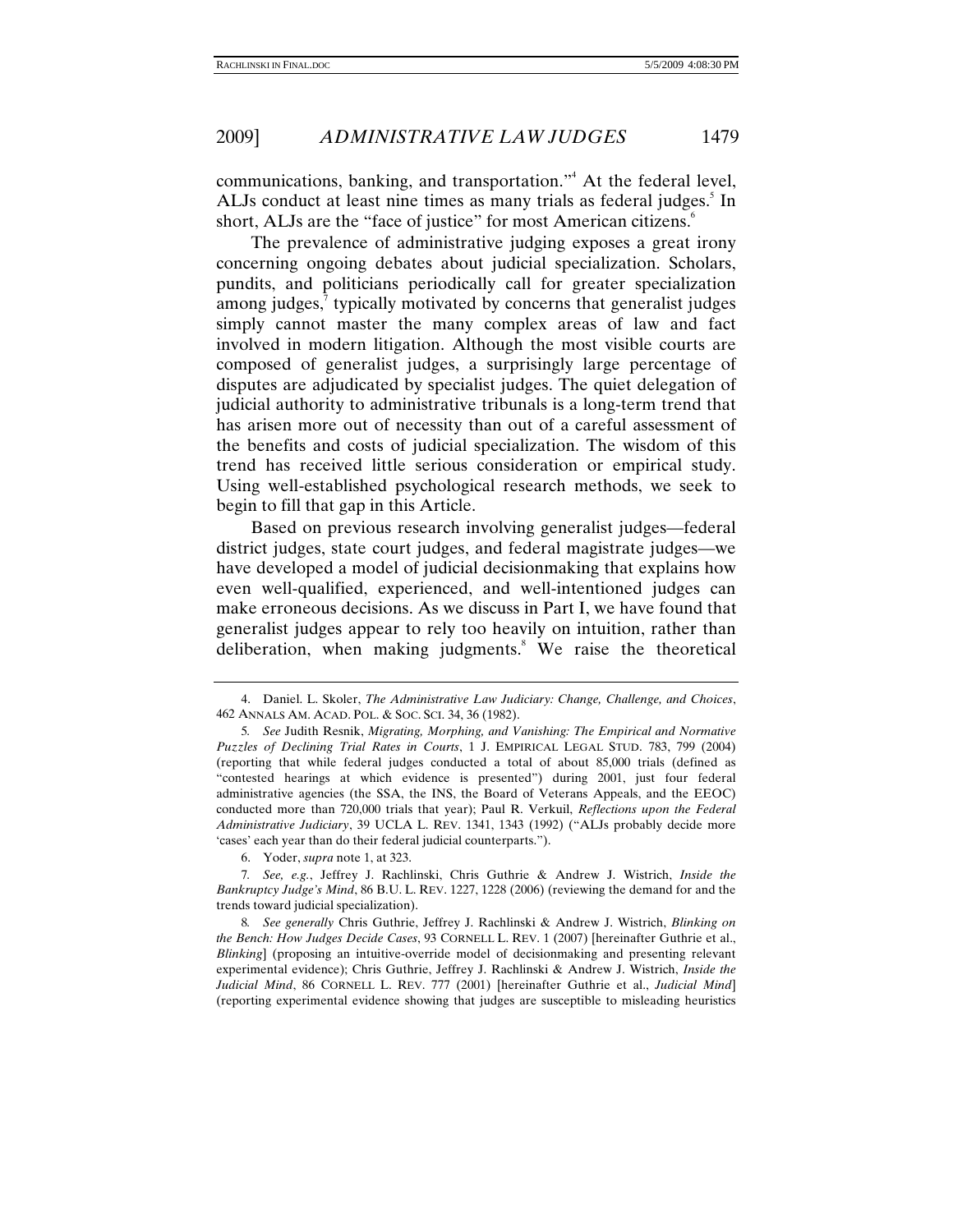possibility in Part II that administrative law judges—who tend to have greater subject-matter expertise and face more frequent decisionmaking oversight—might make better decisions than generalist judges. Part III then describes our empirical study of ALJ decisionmaking. In it, we attempt to sort out whether ALJs do in fact make more deliberative decisions than their generalist judge counterparts. We base our results on two different empirical investigations. First, as Part III.B explains, we report the results of a study designed to assess whether ALJs demonstrate a propensity to engage in impressionistic and intuitive problem solving or deliberative and reflective problem solving when faced with generic decision problems. Second, as Part III.C explains, we report the results of several experiments designed to assess whether ALJs demonstrate susceptibility or resistance to common "heuristics and biases"<sup>9</sup> that have been shown to influence judicial decisionmaking. With regard to both, we find that ALJs, just like generalist judges, make predominantly intuitive rather than predominantly deliberative decisions and are vulnerable to the same types of decisionmaking errors.

We conclude by arguing that our findings shed new light on executive branch justice. Among ALJs, executive branch agencies, and the scholars who study them, judicial independence has dominated discussion. We argue, instead, that the primary issue of concern is *not judicial independence* but *judicial intuition*.

## I. INTUITIVE-OVERRIDE MODEL OF JUDGING

Building on research from psychology as well as our own previous research on judicial decisionmaking, we contend that generalist judges approach legal problems using two distinct systems of judgment.<sup>10</sup> On the one hand, judges, like other human beings, use

and biases when making judgments); Andrew J. Wistrich, Chris Guthrie & Jeffrey J. Rachlinski, *Can Judges Ignore Inadmissible Information? The Difficulty of Deliberately Disregarding*, 153 U. PA. L. REV. 1251 (2005) (reporting experimental evidence showing that judges have difficulty deliberately disregarding relevant but inadmissible evidence when making merits decisions).

 <sup>9.</sup> Amos Tversky & Daniel Kahneman, *Judgment Under Uncertainty: Heuristics and Biases*, 185 SCIENCE 1124, 1124 (1974) (introducing the concept of heuristics and biases).

<sup>10</sup>*. See* Guthrie et al., *Blinking*, *supra* note 8, at 6; Keith E. Stanovich & Richard F. West, *Individual Differences in Reasoning: Implications for the Rationality Debate?*, *in* HEURISTICS AND BIASES: THE PSYCHOLOGY OF INTUITIVE JUDGMENT 421, 436 (Thomas Gilovich, Dale Griffin & Daniel Kahneman eds., 2002) ("Although there are several two-process theories of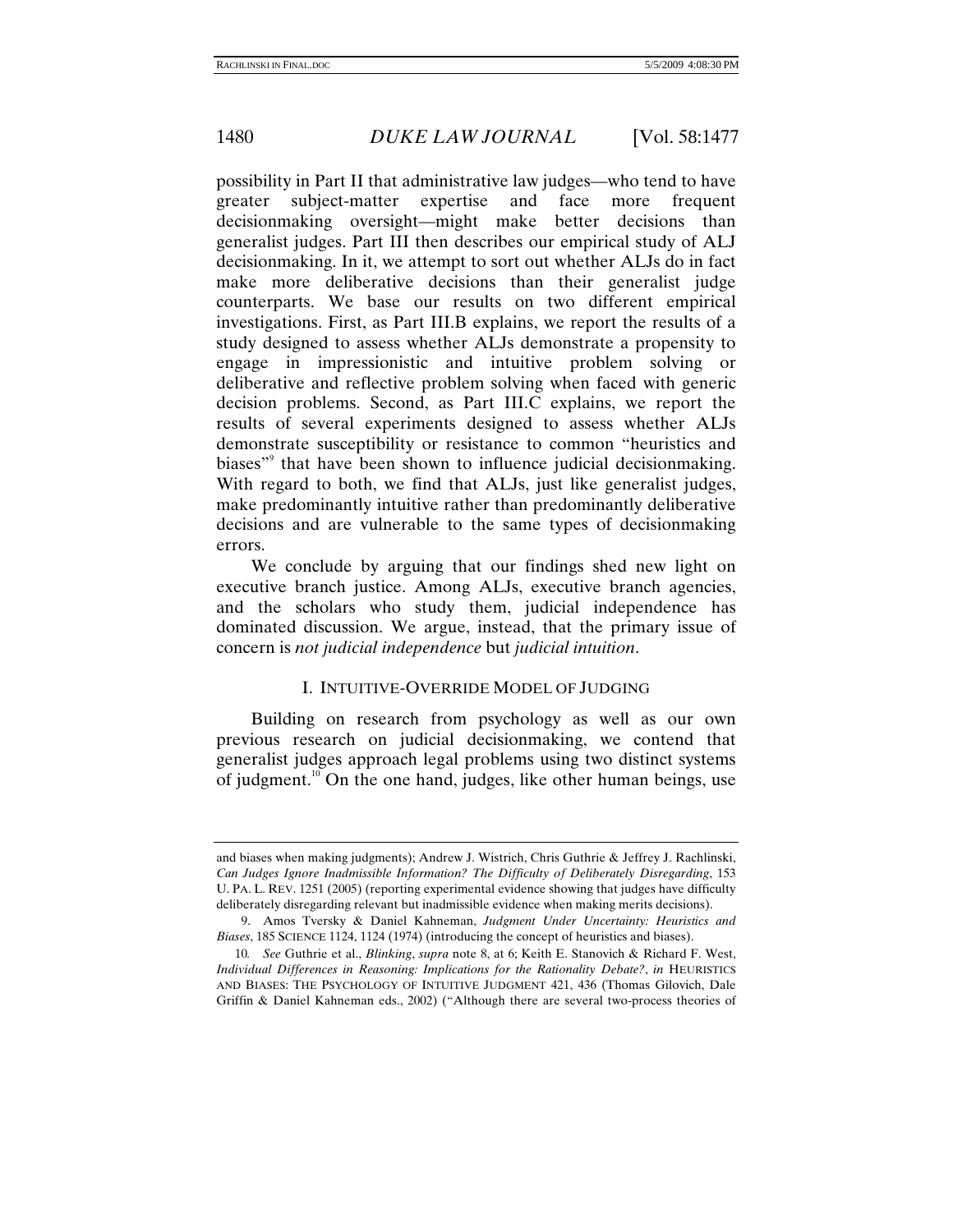an intuitive system of judgment, which is made up of so-called "System 1" processes.<sup>11</sup> System 1 processes are "automatic, heuristicbased, and relatively undemanding of computational capacity. $12^2$  In short, they are "spontaneous, intuitive, effortless, and fast."<sup>13</sup> When assessing legal problems, judges quickly develop an intuition or "hunch" about the right outcome.<sup>14</sup>

On the other hand, judges, like other human beings, also use a deliberative system of judgment, which is made up of so-called "System 2" processes.<sup>15</sup> System 2 processes require "effort, motivation, concentration, and the execution of learned rules."16 In short, these processes are "deliberate, rule-governed, effortful, and slow."<sup>17</sup> This means that when judges confront legal problems, they are also able to analyze them in a more measured, deliberative, and rule-based way.

Our intuitive-override model of judging asserts that these two systems interact in a fairly predictable way. Relying on a generic model of decisionmaking proposed by Professors Daniel Kahneman and Shane Frederick, $18$  we contend that judges initially make intuitive or System 1 judgments—which are effortless, fast, and often accurate—that they *might* override with deliberative or System 2 processes—which are more time and labor intensive. As Kahneman and Frederick explain their model, "System 1 quickly proposes intuitive answers to judgment problems as they arise, and System 2 monitors the quality of these proposals, which it may endorse, correct, or override. The judgments that are eventually expressed are

reasoning that differ somewhat in their details, all agree on the general features of the two systems which, for simplicity, we label System 1 and System 2.").

<sup>11</sup>*. See* Stanovich & West, *supra* note 10, at 436.

<sup>12</sup>*. Id.*

 <sup>13.</sup> Daniel Kahneman & Shane Frederick, *Representativeness Revisited: Attribute Substitution in Intuitive Judgment*, *in* HEURISTICS AND BIASES: THE PSYCHOLOGY OF INTUITIVE JUDGMENT, *supra* note 10, at 49, 49.

<sup>14</sup>*. See* Joseph C. Hutcheson, Jr., *The Judgment Intuitive: The Function of the "Hunch" in Judicial Decision*, 14 CORNELL L.Q. 274, 278 (1929).

<sup>15</sup>*. See* Stanovich & West, *supra* note 10, at 436 ("System 2 conjoins the various characteristics associated with controlled processing.").

 <sup>16.</sup> Shane Frederick, *Cognitive Reflection and Decision Making*, 19 J. ECON. PERSP. 25, 26 (2005).

 <sup>17.</sup> Kahneman & Frederick, *supra* note 13, at 49.

<sup>18</sup>*. Id.* at 51.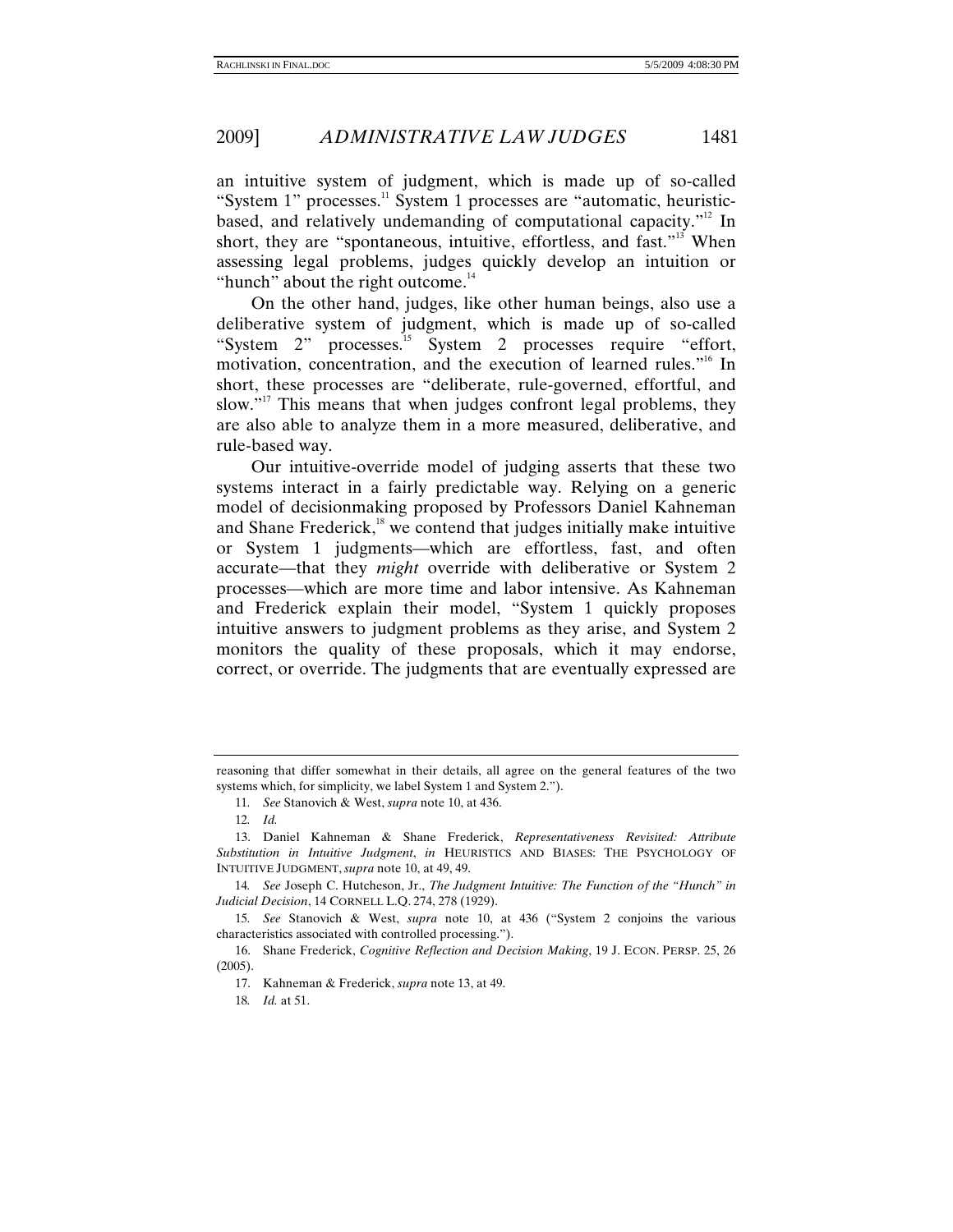called *intuitive* if they retain the hypothesized initial proposal without much modification."<sup>19</sup>

The intuitive-override model means that judges often rely on simple heuristics, attend closely to various informational cues that can be misleading, and can be influenced by untoward psychological phenomena in their decisionmaking.<sup>20</sup> But judges can sometimes override these misleading intuitive responses with a more deductive, deliberative decisionmaking approach.<sup>21</sup> This combination of intuition and deliberative override makes judges efficient decisionmakers, but we have found evidence suggesting that generalist judges may overrely on their intuitive processes and under-use their deliberative faculties.

We recognize, of course, that the intuitive and deliberative systems can, and do, interact in a variety of ways.<sup>22</sup> We also recognize that the brain is not neatly divided into two systems—it contains many areas that seem to perform discrete functions that are all interconnected.<sup>23</sup> The notion of two systems is perhaps better viewed as a metaphor, or organizing principle, than a hard-wired reality in the brain. In the main, however, we think that our proposed model captures judges' basic approach to decisionmaking and offers a more realistic, though still tractable, account than those associated with formalism (that is, purely deductive decisionmaking) and realism (that is, intuitive rationalization).

# II. INTUITION AND DELIBERATION IN ADMINISTRATIVE LAW JUDGES

Does the same model of judging apply to ALJs? We suspect that it does. ALJs possess educational and professional credentials comparable to those of generalist judges, $^{24}$  and in the courtroom, they

<sup>19</sup>*. Id.*

 <sup>20.</sup> Guthrie et al., *Blinking*, *supra* note 8, at 33.

<sup>21</sup>*. Id.* at 3.

<sup>22</sup>*. Id.* at 8–9 (identifying various ways in which intuition and deliberation can interact in judgment and decisionmaking).

<sup>23</sup>*. See* Mark Lubell et al., *Institutional Design Capitalizing on the Intuitive Nature of Decision Making*, *in* BETTER THAN CONSCIOUS: DECISION MAKING, THE HUMAN MIND, AND IMPLICATIONS FOR INSTITUTIONS 413, 414 (Christoph Engel & Wolf Singer eds., 2008) ("[T]he distinction between conscious and unconscious is a somewhat artificial construct. So, too, is the supposed 'system 1' versus 'system 2' distinction." (citation omitted)).

 <sup>24.</sup> Most ALJs, like most generalist judges, are lawyers, *see, e.g.*, Skoler, *supra* note 4, at 36 ("[Federal] ALJs must be lawyers."), but some state ALJs are not, *see, e.g.*, Yoder, *supra* note 1,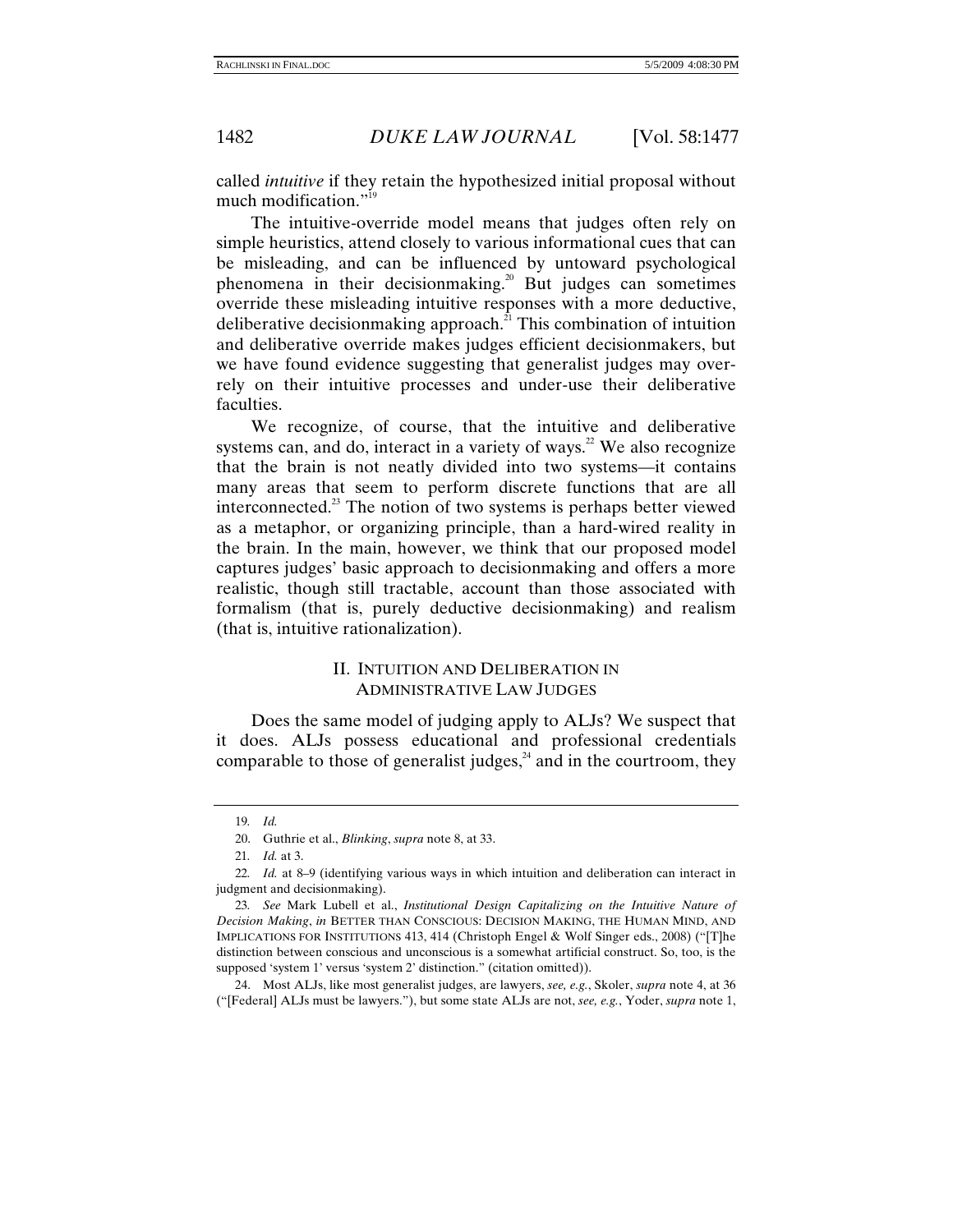perform the same functions.<sup>25</sup> That is, they "hear cases, find the facts, and apply the law."<sup>26</sup> But even if the ALJs rely upon the same combination of intuition and deliberation, several features of the unique role they play in the legal system might lead them to rely more heavily than ordinary judges on deliberation. First, because ALJs tend to specialize, they might develop the *expertise* to discern when it is important to override their intuition with deliberation. Second, because ALJs face greater scrutiny of their decisions than do their generalist counterparts, they might feel more accountable, and this *accountability* might lead to more deliberative decisionmaking. Third, this heightened scrutiny might give ALJs greater access to *feedback*, which might also facilitate more deliberative decision making.<sup>27</sup>

## *A. Expertise*

The most striking difference between most ALJs and most generalist judges is that ALJs almost always *specialize*. 28 In the federal government and many state governments, ALJs work for a particular

 26. Michael Asimow, *The Administrative Judiciary: ALJ's in Historical Perspective*, 20 J. NAT'L ASS'N ADMIN. L. JUDGES 157, 157 (2000); *see also* R. Terrence Harders, *Striking a Balance: Administrative Law Judge Independence and Accountability*, J. NAT'L ASS'N ADMIN. L. JUDGES, Spring 1999, at 1, 9 ("[T]hose who come before ALJs recognize that the deciding of disputes, the prescribing of duties, and the recognition of entitlement affects them in much the same way that litigation plays out in courts of law.").

 27. Although we focus on potential advantages that ALJs possess, we acknowledge that ALJs might face potential disadvantages as well. For example, ALJs frequently face crowded dockets and often have fewer resources, such as judicial clerks, than many of their generalist counterparts. This might make them more, not less, prone to making snap, routinized, bureaucratic judgments. *See* Koch, *supra* note 3, at 693 ("Administrative agencies adjudicate massive numbers of individual disputes, far exceeding the number resolved by courts.").

 28. We recognize that a meaningful fraction of judicial branch judges serve on specialized courts, but most judicial branch judges are generalists. *See generally* CENT. EUROPEAN & EURASIAN LAW INITIATIVE, AM. BAR ASS'N, SPECIALIZED COURTS: A CONCEPT PAPER (1996) (on file with the *Duke Law Journal*) (providing background on the composition of the U.S. specialized courts).

at 325 ("We come in all shapes and sizes[:] lawyers and non-lawyers, federal and state, central panels and agency employees.").

 <sup>25.</sup> Butz v. Economou, 438 U.S. 478, 513 (1978) ("There can be little doubt that the role of the modern federal hearing examiner or administrative law judge within this framework is 'functionally comparable' to that of a judge. His powers are often, if not generally, comparable to those of a trial judge: He may issue subpoenas, rule on proffers of evidence, regulate the course of the hearing, and make or recommend decisions."); James E. Moliterno, *The Administrative Judiciary's Independence Myth*, 41 WAKE FOREST L. REV. 1191, 1196–97 (2006) (observing that ALJs "possess, of course, the fundamental core of the judicial definition, which, while nowhere given authoritatively, is by wide approval known to consist in the impartial adjudication of cases").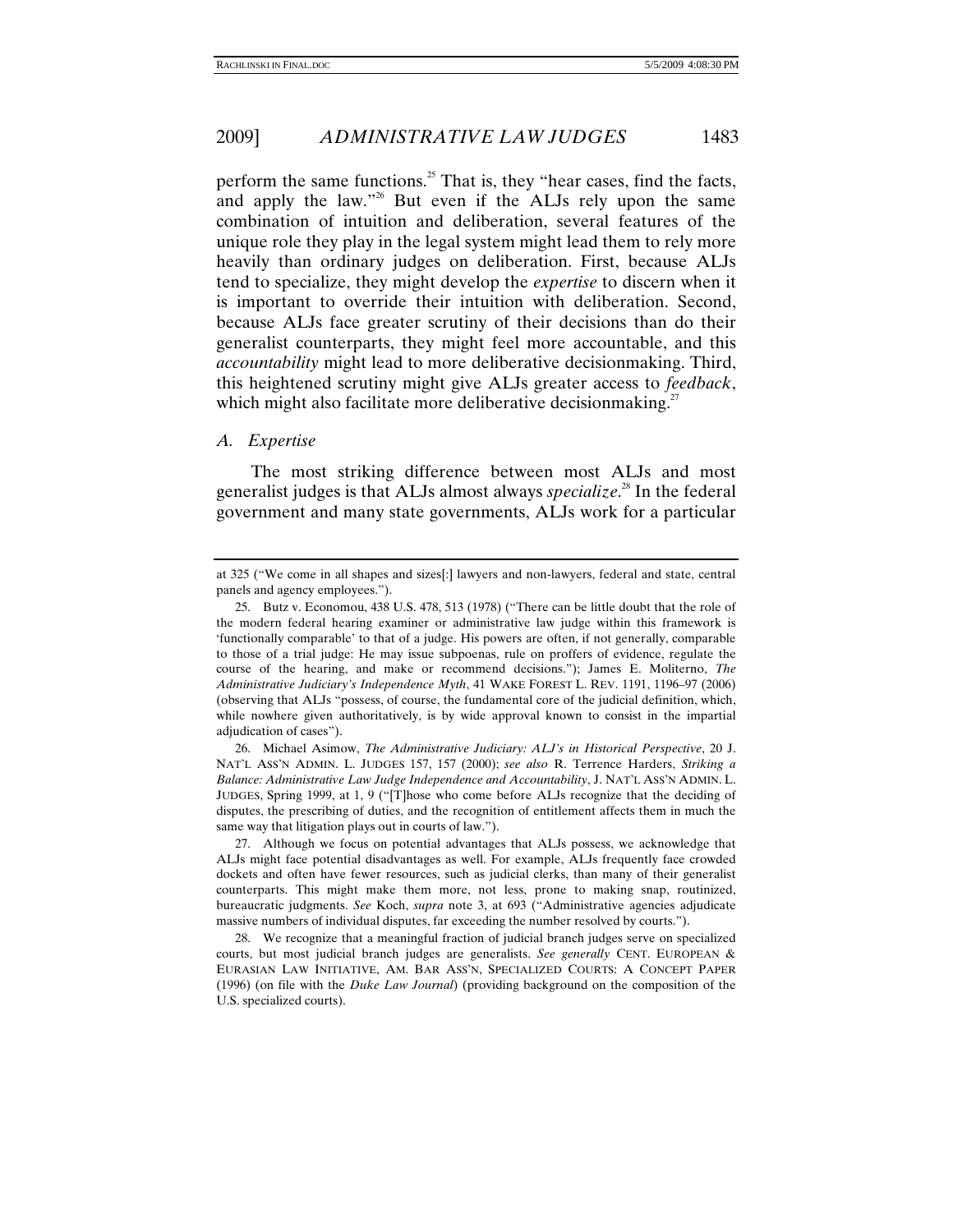agency, like the Social Security Administration or the Department of Labor.<sup>29</sup> Before ascending to the bench, they often have relevant expertise and practice experience.<sup>30</sup> Once they become ALJs, their expertise in the subject matter of the agency deepens because most of them adjudicate disputes involving only the agency for which they

A central panel of ALJs is a cadre of professional adjudicators who are administratively independent of the agencies whose cases they hear, and thus, they are removed from agency influence. The central panels are organized in several ways. In some states, the central panel is an independent agency within the executive branch. In others, the central panel is part of another agency for administrative support, but independent for all other purposes. A third variation puts the ALJs in a separate organization, but assigns each ALJ to a particular agency based upon expertise in the subject matter.

Flanagan, *Redefining the Role*, *supra*, at 1356; *see also* William R. Andersen, *Judicial Review of State Administrative Action—Designing the Statutory Framework*, 44 ADMIN. L. REV. 523, 554– 57 (1992) (proposing three models of administrative adjudication). *But see* Koch, *supra* note 3, at 733 ("[P]anel judges, since they serve many agencies, are generalists and thus do not provide the expertise and experience inherent in the traditional scheme."). At present , then, all federal ALJs and nearly half of the state ALJs work within one agency, and among those state ALJs who are employed by central panels, many of them also specialize in the law and policy of a particular agency.

30*. See* Flanagan, *Redefining the Role, supra* note 29, at 1406 ("States often require ALJs to have substantive knowledge or experience in the subject matter . . . ."); *see also, e.g.*, N.J. STAT. ANN. § 52:14F-12(a) (West 2001) (requiring that judges hired into the environmental unit have "special expertise" in environmental law); TEX. GOV'T CODE ANN. § 2003.049(d) (Vernon 2000) (requiring ALJs to have experience in utility law).

<sup>29</sup>*. See* L. Harold Levinson, *The Status of the Administrative Judge*, 38 AM. J. COMP. LAW 523, 535 (1990) ("Most ALJs specialize in adjudicating cases for only one agency . . . ."). This is uniformly true in the federal government because there all federal ALJs are employed by a particular agency. In the states, the employment arrangements of ALJs are more complicated and less amenable to "scholarly generalizations." Jim Rossi, *Overcoming Parochialism: State Administrative Procedure and Institutional Design*, 53 ADMIN. L. REV. 551, 553 (2001); *see also* Skoler, *supra* note 4, at 35 ("Writing about administrative law judges at both federal and state levels is a tricky business and therefore rarely done."). Historically, most state ALJs, like their federal counterparts, worked for specific agencies. *See, e.g.*, James F. Flanagan, *Redefining the Role of the State Administrative Law Judge: Central Panels and Their Impact on State ALJ Authority and Standards of Agency Review*, 54 ADMIN. L. REV. 1355, 1357 (2002) [hereinafter Flanagan, *Redefining the Role*] (observing that California created the first central panel in 1945 and that seven states had central panels by 1983). Beginning in the 1980s and 1990s, many more states—now about thirty of them—moved to adopt, in various forms, "central panels" or independent ALJ agencies. *See, e.g.*, James F. Flanagan, *An Update on Developments in Central Panels and ALJ Final Order Authority*, 38 IND. L. REV. 401, 403–04 (2005) [hereinafter Flanagan, *Update on Developments*] ("Twenty-five states, and three major cities, have established central panels thus far."); Rossi, *supra*, at 568 ("In more than thirty states, to one degree or another administrative law judges (ALJs) are housed in a central panel . . . ."); Nat'l Ass'n of Admin. Law Judiciary, Non-Central Panel States, http://www.naalj.org/nonpanel.html (last visited Mar. 23, 2009) (identifying 29 states with central panels). Professor James Flanagan describes these central panel arrangements as follows: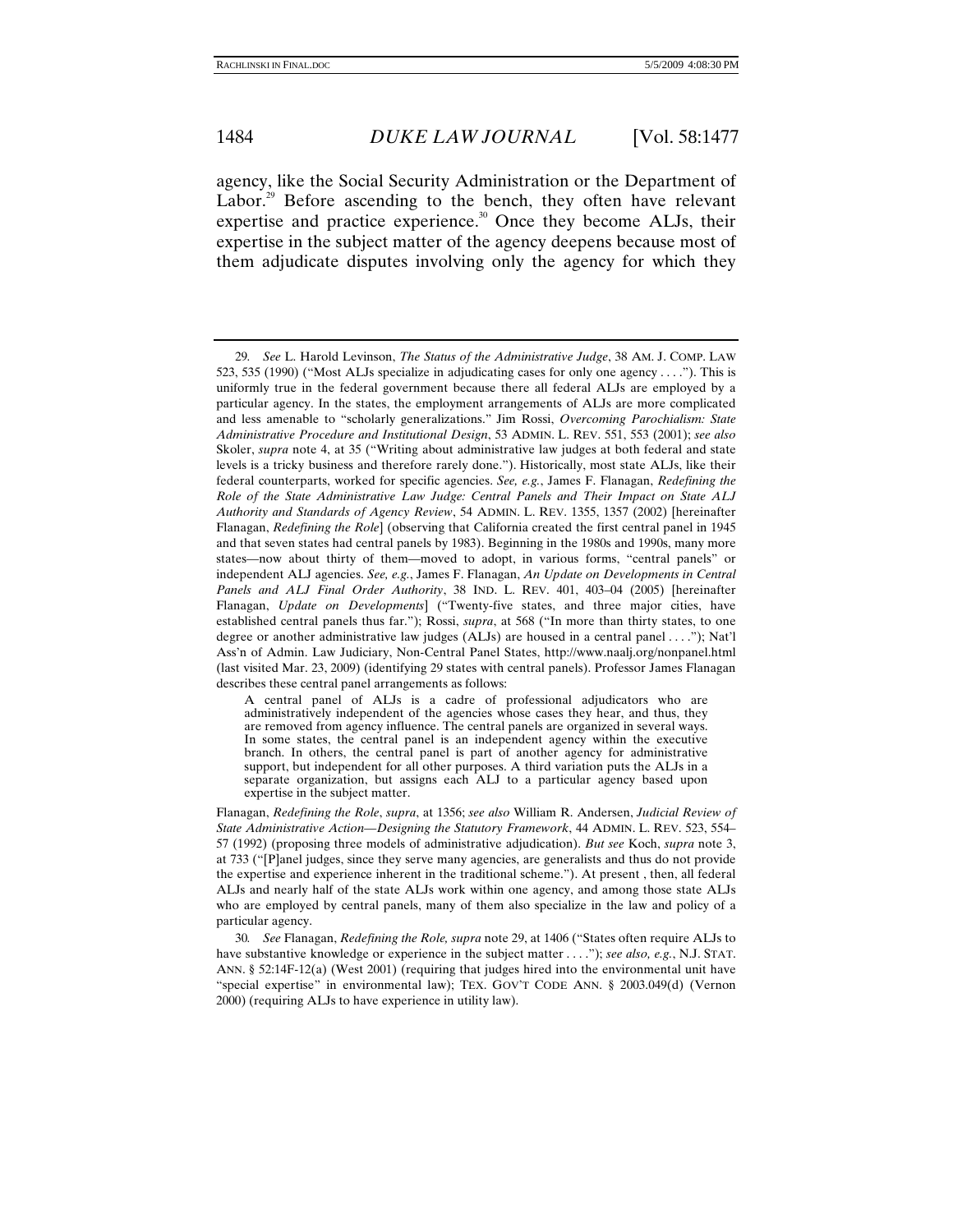work, meaning that they hear similar matters over and over again.<sup>31</sup> In contrast to federal district judges—who at any given time might be hearing diversity cases involving various states' substantive laws, multiple criminal matters, and disputes filed under a wide variety of federal statutes—most ALJs repeatedly hear the same kinds of cases.

We do not want to overstate the difference between ALJs and generalist judges. $32$  As our own data show, $33$  some of the ALJs hear many different kinds of cases, particularly those who serve on "central panels." These ALJs may differ little from the trial judges who sit in their states' court of general jurisdiction. Conversely, in some jurisdictions, state trial judges specialize, devoting themselves to particular areas of law such as juvenile or family law. These state court judges may be no different from many of the ALJs who specialize in narrow areas of law. Nonetheless, specialization is the norm among ALJs but the exception among judicial branch trial judges.

Because ALJs typically develop specialized expertise that their counterparts in the generalist judiciary do not possess, they might be better decisionmakers. Specialization does not always improve decisionmaking, however. Some research shows that greater expertise facilitates better judgment, $34$  but other research shows that generalists are just as competent as specialists.<sup>35</sup> In one previous study, we found

 35. SCOTT PLOUS, THE PSYCHOLOGY OF JUDGMENT AND DECISION MAKING 258 (1993) ("[S]everal studies have found that experts display either roughly the same biases as college

 <sup>31.</sup> This is so not only for the obvious reason that ALJs are repeatedly exposed to similar matters, but also because the agencies that employ them often provide the ALJs with important guidance to keep them abreast of relevant legal and policy developments. Flanagan, *Redefining the Role*, *supra* note 29, at 1406; *see also, e.g.*, TEX. GOV'T CODE ANN. § 2001.058(c) (providing a specific example requiring the agency to provide a statement on applicable rules and policies).

<sup>32</sup>*. See* Edward Cheng, *The Myth of the Generalist Judge*, 61 STAN. L. REV. 519, 540 (2008) (presenting evidence that generalist appellate judges tend to write opinions in various specialized areas).

<sup>33</sup>*. See infra* Part III.A.

<sup>34</sup>*. See, e.g.*, Chris Guthrie, *Panacea or Pandora's Box?: The Costs of Options in Negotiation*, 88 IOWA L. REV. 601, 641–42 (2003) (finding that lawyers were less susceptible than nonlawyers to the pernicious effects of contrast or asymmetric dominance); Chris Guthrie & Jeffrey J. Rachlinski, *Insurers, Illusions of Judgment & Litigation*, 59 VAND. L. REV. 2017, 2047 (2006) ("This paper reports the results of several litigation problems—two anchoring problems, three framing problems, and one self-serving bias problem—involving nearly two hundred participants from the insurance industry. The results reported in the paper suggest that these experts, relative to others who have been studied, make decisions that more closely approximate rational choice."); Russell Korobkin & Chris Guthrie, *Psychology, Economics, and Settlement: A New Look at the Role of the Lawyer*, 76 TEX. L. REV. 77, 99–101 (1997) (finding that lawyers are less susceptible than nonlawyers to framing effects).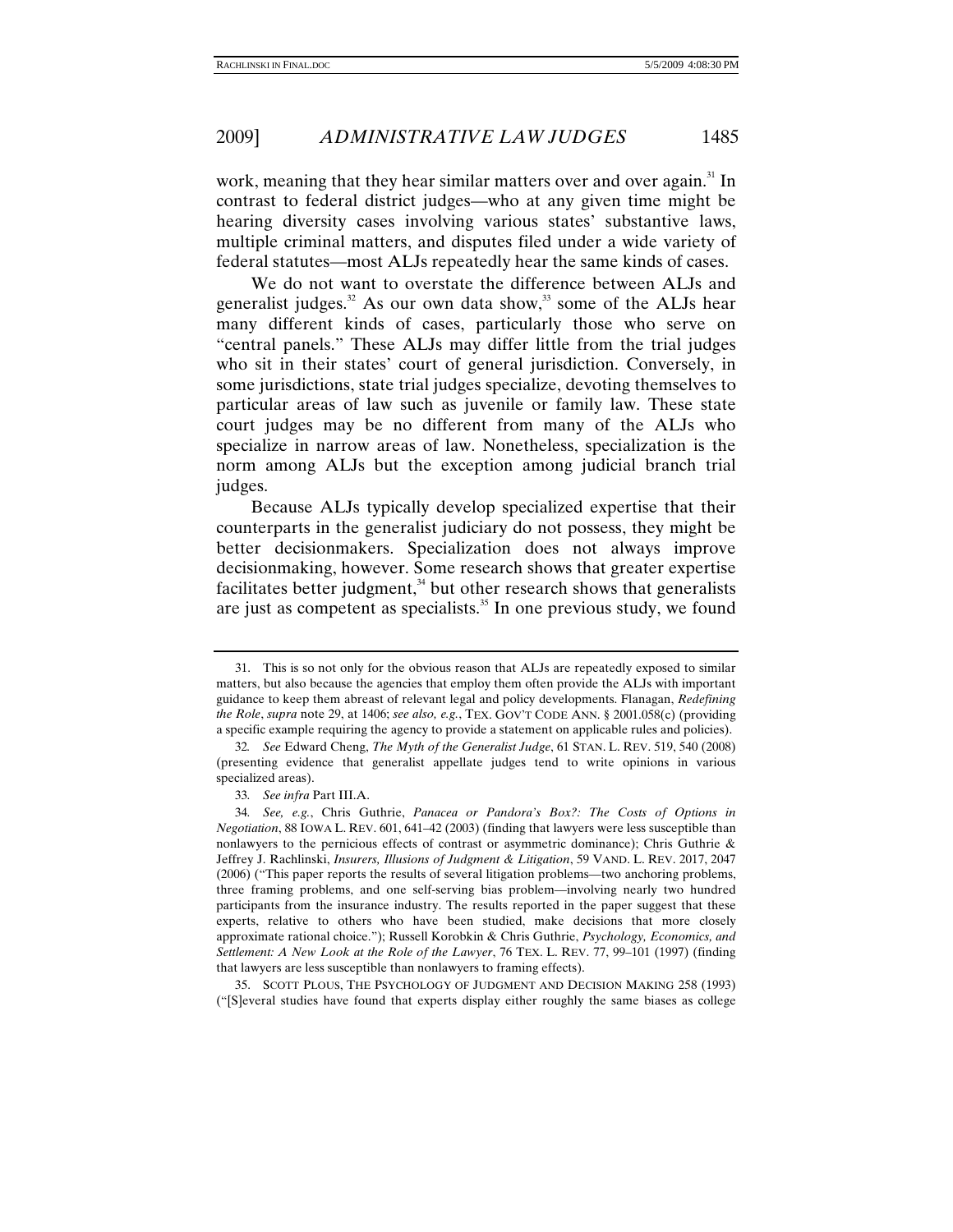that federal bankruptcy judges appear as susceptible to common errors in judgment as their generalist counterparts,<sup>36</sup> suggesting that specialization "does not lead inexorably to improved decision making."<sup>37</sup> Nonetheless, typical ALJs, even as compared to bankruptcy judges, tend to develop unusually high levels of specialized expertise and may therefore have much more familiarity with the matters they encounter in court.

*B. Accountability* 

Even if specialization does not necessarily lead to better decisionmaking, ALJs might make more rational and deliberative decisions than their generalist-judge counterparts because they are more *accountable* for their decisions.<sup>38</sup> In contrast to generalist judges, ALJs often do not make "final" decisions; instead, they issue recommended decisions that are reviewed by their agency heads.<sup>39</sup> As

students or the same biases at somewhat reduced levels."); *see also, e.g.*, John C. Anderson, D. Jordan Lowe & Philip M.J. Reckers, *Evaluation of Auditor Decisions: Hindsight Bias Effects and the Expectation Gap*, 14 J. ECON. PSYCHOL. 711, 725–31 (1993) (indicating that auditors, like nonexperts, are influenced by the hindsight bias); Hal R. Arkes et al., *Eliminating the Hindsight Bias*, 73 J. APPLIED PSYCHOL. 305, 307 (1988) (demonstrating that psychologists, like nonexperts, are prone to the hindsight bias); Linda Babcock et al., *Forming Beliefs About Adjudicated Outcomes: Perceptions of Risk and Reservation Values*, 15 INT'L REV. L. & ECON. 289, 296–97 (1995) (finding that framing effects similarly influenced lawyer and nonlawyer subjects); Barbara J. McNeil et al., *On the Elicitation of Preferences for Alternative Therapies*, 306 NEW ENG. J. MED. 1259, 1261–62 (1982) (finding that physicians, like nonexperts, are susceptible to framing effects); Gregory B. Northcraft & Margaret A. Neale, *Experts, Amateurs, and Real Estate: An Anchoring-and-Adjustment Perspective on Property Pricing Decisions*, 39 ORGANIZATIONAL BEHAV. & HUM. DECISION PROCESSES 84, 94–96 (1987) (finding that real estate agents, like nonexperts, are influenced by anchoring effects when estimating real estate prices).

 <sup>36.</sup> Rachlinski et al., *supra* note 7, at 1256 ("With regard to the two phenomena that we have tested in prior studies of generalist judges—anchoring and framing—the bankruptcy judges performed much like the generalist judges we have previously studied."); *see also* Theodore Eisenberg, *Differing Perceptions of Attorney Fees in Bankruptcy Cases*, 72 WASH. U. L.Q. 979, 983–85 (1994) (reporting evidence suggesting that bankruptcy judges are susceptible to self-serving or egocentric biases when making judgments).

 <sup>37.</sup> Rachlinski et al., *supra* note 7, at 1257.

 <sup>38.</sup> The argument developed here bears some relation to Mark Seidenfeld's argument that accountability created by the prospect of judicial review might enhance agency decisionmaking. *See* Mark Seidenfeld, *Cognitive Loafing, Social Conformity, and Judicial Review of Agency Rulemaking*, 87 CORNELL L. REV. 486, 509 (2002) ("Judicial review provides accountability, within the core psychological concept . . . ."); *see also* Mark Seidenfeld, *The Psychology of Accountability and Political Review of Agency Rules*, 51 DUKE L.J. 1059, 1061–68 (2001) (reviewing the psychological research on accountability).

 <sup>39.</sup> According to James Flanagan, "the agency's power to review the findings of the ALJ" is a "fundamental premise of administrative adjudication." Flanagan, *Update on Developments*,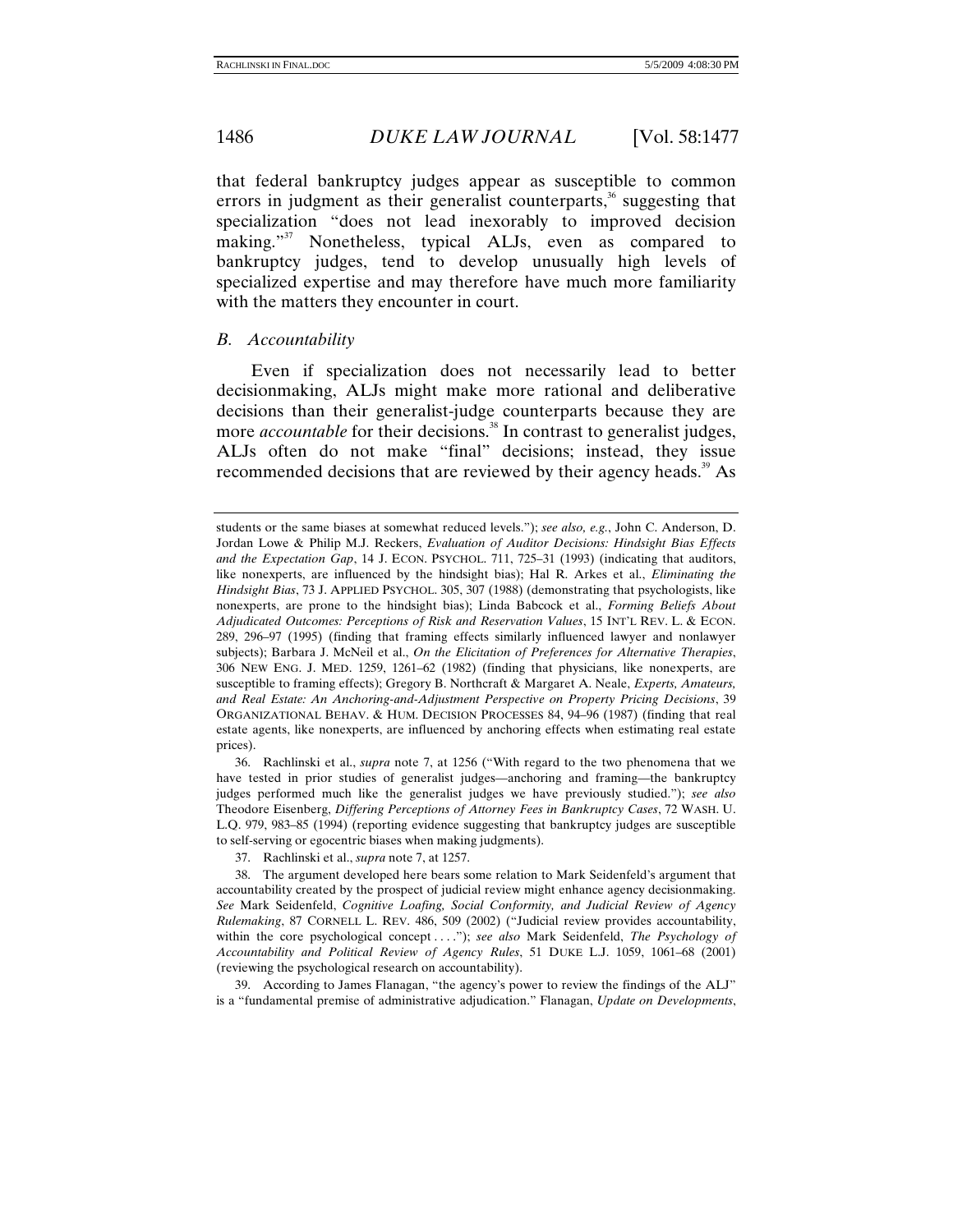Professor James Moliterno observes, this review can be quite searching; none of an ALJ's findings, including factual determinations, are binding on the agency because "[t]he agency is omnipotent when it comes to administrative judge decisions."<sup>40</sup> This means that ALJs are accountable to a superior—the agency head or the agency head's designates, like the agency's general counsel's office—in a way that generalist judges are not. And on top of this, ALJs' decisions, like the decisions of generalist judges, are also subject to judicial review in the courts.

The ubiquitous accountability that ALJs face might enhance the quality of their decisionmaking because research shows that  $accountability$  often leads to better decision making.<sup>41</sup> When

In recent years, some states—particularly those that have embraced a "central panel" system, *see supra* note 29, have moved to enhance the finality of ALJ decisions, *see, e.g.*, Flanagan, *Redefining the Role*, *supra* note 29, at 1373 (observing that "[a]t the beginning of the 1990s, in almost all the states including those with central panels, the statutes permitted the agency to amend the ALJ's findings of fact and conclusions of law with relative ease," but noting that this began to change in the early 1990s); Jim Rossi, *ALJ Final Orders on Appeal: Balancing Independence with Accountability*, J. NAT'L ASS'N ADMIN. L. JUDGES, Fall 1999, at 1, 2 ("[F]ollowing the proliferation of central panels, many states have increasingly given ALJ orders de jure or de facto finality by taking away an agency's opportunity to review ALJ decisions or requiring agencies to accept ALJ findings unless the agency overcomes a fairly rigorous evidentiary or reasoning burden.").

Despite this innovation in some states, ALJs, even those who preside in central panel states, are much less independent and much more accountable than their counterparts in the judicial branch, as Professor James Moliterno explains:

[T]he central fact of review remains: central panel administrative judges' decisions are also reviewed directly by agencies, often case-party agencies. This is the key fact that largely deprives administrative judges of the judicial independence trait. In reality, nothing is fundamentally changed with the institution of the central panel concept. The administrative judiciary simply becomes a judiciary within the executive branch/administrative state. This feature may further serve to insulate the administrative judge in an impartiality sense, but the administrative judge remains a member of the executive branch, fully subject to override by the agency.

Moliterno, *supra*, at 1233.

40. Moliterno, *supra* note 39, at 1225.

41*. See, e.g.*, Jennifer S. Lerner & Philip E. Tetlock, *Accounting for the Effects of Accountability*, 125 PSYCHOL. BULL. 255, 260–62 tbl.1 (1999) (documenting the extensive literature on accountability).

*supra* note 29, at 401; *see also* James E. Moliterno, *The Administrative Judiciary's Independence Myth*, 41 WAKE FOREST L. REV. 1191, 1224 (2006) ("[A]dministrative judges are crucially dependent, both in that their decisions often require executive affirmation and in that they are always subject to executive review . . . .").

This "fundamental premise" is embedded in the Administrative Procedure Act, which gave rise to the modern ALJ in federal agencies. *See* 5 U.S.C. § 557(b) (2006); *see also* Flanagan, *Redefining the Role*, *supra* note 29, at 1364. Moreover, the Model State Administrative Procedure Act adopted the federal standard in 1981, as did many of the administrative procedure acts in the states. *Id.*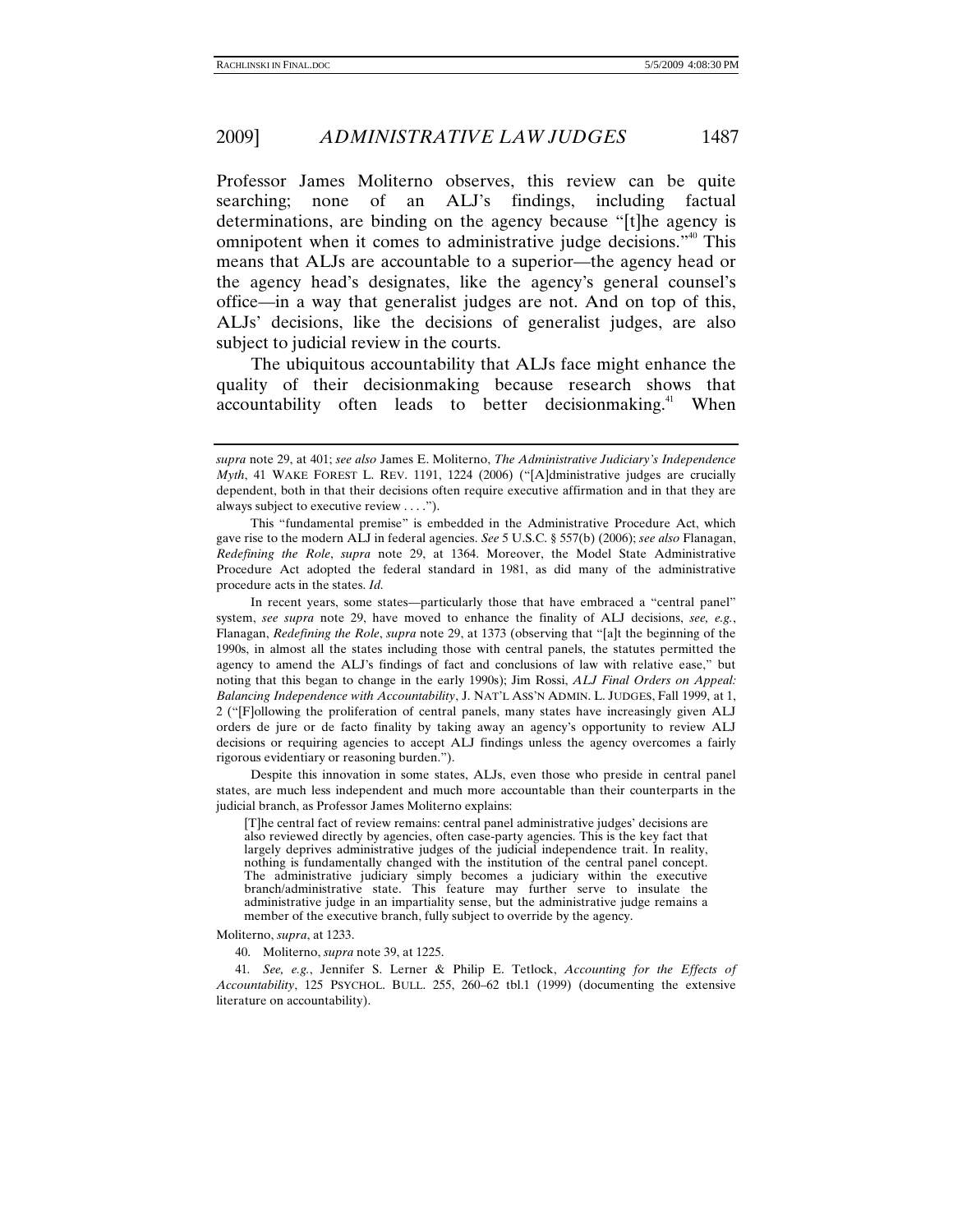decisionmakers know the views of the parties to whom they are accountable, they generally anticipate and adopt those views. $42$  This suggests that when ALJs know how their agency head would decide the case before them, they are likely to decide in the manner that they believe their agency head would decide, hewing closely to the agency's interpretation of its governing law. When decisionmakers do not know the views of the parties to whom they are accountable, they are more likely to engage in "self-critical" and "effortful" processing, often leading to improved decisionmaking.43 This suggests that when ALJs know their decisions will be reviewed, but are uncertain how their agency head would decide the case, they will exert more effort and care than is customary, perhaps leading to more rational and deliberative decisionmaking. In either case, then, there is reason to believe that ALJs, at least relative to their counterparts in the judiciary, might make better decisions because they have a higher degree of accountability.<sup>44</sup>

As with expertise, the apparent difference in accountability between ALJs and generalist judges is easy to overstate. For example, both generalist judges and ALJs are similarly accountable in the sense that both offices tend to carry a high degree of job security. ALJs are certainly less secure than Federal District Judges, but they are apt to have more job security than state judges and are likely to have some

<sup>42</sup>*. See, e.g.*, Lerner & Tetlock, *supra* note 41, at 256 ("When audience views are known prior to forming one's own opinion, conformity becomes the likely coping strategy. People can simply adopt positions likely to gain the favor of those to whom they are accountable, thereby allowing them to avoid the unnecessary cognitive work of analyzing the pros and cons of alternative courses of action, interpreting complex patterns of information, and making difficult trade-offs." (citations omitted)); Philip E. Tetlock, *The Impact of Accountability on Judgment and Choice: Toward a Social Contingency Model*, 25 ADV. EXPERIMENTAL SOC. PSYCHOL. 331, 340–41 (1992) (observing that when people know the views of those to whom they are accountable, they frequently adopt those views).

 <sup>43.</sup> Lerner & Tetlock, *supra* note 41, at 259, 260–62 tbl.1 (describing this phenomenon and identifying the decision heuristics and biases that are attenuated, as well as a small number that are actually amplified, by this form of accountability); *see also* Tetlock, *supra* note 42, at 343 ("Predecisional accountability to unknown audiences frequently motivates vigilant, complex, and self-critical thinking."). For refinements, see Itamar Simonson & Peter Nye, *The Effect of Accountability on Susceptibility to Decision Errors*, 51 ORGANIZATIONAL BEHAV. & HUMAN DECISION PROCESSES 416, 437 (1992). "[A]ccountability is expected to reduce errors if decision makers can identify the response that would be regarded as more rational, but that response is different from the one that unaccountable decision makers tend to make." *Id.*

 <sup>44.</sup> For the argument that any behavioral analysis of legal decisionmaking should consider the potential impact of accountability on the decisionmaker, see Gregory Mitchell, *Why Law and Economics' Perfect Rationality Should Not Be Traded for Behavioral Law and Economics' Equal Incompetence*, 91 GEO. L.J. 67, 110–14 (2002).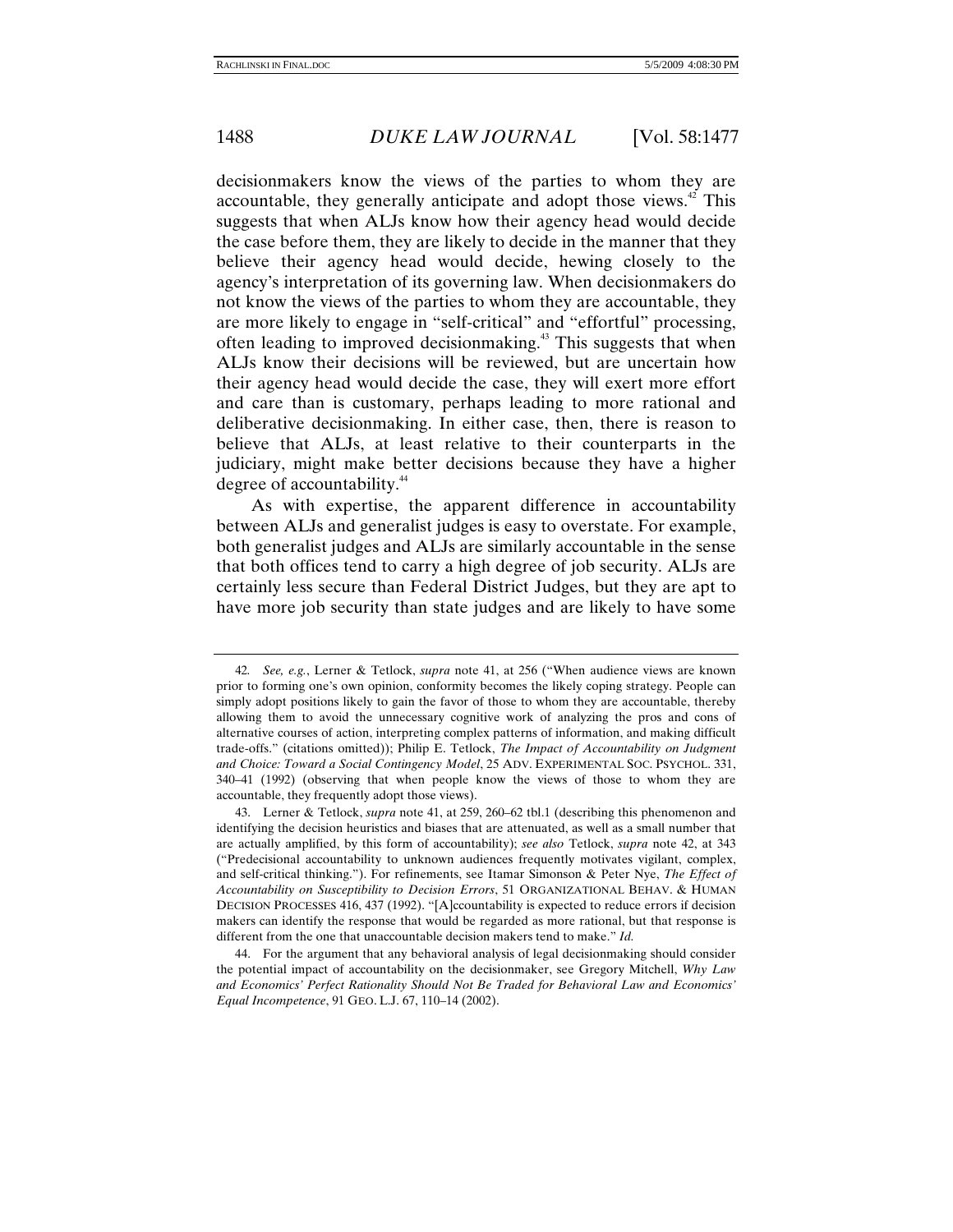measure of civil service protection or the like. Job security is obviously one important aspect of accountability, but it is not what we are focusing on here. The psychological evidence on accountability suggests that scrutiny of individual decisions by superiors, as opposed to lengthy performance reviews, can reduce reliance on intuitive judgment. It is in this sense that the ALJs are somewhat more accountable than generalist trial judges. Many of their decisions are merely recommendations to agencies, which may or may not be adopted.<sup>45</sup> To be sure, in some cases, these recommendations are adopted with sufficient frequency that they might as well be final orders, but even if an ALJ's recommendations as to a final order are accepted, they are still subject to review by a trial or appellate court, meaning that ALJs are subject to at least one additional layer of review that trial judges are not. Therefore, ALJs, particularly those who issue only recommendations, make decisions that are more apt to be scrutinized in the way that psychologists contend might reduce reliance on intuitive processing.<sup>46</sup>

## *C. Feedback*

The third reason we expected to find that ALJs might make more rational and deliberative decisions is a consequence of the second. Because ALJs are subject to review by the agencies that employ them (as well as by the courts in those cases subject to judicial review), they receive much more *feedback* on the accuracy of their

 <sup>45.</sup> For example, ALJs in Oregon might face the same degree of scrutiny as the trial court: Ninety eight percent of the OAH's orders are final orders. These orders generally cannot be changed by agencies after ALJs issue them. They are appealable to a circuit court or the Court of Appeals (unemployment insurance decisions are appealable to the Employment Appeals Board). The remaining OAH orders are proposed orders. Proposed orders are decisions recommended to agencies by ALJs based on their review of the facts and law. Agencies are not required to accept the recommendations. However, if they do not, they are required to explain the reason for all "substantial" changes. If findings of fact are changed, they must show how most of the evidence at hearing supports their version of the facts; on appeal to the Court of Appeals, the Court can look at the entire record and determine independently (*de novo*) whether it agrees with the agency's version.

Office of Admin. Hearings, The OAH, http://www.oregon.gov/OAH/The\_OAH2.shtml (last visited Mar. 1, 2009).

 <sup>46.</sup> The fact that some ALJs make only recommended decisions might encourage reliance on intuitive processes. Knowing that a decision might be reviewed by an agency head could lead to a diffusion of responsibility so that ALJs worry less about the accuracy of their decisions. Although this is possible, we doubt it. We suspect that ALJs, like most judges, take their positions very seriously and use whatever resources and information that they have available to try to make sound judgments.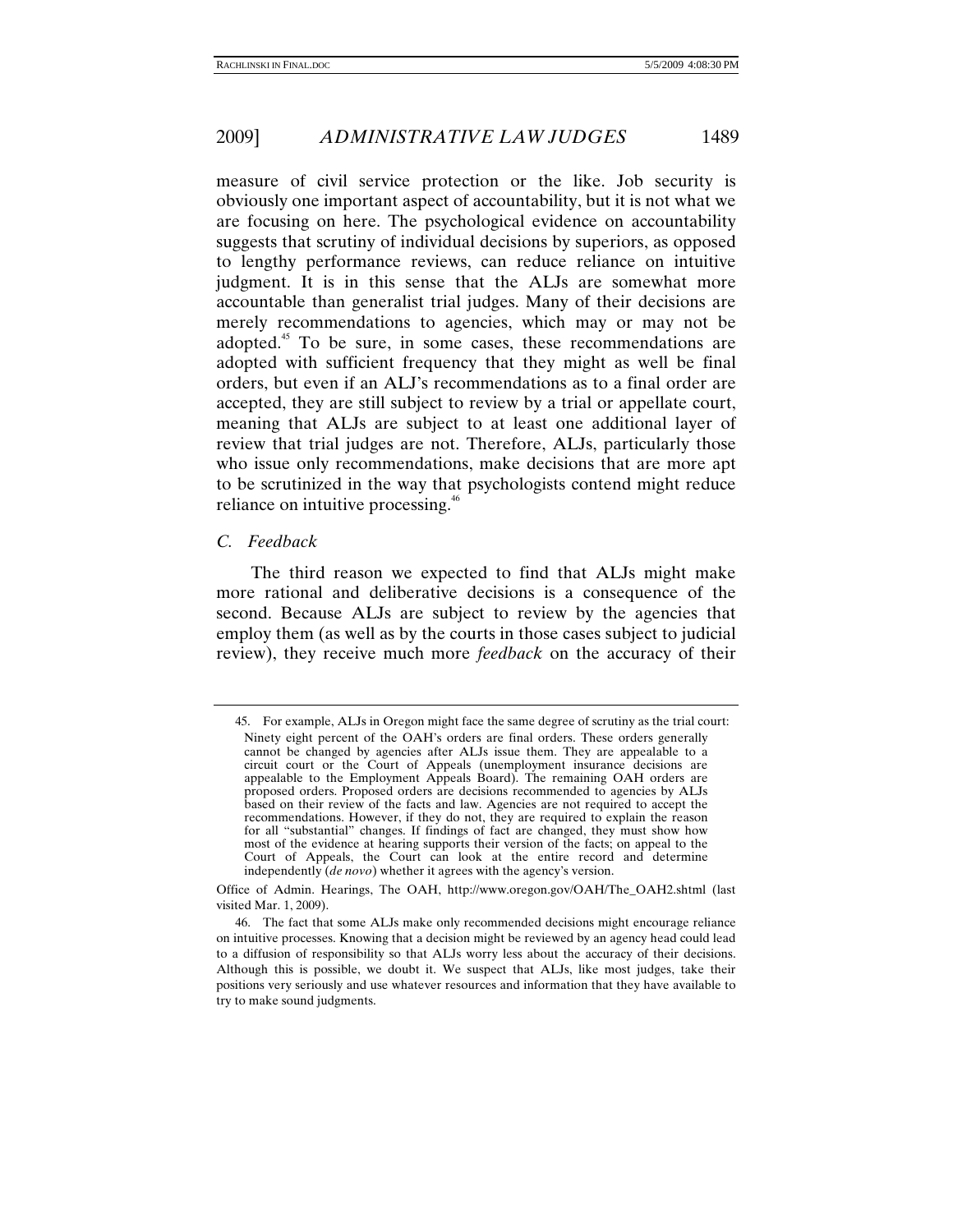decisions than does a typical judicial-branch judge. In contrast to generalist judges, who face appellate review in only a very small number of cases<sup>47</sup> and on limited bases,<sup>48</sup> ALJs receive review much more commonly. Some ALJs only make recommendations to agencies, which might mean that they receive feedback in virtually every case. In the large majority of cases in which agencies embrace the ALJs' decisions, $49$  the ALJs learn that their decisions were accurate, at least from the perspective of the agency employing them.50 And in the cases in which the agency rejects their decisions, the ALJs receive immediate feedback regarding the flaws in their decisionmaking, at least from the perspective of the agency. Furthermore, some agencies conduct routine audits of ALJ decisions, producing a kind of report card for each judge.<sup>51</sup>

Psychologists have found that feedback—if it is provided promptly and offers meaningful insight into the causes and consequences of decisionmaking flaws—can improve decisionmaking.<sup>52</sup> This is precisely the kind of feedback that ALJs, in

49*. See, e.g.*, Charles E. Daye, *Powers of Administrative Law Judges, Agencies, and Courts: An Analytical and Empirical Assessment*, 79 N.C. L. REV. 1571, 1616 (2001) (reporting, based on an empirical examination of ALJ decisionmaking in North Carolina, that agencies fully adopted 82 percent and partially adopted 6 percent of the decisions recommended by their ALJs).

 50. We do not address the issue of political conflicts between the ALJs and the agency. An ALJ could interpret the law and facts perfectly well, but face an agency bent on moving the law in a new direction, or implementing a new policy. Although such conflicts would produce reversals of the ALJ, they are not really errors.

 51. The Social Security Administration, for example, conducts these kinds of audits. U.S. GEN. ACCOUNTING OFFICE, SSA DISABILITY DECISION MAKING: ADDITIONAL STEPS NEEDED TO ENSURE ACCURACY AND FAIRNESS OF DECISIONS AT THE HEARINGS LEVEL 9 (2003), *available at* http://www.gao.gov/new.items/d0414.pdf (describing the SSA's Office of Quality Assurance and Performance Assessment's process for conducting quality assurance reviews of a random sample of ALJ decisions). This is similar to the peer review we recommended in a previous paper. Guthrie et al., *Blinking*, *supra* note 8, at 39.

52*. See, e.g.*, ROBIN M. HOGARTH, EDUCATING INTUITION 88–90 (2001) (distinguishing "kind" environments, which provide valuable feedback and in turn can improve intuitions, from "wicked" environments, which do not).

<sup>47</sup>*. See, e.g.*, C.K. ROWLAND & ROBERT A. CARP, POLITICS AND JUDGMENT IN FEDERAL DISTRICT COURTS 8 (1996) ("[O]nly about 20 percent of all district court cases are appealed in any given year."); Theodore Eisenberg, *Appeal Rates and Outcomes in Tried and Nontried Cases: Further Exploration of Anti-Plaintiff Appellate Outcomes*, 1 J. EMPIRICAL LEGAL STUD. 659, 685 (2004) ("About 20 percent of cases with definitive trial court judgments generate appeals, with tried cases appealed at about twice the rate of nontried cases.").

<sup>48</sup>*. See, e.g.*, ROWLAND & CARP, *supra* note 47, at 9 (observing that interpretations of fact are free from review); William M. Landes & Richard A. Posner, *Harmless Error*, 30 J. LEGAL STUD. 161, 162 (2001); Maurice Rosenberg, *Standards of Review*, *in* RESTRUCTURING JUSTICE: THE INNOVATIONS OF THE NINTH CIRCUIT AND THE FUTURE OF THE FEDERAL COURTS 30, 31 (Arthur D. Hellman ed., 1990) (explaining bases of review).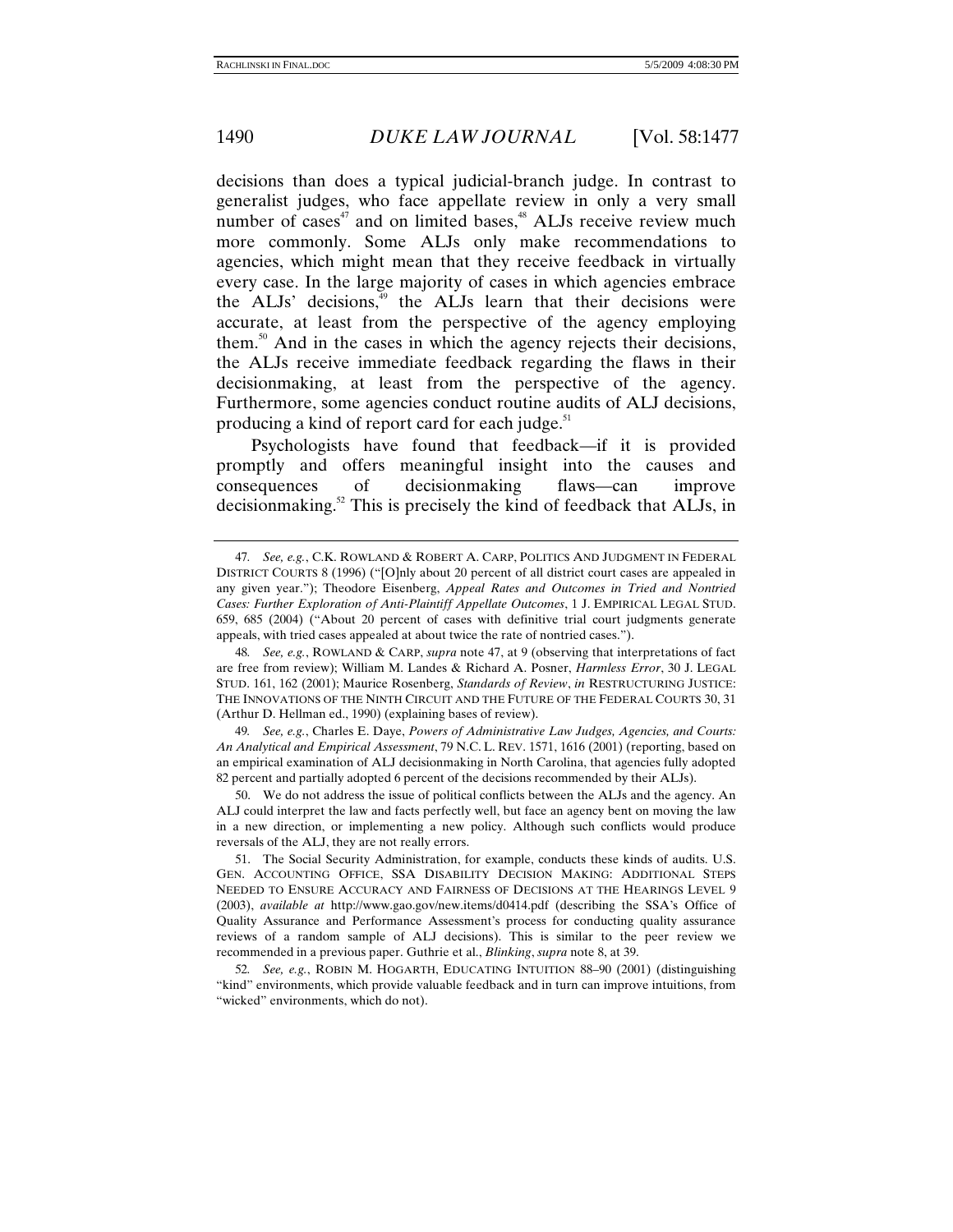contrast to generalist trial judges, typically receive. The availability of this kind of feedback thus provides yet another reason to be optimistic about the quality of ALJ decisionmaking.

To be sure, if the decisions ALJs make are adopted routinely, they will not receive much better feedback than trial judges.<sup>53</sup> Also, the feedback that agencies give to ALJs might be unclear or muted. But the average ALJ will tend to get more feedback from a reviewing agency (and subsequent judicial review) than the average trial judge will. Whether such feedback is sufficient to induce ALJs to rely less on intuition is unclear.

## *D. Summary*

ALJs enjoy some potential advantages over generalist trial judges that might enable them to make more rational decisions. They often specialize in limited areas of law, their decisions are more apt to be scrutinized on review, and they receive more frequent and prompt feedback. For these three reasons—specialization, accountability, and feedback—we hypothesized that ALJs might make predominantly rational and deliberative, rather than predominantly intuitive and impulsive, decisions. $54$ 

# III. STUDYING THE ADMINISTRATIVE LAW JUDGE

We have reported evidence in our prior work that supports our intuitive-override model of judging.<sup>55</sup> That work, however, is based on

 <sup>53.</sup> Adoption rates vary. In Oregon, adoption rates exceed 98 percent in many categories of cases. *See* Office of Admin. Hearings, *supra* note 45. Arizona reports that adoption rates of ALJ decisions are over 85 percent. OFFICE OF ADMIN. HEARINGS, THIRTEENTH ANNUAL REPORT 1 (2008), *available at* http://www.azoah.com/13thAnnualReport.pdf (reporting that the Arizona agency acceptance of central panel ALJs' findings of fact and conclusions of law without modification was 92.6 percent, and that the overall rate of adoption of entire ALJ decisions (that is, including the remedy portion of the recommendation) without modification was 86.64 percent).

 <sup>54.</sup> We recognize, of course, that some previous empirical studies of ALJs suggest that they are not ideal decisionmakers. Some ALJs have been shown to produce decisions that vary by the race of the litigants, *see* Stephen Labaton, *Benefits Are Refused More Often to Disabled Blacks, Study Finds*, N.Y. TIMES, May 11, 1992, at A1 (summarizing a 1992 study by the General Accounting Office and reporting that "[f]or 30 years, blacks with serious ailments have been much more likely than whites to be rejected for benefits under Social Security disability programs"), and others have been shown to be wildly erratic, *see* Jaya Ramji-Nogales, Andrew I. Schoenholtz & Philip G. Schrag, *Refugee Roulette: Disparities in Asylum Adjudication*, 60 STAN. L. REV. 295, 296 (2007) (reporting "amazing disparities" in asylum grant rates among immigration judges).

<sup>55</sup>*. See* sources cited *supra* note 8.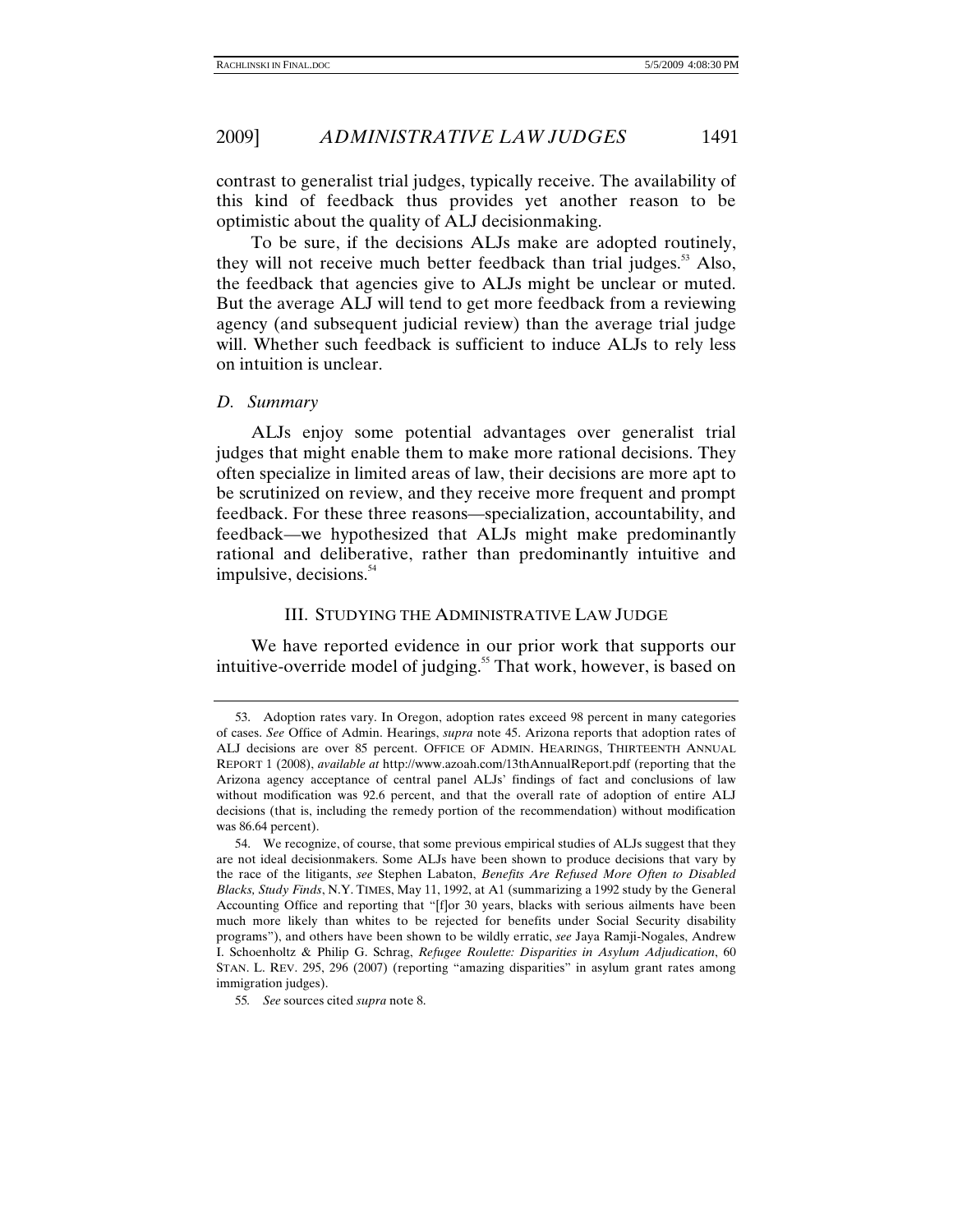evidence gathered from trial judges who are generalists (and, in one instance, from a sample of federal bankruptcy judges). The purpose of this Article is to explore whether this model also captures the way ALJs appear to make decisions. Because they are similar to generalist judges in education, experience, and role, it seems likely that ALJs would behave in much the same way as generalist judges. On the other hand, as explained above, ALJs might have some decisionmaking advantages, given their subject-matter expertise, accountability to agency superiors, and more frequent receipt of timely feedback.

To explore ALJ decisionmaking, we conducted two lines of investigation. First, we explored whether ALJs appear more inclined toward intuition or deliberation when responding to a set of generic problems that make up the "Cognitive Reflection Test"  $(CRT)$ ." Second, we asked ALJs to respond to a series of hypothetical, judicial-decisionmaking problems in which we explored whether different variables triggered intuitive decisionmaking. In this Part, we explain our methods and then present our results.

# *A. Methods*

To explore ALJ decisionmaking, we gave questionnaires to two groups of ALJs attending judicial education conferences at which we appeared as speakers. The first group, which consisted of thirty-nine ALJs, attended the City of New York Administrative Judicial Institute in New York City in June of 2008 (the "city conference"). The second group, which consisted of 103 ALJs, attended the National Association of Administrative Law Judiciary 2008 Annual Conference in New York City in October of 2008 (the "national conference").

Among the ALJs who attended the city conference, twenty-two were men and seventeen were women. They had an average of 10.1 years of experience, with a range of zero to twenty-nine years. In response to a question concerning their affiliation with a political party, thirty-one identified themselves as Democrats, three as Republicans, and five declined to answer this question. Among the ALJs who attended the national conference, forty were men, fiftyseven were women, and six declined to disclose their gender. These judges had an average of 10.8 years of experience, with a range of

<sup>56</sup>*. See infra* Part II.B.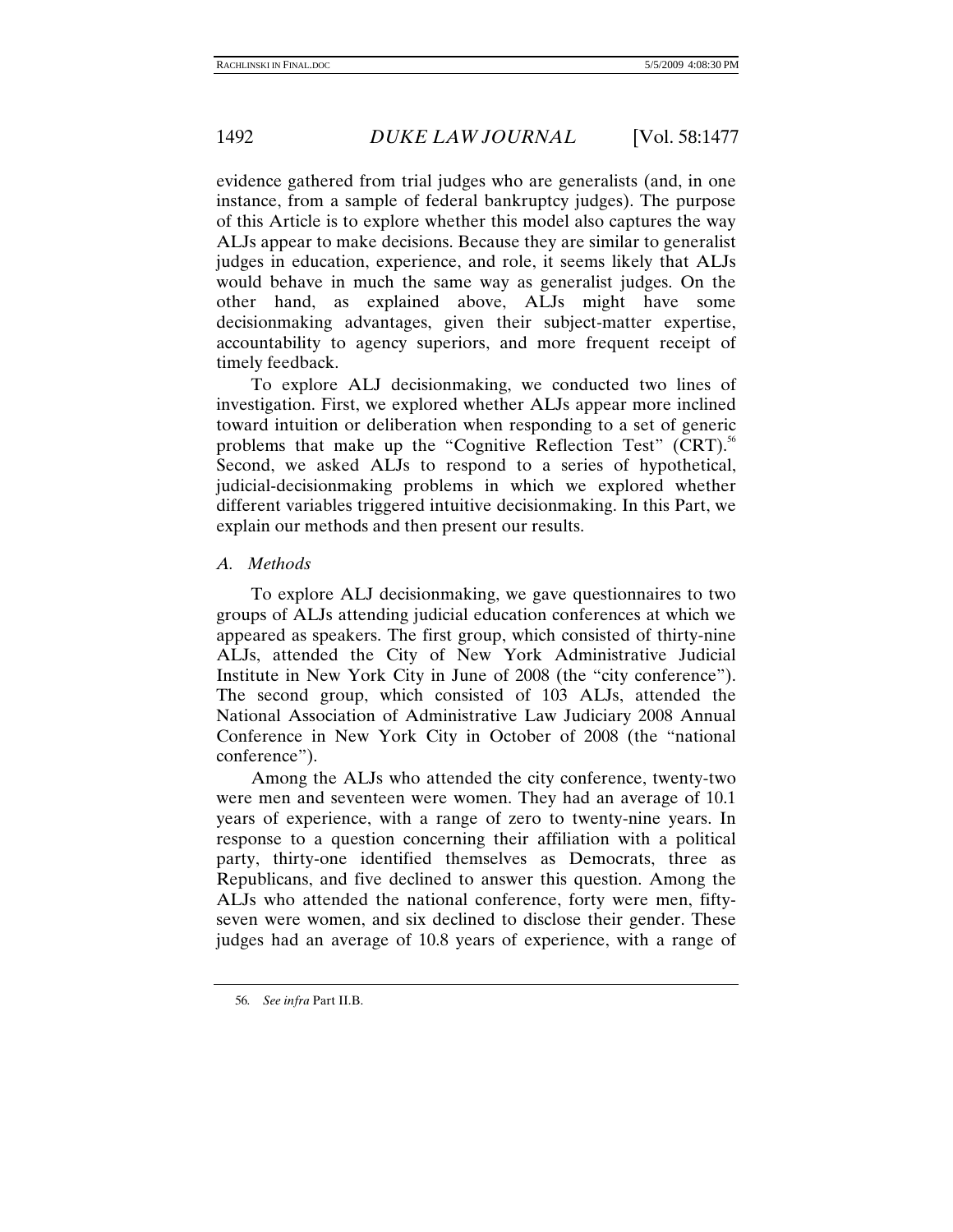zero to thirty-one years' experience. They also identified mostly as Democrats (seventy-six), as opposed to Republicans (eleven), although sixteen did not respond to this question.

The judges in the study had a vast and varied range of judicial experience and expertise. We asked the judges to identify "what type of cases you normally hear." The ALJs who attended the city conference gave the following responses: employee discipline, including police matters (nine judges); administrative code violations (six judges); environmental control (five judges); health, safety, building code (five judges), special education (five judges); traffic and parking (four judges); vehicle forfeiture (four judges); discrimination claims (two judges); Section 8 (housing) claims (two judges); taxi and limousine commission (two judges); and one judge each in contract cases, licensing, sanitation, tax, department of transportation (which might have been taxi and limo), and zoning. $57$ 

The ALJs who attended the national conference included an even more diverse array of judges. These judges traveled to the conference from fourteen states: New York (forty-seven judges); District of Columbia (nine judges); California (four judges); Georgia (seven judges); Illinois (two judges); Iowa (two judges); Kentucky (one judge); Maryland (five judges); North Carolina (two judges); South Carolina (one judge); Texas (two judges); Vermont (one judge); Washington (two judges); West Virginia (two judges). In addition, we had two ALJs from Quebec and one federal magistrate judge. These ALJs reported presiding over a wide range of cases as well: employment, including unemployment insurance (seven judges); professional licensing (seven judges); worker's compensation (seven judges); special education (six judges); housing (section 8 and rent control) (six judges); environmental (six judges); traffic (including parking and DUI) (five judges); antidiscrimination (or human rights) (four judges); health code (four judges); medical/healthcare (including Medicare) (four judges); consumer protection (four judges); public works (three judges); building permits (two judges); labor standards (two judges); child abuse/foster care (two judges); campaign finance (two judges); parole violations (two judges); disability (two judges); and one judge each in insurance, immigration, tax, liquor, securities, forfeiture, and taxi and limousine. Additionally, twenty-one judges indicated that they were part of the state's "central

 <sup>57.</sup> Note that some of the judges identified more than one type of case in response to this question.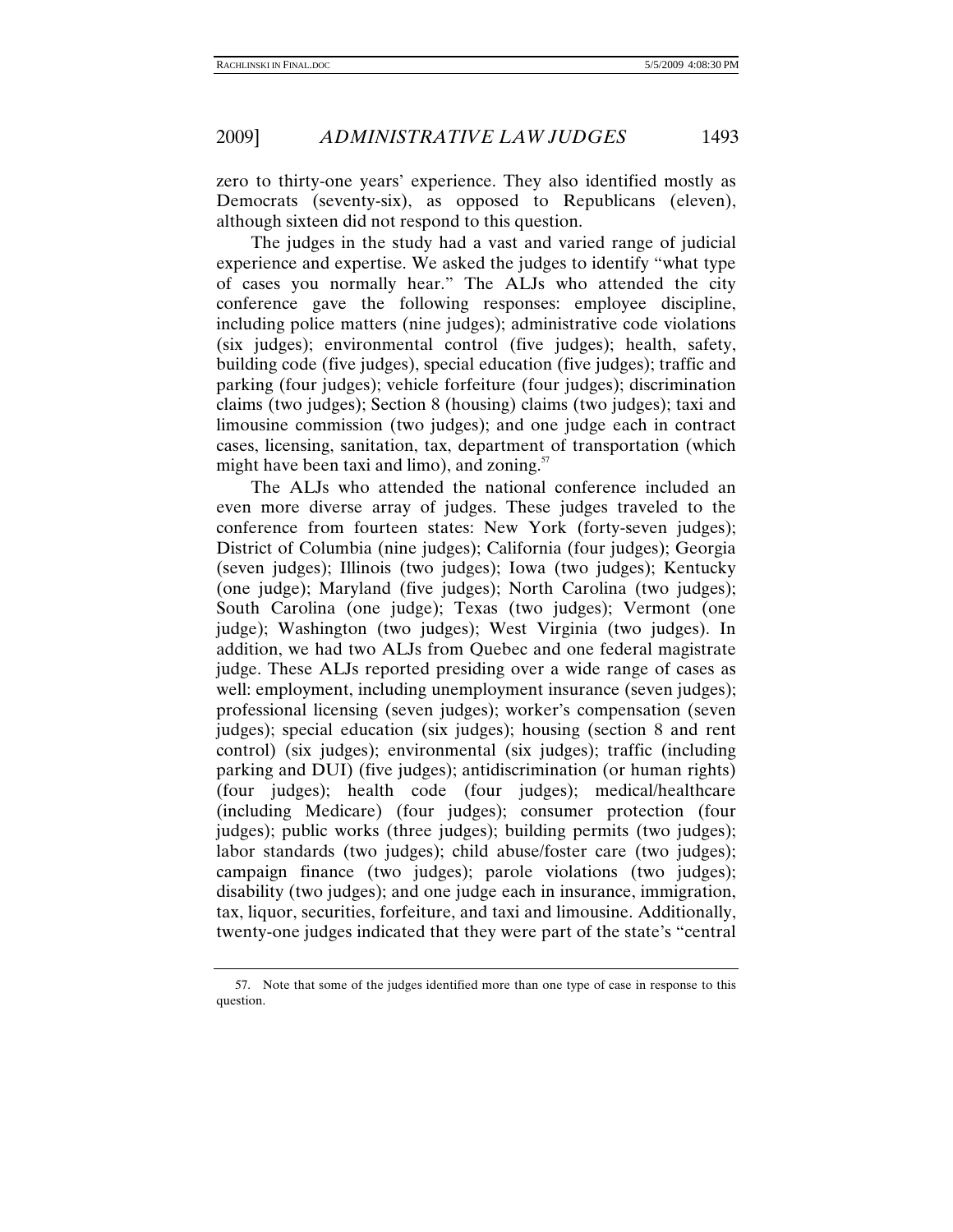panel" and hence were available for all kinds of cases. Another eleven did not respond to this question.

We also asked this group of judges to identify how their decisions are reviewed. Specifically, we asked whether they make "recommendations that are either adopted, rejected, or modified by an agency" or whether their decisions are simply subject to review by an agency or a court. Of the ninety-four judges who answered the question, 44.7 percent (forty-two judges) indicated that they make recommendations, 39.3 percent (thirty-seven judges) indicated that they make decisions that are subject to review by an agency, and 51.1 percent (forty-eight judges) reported making decisions that are subject to review by a court. As the numbers indicate, some of the judges checked more than one box: two checked both recommendation and review by agency; three checked recommendation and review by court; eight checked both review by agency and review by court; and ten checked all three. To facilitate some of our analyses, we divide the judges into the 44.7 percent who indicated that they make recommendations in at least some instances and the 55.3 percent who are only subject to review by either an agency or a court.<sup>58</sup>

We followed the same procedure at both conferences. Before beginning our formal presentation, we randomly distributed questionnaires to the ALJs in person. We asked the ALJs to read and respond to each of the questions and to provide some basic demographic information. All of the questionnaires included the CRT as well as a variety of problems designed to test judicial decisionmaking.59 We informed the ALJs that participation was entirely voluntary, that they could continue or cease participating at any time, and that their responses would be anonymous. We also gave the ALJs at each conference the opportunity to limit our use of their results to the conference itself. None of the ALJs at the city conference did this, but four of the judges at the national conference exercised this option, and their results are excluded from our analysis.

 <sup>58.</sup> We do not have this data available for the city conference judges (although most are in the third category), so we do not categorize them in this way or include them in specialized analyses that distinguish the ALJs from one another based on the type of review to which their decisions are (or are not) subjected.

 <sup>59.</sup> Copies of the original versions of these problems are included in Appendices A and B, along with a copy of the questions that elicited demographic information about the judges.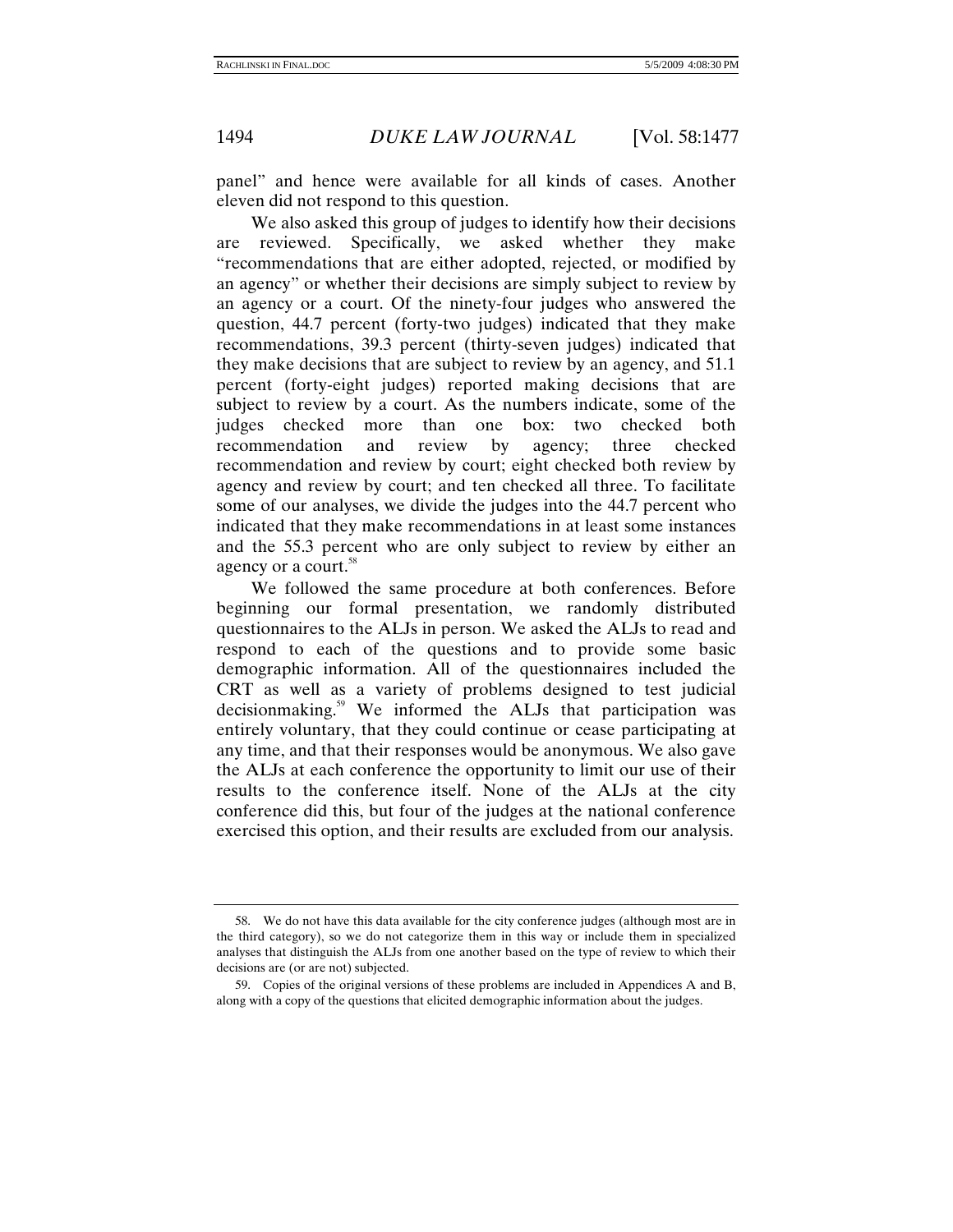#### *B. Results: Cognitive Reflection*

We first explored whether ALJs, like generalist trial judges, solve generic problems in an intuitive or deliberative way. To do so, we gave the ALJs the CRT.<sup>60</sup>

1. *Cognitive Reflection Test.* Created by Frederick, the CRT is a simple, three-item test designed to distinguish intuitive and impressionistic processing from deliberative and deductive processing.<sup>61</sup> More specifically, the CRT measures "cognitive reflection," which is "the ability or disposition to resist reporting the response that first comes to mind."62

The CRT is printed below, as Figure 1. Each of the three CRT items has an intuitive answer that almost immediately comes to mind, but the intuitive answer is wrong. The correct answer is fairly easy to determine, but ascertaining it requires deliberation. As Frederick explains, the CRT items are simple because "their solution is easily underst[andable] when explained, yet reaching the correct answer often requires the suppression of an erroneous answer that springs 'impulsively' to mind."<sup>63</sup>

*Figure 1. Cognitive Reflection Test*<sup>64</sup>

(1) A bat and a ball cost \$1.10 in total. The bat costs \$1.00 more than the ball. How much does the ball cost?

\_\_\_\_\_cents

(2) If it takes 5 machines 5 minutes to make 5 widgets, how long would it take 100 machines to make 100 widgets?

\_\_\_\_\_minutes

(3) In a lake, there is a patch of lily pads. Every day, the patch doubles in size. If it takes 48 days for the patch to cover the entire lake, how long would it take for the patch to cover half of the lake?

day

By way of illustration, consider the "bat-and-ball" problem, which is the first problem in Figure 1. When asked to solve this problem, most people immediately report "ten cents" as their

 <sup>60.</sup> Frederick, *supra* note 16, at 26–28.

<sup>61</sup>*. Id.* at 27.

<sup>62</sup>*. Id.* at 35.

<sup>63</sup>*. Id.* at 27.

 <sup>64.</sup> Researchers utilized the same three questions in Frederick's study. *Id.*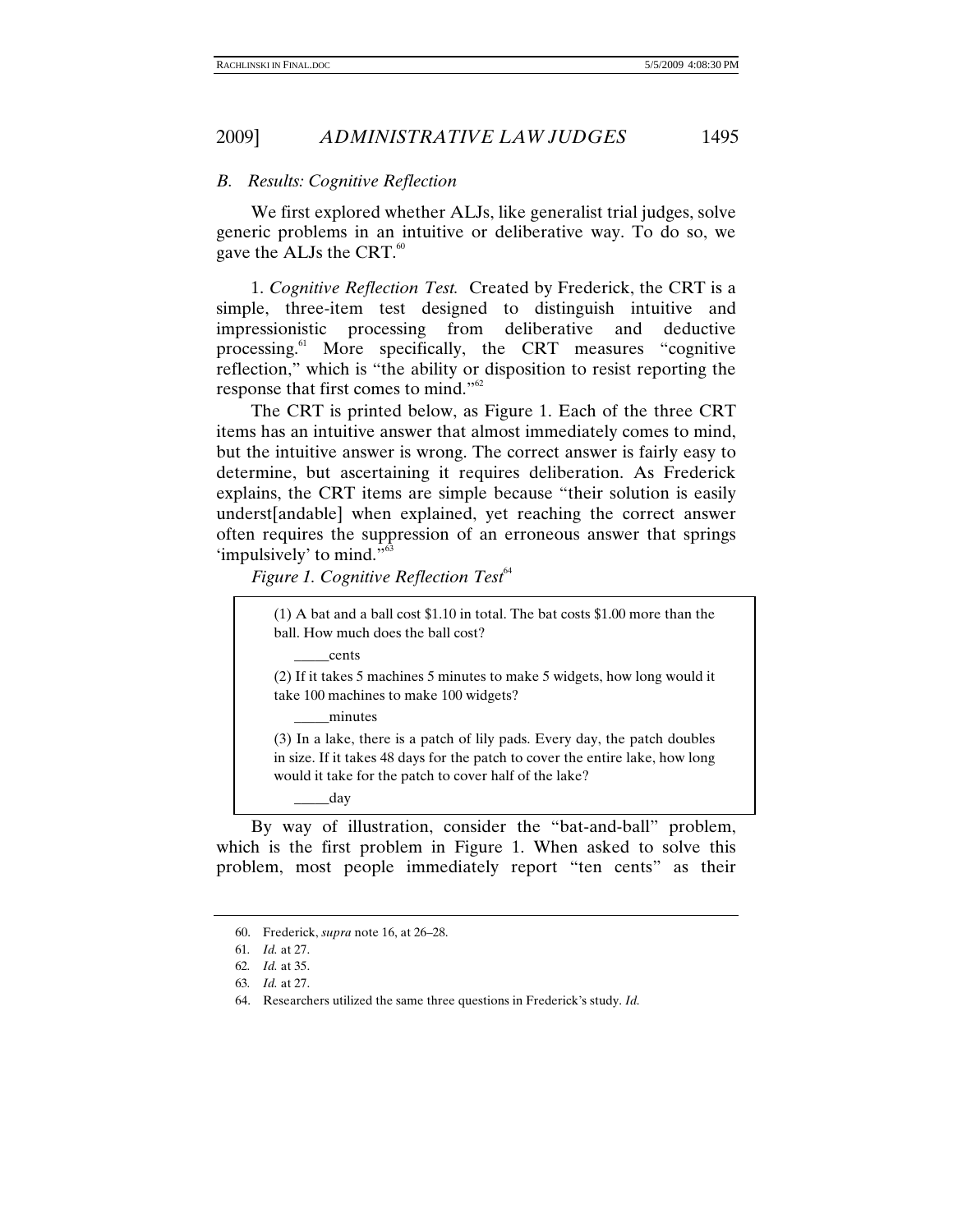answer.<sup>65</sup> Although this response is intuitive, and although it seems as though it must be correct, a little deliberation reveals that it is inaccurate. If the ball costs ten cents, as most people think when they first encounter the problem, and the bat costs one dollar more, as the problem specifies, the bat must cost \$1.10. This means that the total cost of the bat and ball is \$1.20 rather than \$1.10 as specified by the problem. The correct answer is five cents—that is, the ball costs five cents, the bat costs \$1.00 more or \$1.05, and the two together cost \$1.10, as required by the problem. It is an easy problem, but to get the right answer, respondents have to ignore the initial, intuitive, incorrect answer that occurs to them and think through the problem in a deliberative way.

This is true for the second CRT problem—the "widget" problem—as well. On this problem, the answer that comes immediately to mind for most people is one hundred minutes.<sup>66</sup> The correct answer, however, is five minutes. If, as the problem specifies, five machines make five widgets in five minutes, it takes each machine five minutes to make a widget. Thus, one hundred machines would make one hundred widgets in five minutes (and five hundred machines would make five hundred widgets in five minutes, one thousand machines would make one thousand widgets in five minutes, etc.).<sup>67</sup>

The third problem—the "lily-pad" problem—also invites an intuitive and inaccurate response. For most people, the answer that immediately comes to mind is twenty-four days.<sup>68</sup> The correct answer on this problem, as on the others, is obvious upon reflection. If, as the problem specifies, the patch of lily pads doubles each day and covers the entire lake on the forty-eighth day, it must cover half of the lake a day earlier. This means that the correct answer is forty-seven days, not twenty-four days.

For those who suppress their impulsive responses and deliberate, the CRT items are simple and straightforward. Most people are unable, or perhaps unwilling, to overcome their impulsive reactions to the problems. In thirty-five studies involving thousands of

<sup>65</sup>*. Id.* at 26–27.

<sup>66</sup>*. Id.* at 27.

 <sup>67.</sup> As we have noted elsewhere, *see* Guthrie et al., *Blinking*, *supra* note 8, at 11 n.57, this problem assumes that each machine produces widgets at the same rate, which seems a reasonable assumption given the structure of the problem and of the CRT as a whole.

 <sup>68.</sup> Frederick, *supra* note 16, at 27.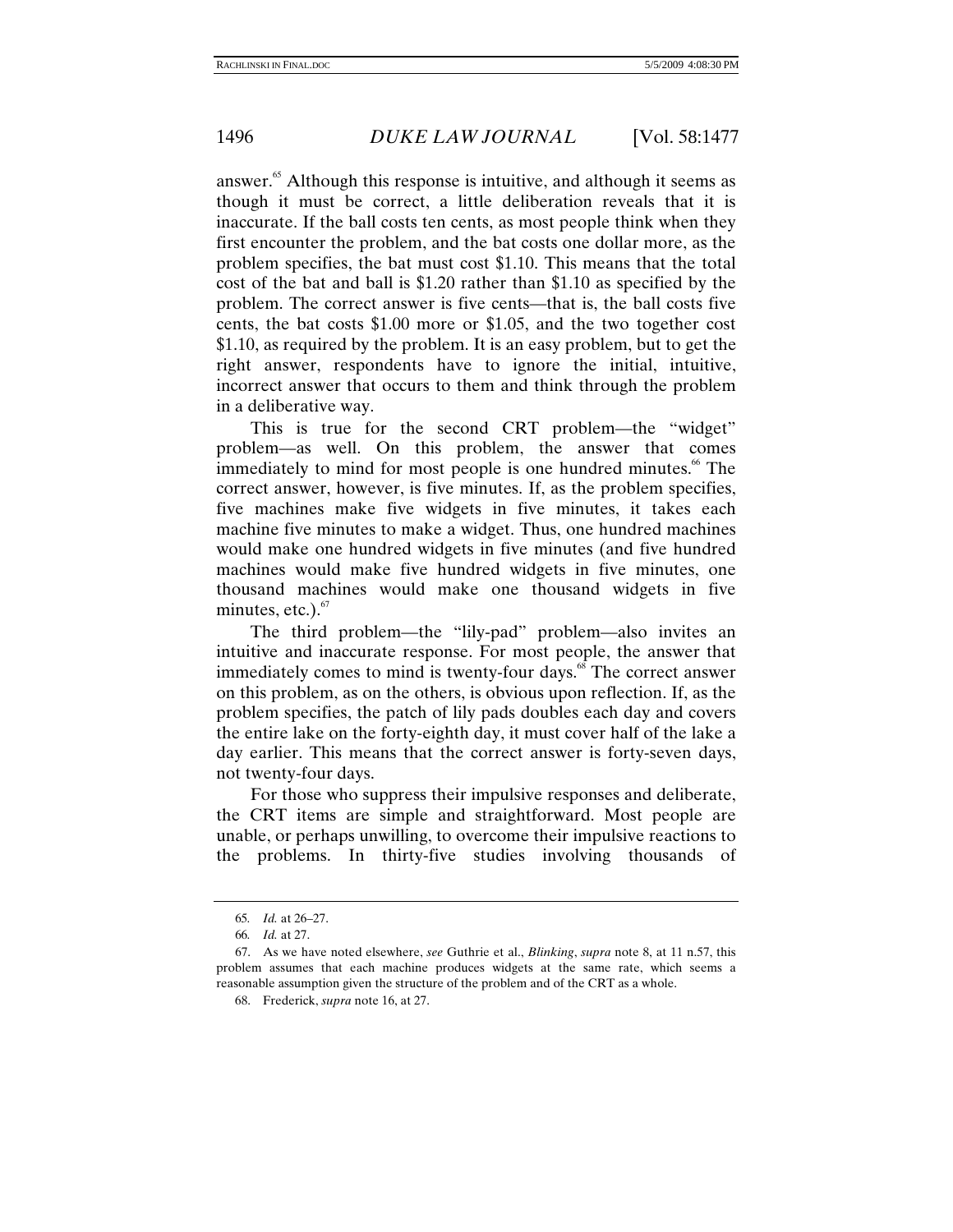respondents, Frederick found that subjects correctly answered, on average, only 1.24 of the three items. $69$  Among all of the participants in Frederick's studies, only 17 percent answered all three questions correctly; roughly twice that many (33 percent) got all three problems wrong. $70$ 

The CRT illustrates the predominance of intuitive over deliberative processing in three ways. First, most people perform poorly on the CRT, even though the problems are simple if approached deliberatively.<sup>71</sup> Ironically, people tend to perform better on similar but *harder* problems that signal that deliberation is required.<sup>72</sup> Frederick explains, for example, that people "miss the 'bat and ball' problem far more often than they miss the 'banana and bagel' problem: 'A banana and a bagel cost 37 cents. The banana costs 13 cents more than the bagel. How much does the bagel cost?"<sup>73</sup>

Second, among the infinite number of potential inaccurate responses to each of the CRT problems, the intuitive answers identified above—ten cents in the bat-and-ball problem, one hundred minutes in the widget problem, and twenty-four days on the lily-pad problem—are the most commonly offered responses.<sup>74</sup>

Third, and perhaps most impressively, subjects who select the inaccurate, intuitive response are more likely than subjects who answer the problems correctly to indicate that the problems are easy.<sup>75</sup> In his administration of the bat-and-ball problem, for example, Frederick found that subjects who provided the intuitive, but inaccurate, response—that is, ten cents—predicted that 92 percent of people would solve the problem correctly because it seemed quite easy to them. Among the subjects who actually provided the correct answer, however, only 62 percent predicted that other people would solve the problem correctly.<sup>76</sup> Having suppressed their intuitive

76*. Id.*

<sup>69</sup>*. Id.* at 28, 29 tbl.1.

<sup>70</sup>*. Id.*

<sup>71</sup>*. See id.* at 27.

<sup>72</sup>*. Id.* at 28.

<sup>73</sup>*. Id.* In contrast to the bat-and-ball problem, the banana-and-bagel problem does not suggest an intuitive response. Accordingly, most people attempt to solve the problem deliberatively by explicitly or implicitly using algebra—i.e.,  $x = \text{bagel}, y = \text{banana}, y = x + 13$ , so  $x + x + 13 = 37$ . Solving for *x*,  $x = 12$  and  $y = 25$ .

<sup>74</sup>*. Id.* at 27.

<sup>75</sup>*. Id.*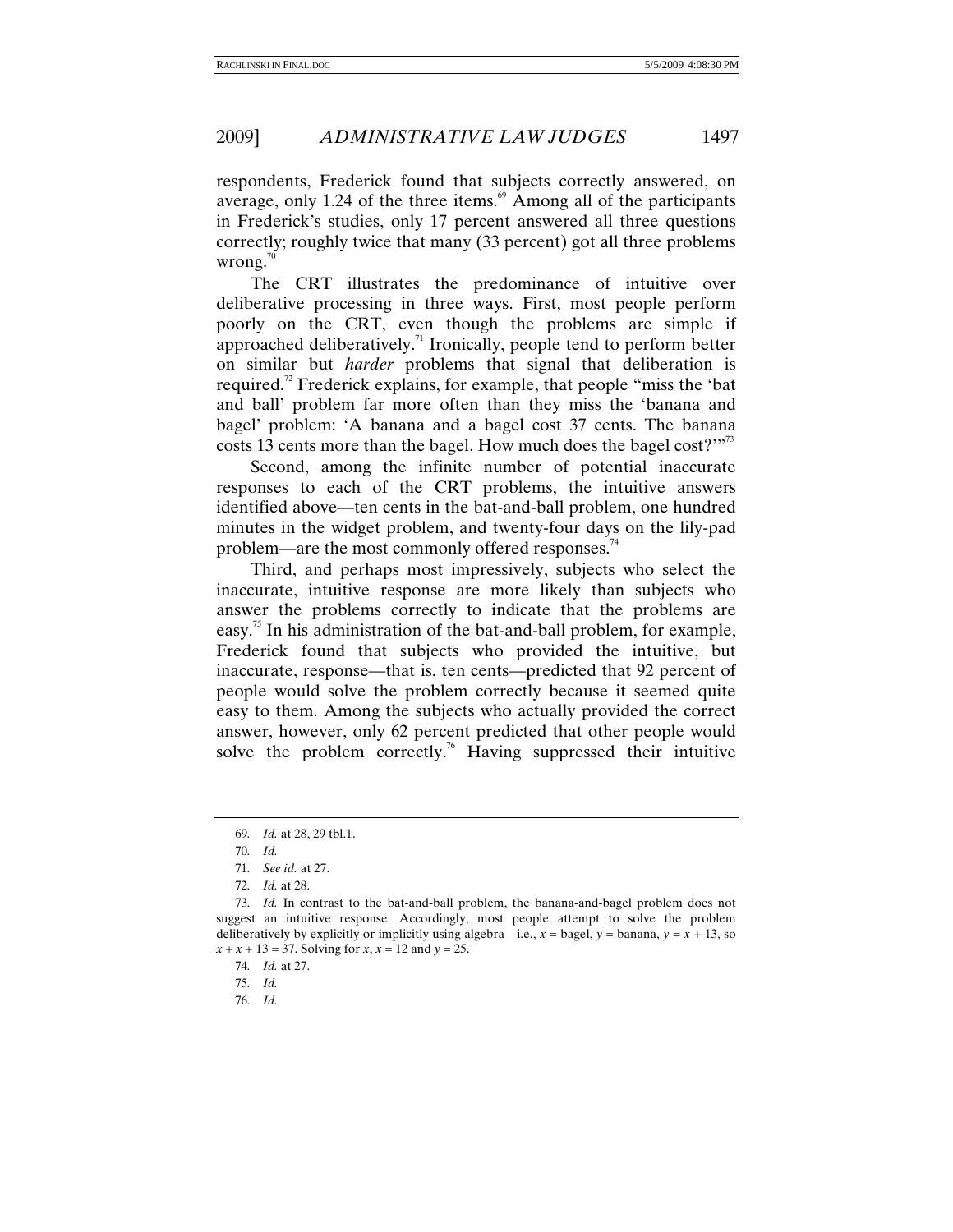reaction in favor of deliberation, they appreciated that the problem, though simple if one deliberated, was actually tricky.

Although the CRT correlates with standard assessments of intelligence, $\pi$  it does measure what an IQ test measures. Rather, it tests a respondent's ability to suppress intuition in favor of deliberation in a setting where intuition is misleading.<sup>78</sup> This is why we find it to be of interest for judges, who must commonly suppress their intuition in favor of following a deliberative decisionmaking process. Furthermore, people who score well on the CRT also appear to resist falling prey to a range of common cognitive errors in judgment, including the conjunction fallacy, imperfect Bayesian reasoning, overconfidence, hyperbolic discounting, and risk preferences resulting from framing effects.<sup>79</sup> Many of these errors can influence judgments in legal contexts, and we have found that generalist judges are vulnerable to some of them. The CRT might be able to identify judges who suppress the intuitive processes that can produce these errors and rely instead on deliberative processes.

2. *CRT and ALJs.* Curious about how generalist judges would respond to the cognitive reflection test, we gave it to nearly half of the sitting trial judges in Florida at a judicial education conference. The judges obtained an average score of  $1.23$ ,<sup>80</sup> slightly higher than the average score of students at the University of Michigan (1.18) and slightly lower than the average score of students at Harvard  $(1.43)$ .<sup>81</sup> Like other subjects, the generalist judges tended to select the intuitive, but incorrect, answer on the problems, $\frac{82}{3}$  and like other subjects, the judges who did so tended to think that the problems were easier than did those judges who answered the problems correctly.<sup>83</sup>

The results seem predictable—judges performed about as well as the most educated adults on the CRT. The results were not foreordained, however. Judges spend an enormous amount of time

<sup>77</sup>*. Id.* at 35.

<sup>78</sup>*. Id.*

 <sup>79.</sup> Jorg Oechssler, Andreas Roider & Patrick W. Schmitz, *Cognitive Abilities and Behavioral Biases* 4–6 (Inst. for the Study of Labor, Discussion Paper No. 3481, 2008), *available at* http://ssrn.com/abstract=1294555.

 <sup>80.</sup> Guthrie et al., *Blinking*, *supra* note 8, at 14.

 <sup>81.</sup> Frederick, *supra* note 16, at 29 tbl.1.

 <sup>82.</sup> Guthrie et al., *Blinking*, *supra* note 8, at 16.

<sup>83</sup>*. Id.*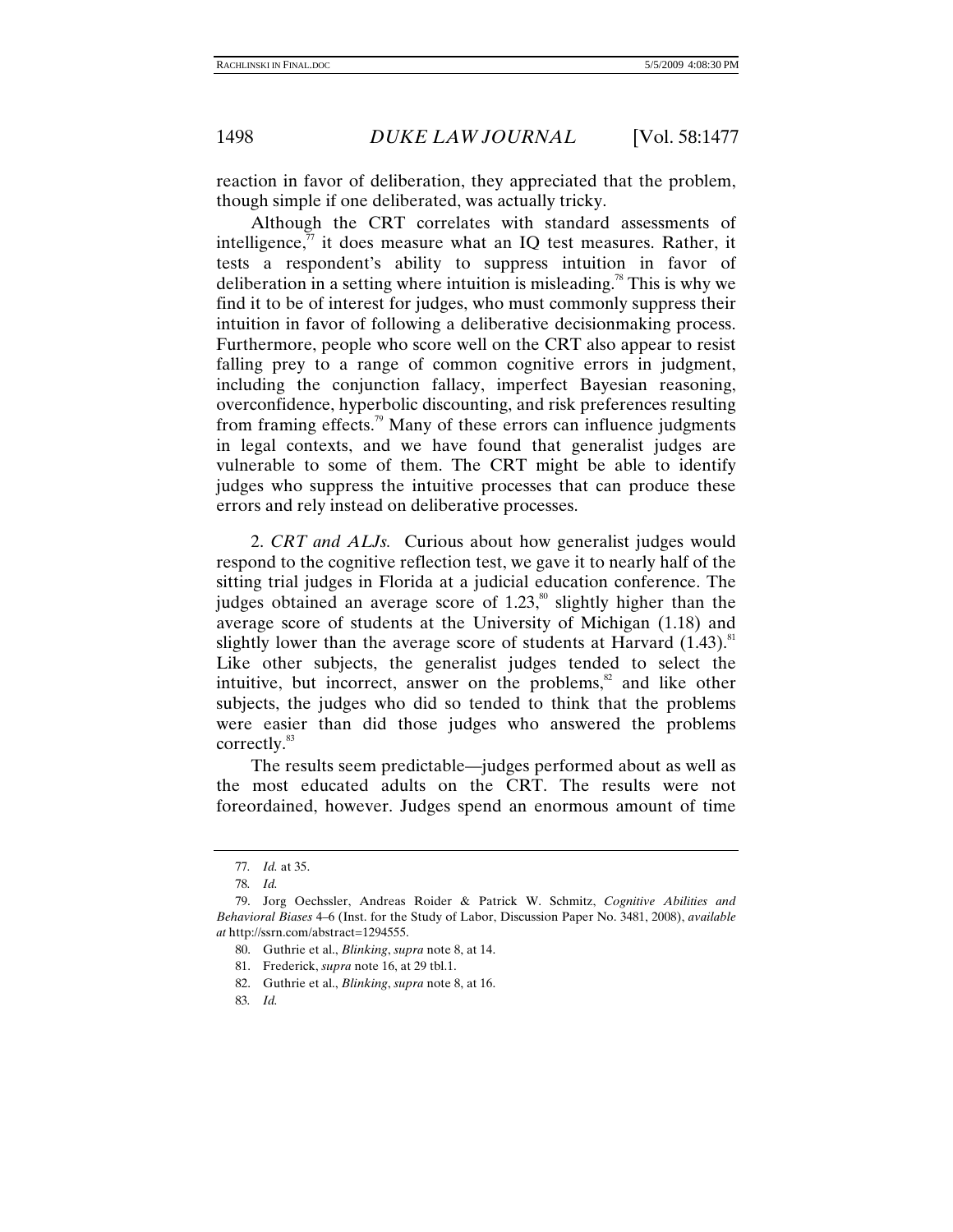sorting through and applying rules that might conflict with their intuitive responses. As Table 1 indicates, undergraduates at MIT, who largely specialize in math, engineering, and science, perform much better on the CRT. The sense that intuition should be ignored, or at least checked by logic or computation, is well developed in such professions, and it shows on the CRT results. And that is all to the good. No one wants to drive over a bridge that was designed by a civil engineer who relied on intuition as to whether it had enough structural support; we want someone who did the math. Similarly, we might want judges who have habits of mind that lead them to check their intuitive responses with deliberation, but this is not what we found among generalist judges on the CRT.

ALJs might be different, as we have discussed. To see how the ALJs would perform on the CRT, we gave the CRT to both samples of ALJs. We excluded the three judges from the city conference and the thirteen judges from the national conference who did not complete all three questions. $84$  Among the remaining judges, the city conference attendees obtained an average score of 1.50, and the ALJs at the national conference obtained an average score of  $1.27$ .<sup>85</sup> Collectively, the ALJs obtained an average score of 1.33, which is roughly comparable to the score obtained by the Florida state trial judges.<sup>86</sup> Overall, 30.2 percent provided incorrect answers on all three items; 27.8 percent answered one item correctly; 20.6 percent answered two items correctly; and 21.4 percent got all answered all three items correctly. Among those who provided inaccurate responses, the most commonly offered responses on the CRT problems were the intuitive but inaccurate responses suggested by the problem. On the bat-and-ball problem, for example, 93.7 percent of

 <sup>84.</sup> Among these sixteen judges, five answered none of the questions; four answered both of the first two questions with the intuitive (but wrong) answer, and did not answer the third question; one answered the first question with the correct answer, the second question with the intuitive (but wrong) answer, and did not answer the third question; one answered the first question with the intuitive (but wrong) answer and did not respond to the second or third questions; one answered the first question with the intuitive answer and the second question with a wrong (but not the intuitive) answer, and did not respond to the third question; one answered the first question with the intuitive but incorrect answer, the second question with the correct answer, and did not respond to the third question; three answered the first question with the intuitive (but wrong) answer, skipped the second question, and answered the third question with the correct answer.

 <sup>85.</sup> An ordered logit regression revealed that the two groups did not differ significantly.  $z = 1.08, p = .28.$ 

 <sup>86.</sup> An ordered logit regression revealed that the ALJs did not perform significantly differently than the Florida trial judges.  $z = .80$ ,  $p = .45$ .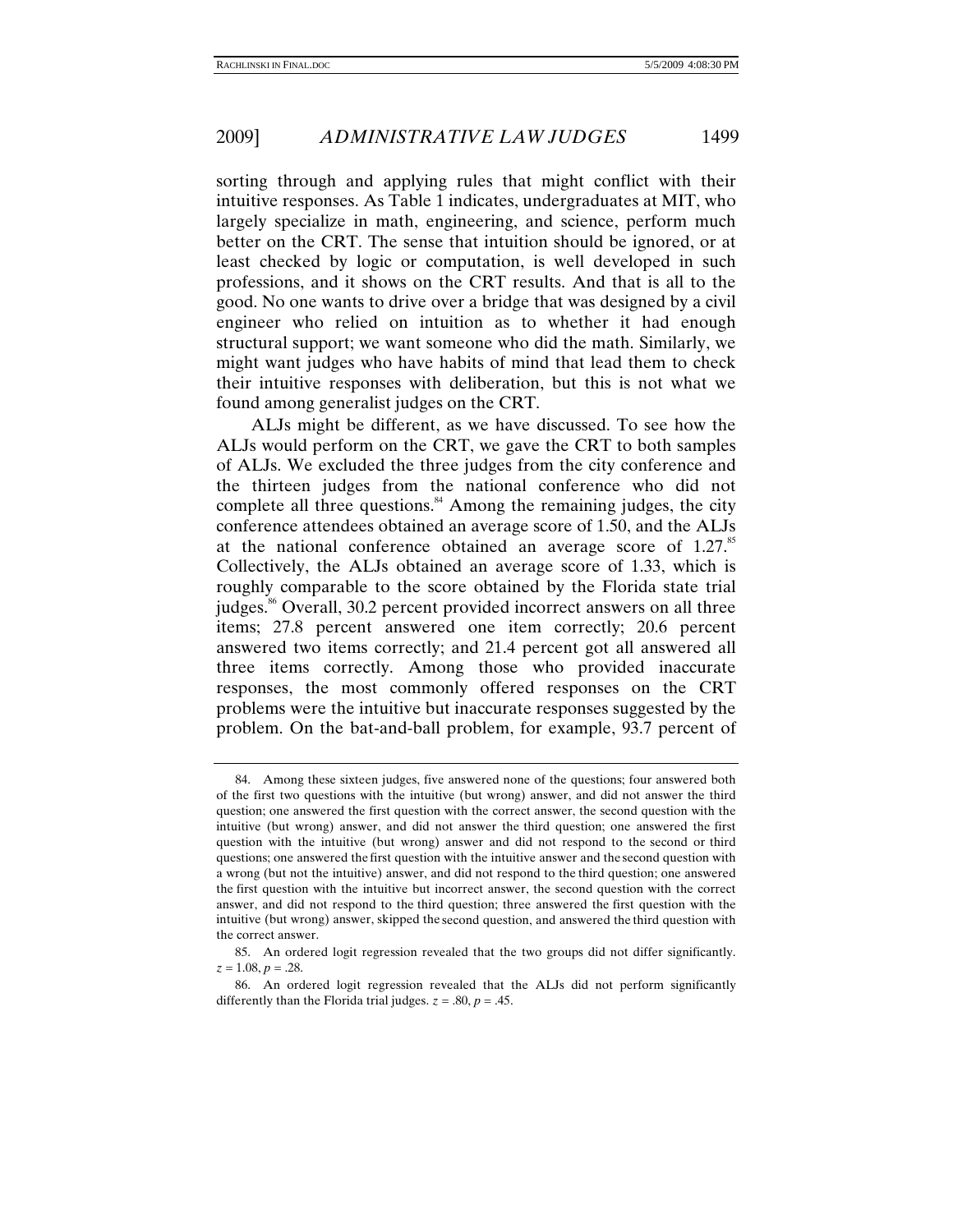those who responded inaccurately gave the intuitive response suggested by that problem; on the widget problem, 52.7 percent of those who got the question wrong gave the intuitive but inaccurate response; and on the lily-pad problem, 64.9 percent of those who got the question wrong gave the intuitive but inaccurate response. As depicted in Table 1, the ALJs performed much like trial judges and many college students.

| <b>Population</b><br><b>Subject</b><br>and) | Mean | <b>Percent</b> | <b>Percent</b> | <b>Percent</b> | <b>Percent</b> |
|---------------------------------------------|------|----------------|----------------|----------------|----------------|
| <b>Sample Size)</b>                         |      | 0 Right        | 1 Right        | 2 Right        | 3 Right        |
| <b>MIT</b> (61)                             | 2.18 | 7              | 16             | 30             | 48             |
| <b>Carnegie Mellon (746)</b>                | 1.51 | 25             | 25             | 25             | 25             |
| Harvard (51)                                | 1.43 | 20             | 37             | 24             | 20             |
| $ALJs$ (126)                                | 1.33 | 30             | 28             | 21             | 21             |
| Florida Judges (252)                        | 1.23 | 31             | 31             | 24             | 15             |
| Michigan/Ann Arbor (525)                    | 1.18 | 31             | 33             | 23             | 14             |
| <b>Bowling Green (52)</b>                   | .87  | 50             | 25             | 21             | 6              |
| <b>Michigan State (118)</b>                 | .79  | 49             | 29             | 16             | 6              |
| <b>Toledo</b> (138)                         | .57  | 64             | 21             | 10             | 5              |

*Table 1. Overall CRT Results: Judges and Selected Others*<sup>87</sup>

The ALJs, like the other respondents, provided predominantly intuitive responses to the CRT items, though most of them demonstrated that they could override their intuition in at least some circumstances. Nonetheless, the CRT results show that ALJs, like generalist judges, gravitate toward intuitive rather than deliberative processing.<sup>88</sup>

 <sup>87.</sup> All of the nonjudge data on this table were collected on college students, and comes from Frederick, *supra* note 16, at 29 tbl.1. The data from the Florida Judges come from Guthrie et al., *Blinking*, *supra* note 8, at 15 tbl.2. Note that the table in our previous article mistakenly reports the sample size as 192 rather than 252.

 <sup>88.</sup> Previous research with other populations shows that men perform slightly better than women on the CRT. Frederick, *supra* note 16, at 37–38, 38 tbl.6 (showing male subjects with a mean sore of 1.47 and female subjects with a mean score of 1.08). We did not find this to be the case with the Florida trial judges in our previous work, but we did see differences among the ALJs. The fifty-eight male judges who both completed the CRT and identified their gender scored an average of 1.52, whereas the sixty-six women judges scored an average of 1.17. This difference was marginally significant, per an ordered logit regression, revealing *z* =1.80, *p*=.07.

The average CRT scores among the thirty-seven judges in the national conference sample who make recommendations and completed the CRT was 1.30, as compared to 1.20 among the forty-nine judges who are only subject to review; this was not a significant difference. The analysis was done with an ordered logit regression, revealing  $z = .37$ ,  $p = .72$ . This last result is perhaps no surprise, but is inconsistent with the hypothesis that judges who make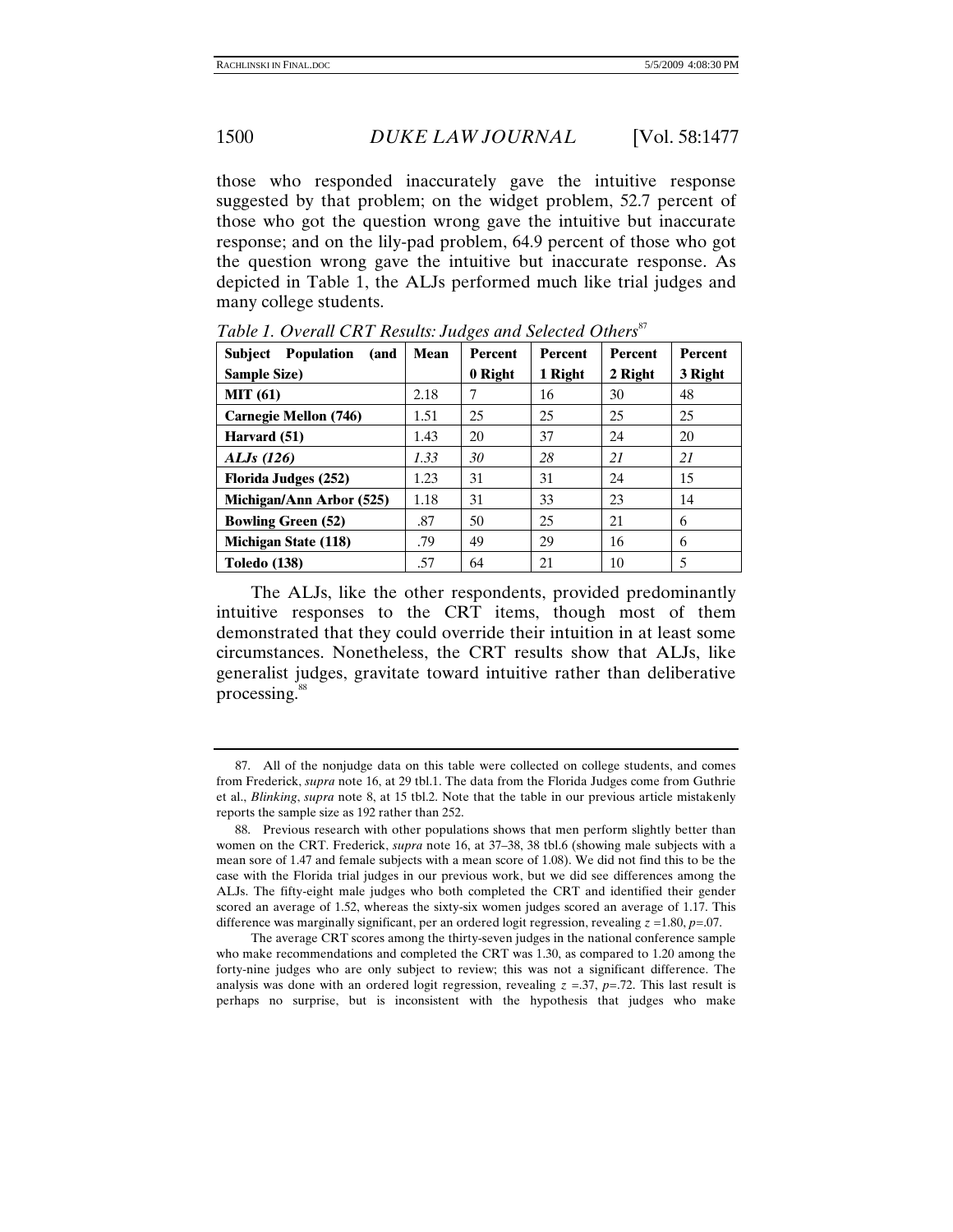2009] *ADMINISTRATIVE LAW JUDGES* 1501

# *C. Results: Judicial Decisionmaking*

The CRT results suggest that ALJs, like their colleagues on generalist courts, tend to make *ordinary judgments* in a predominantly intuitive way. Although suggestive, these results do not necessarily reveal how ALJs make *judgments on the bench*. To explore whether ALJs make intuitive judgments not only when faced with mathematically oriented word problems, but also when confronted with the kinds of judgment tasks they face on the job, we gave the ALJs who participated in our studies several judicialdecisionmaking problems. More specifically, we tested for susceptibility to six well-known psychological phenomena that are likely to trigger intuitive thinking: anchoring, framing, conjunction fallacy, outcome bias, disregarding, and egocentric bias. We found that ALJs, like generalist judges, are often, though not always, influenced by these phenomena. Our results support our conclusion that ALJs, like generalist trial judges, approach legal problems in a predominantly intuitive, though occasionally deliberative, way.

1. *Anchoring.* When people make numerical estimates, they tend to rely heavily on the first number available to them. The initial number, in other words, provides an "anchor" that exerts disproportionate influence on the estimation process.<sup>89</sup> Psychologists have found, for example, that subjects provided higher estimates of the average temperature in San Francisco if first asked to indicate whether it was higher or lower than 558 degrees, and provided higher estimates of the average price of a college textbook if first asked whether the average price was higher or lower than  $$7,128.53$ .<sup>90</sup> Psychologists refer to this phenomenon as "anchoring."<sup>91</sup>

Anchoring may be ameliorated by accountability. In research on anchoring, psychologist Phil Tetlock has found that anchoring has less influence on people when they learn they must explain their estimates and that their explanations will be held up for public scrutiny.<sup>92</sup> This

recommendations develop radically different habits of mind that lead them to engage in deliberative thinking across the board.

<sup>89</sup>*. See* Tversky & Kahneman, *supra* note 9, at 1128 ("[D]ifferent starting points yield different estimates, which are biased toward the initial values.").

 <sup>90.</sup> PLOUS, *supra* note 35, at 146 (reporting the results of an unpublished study conducted by George Quattrone and his colleagues).

 <sup>91.</sup> Tversky & Kahneman, *supra* note 9, at 1128 (introducing the phenomenon).

<sup>92</sup>*. See* Lerner & Tetlock, *supra* note 41, at 262–63 ("Moreover, two especially pervasive tendencies, (a) anchoring on an initial value and insufficiently adjusting a numerical estimate up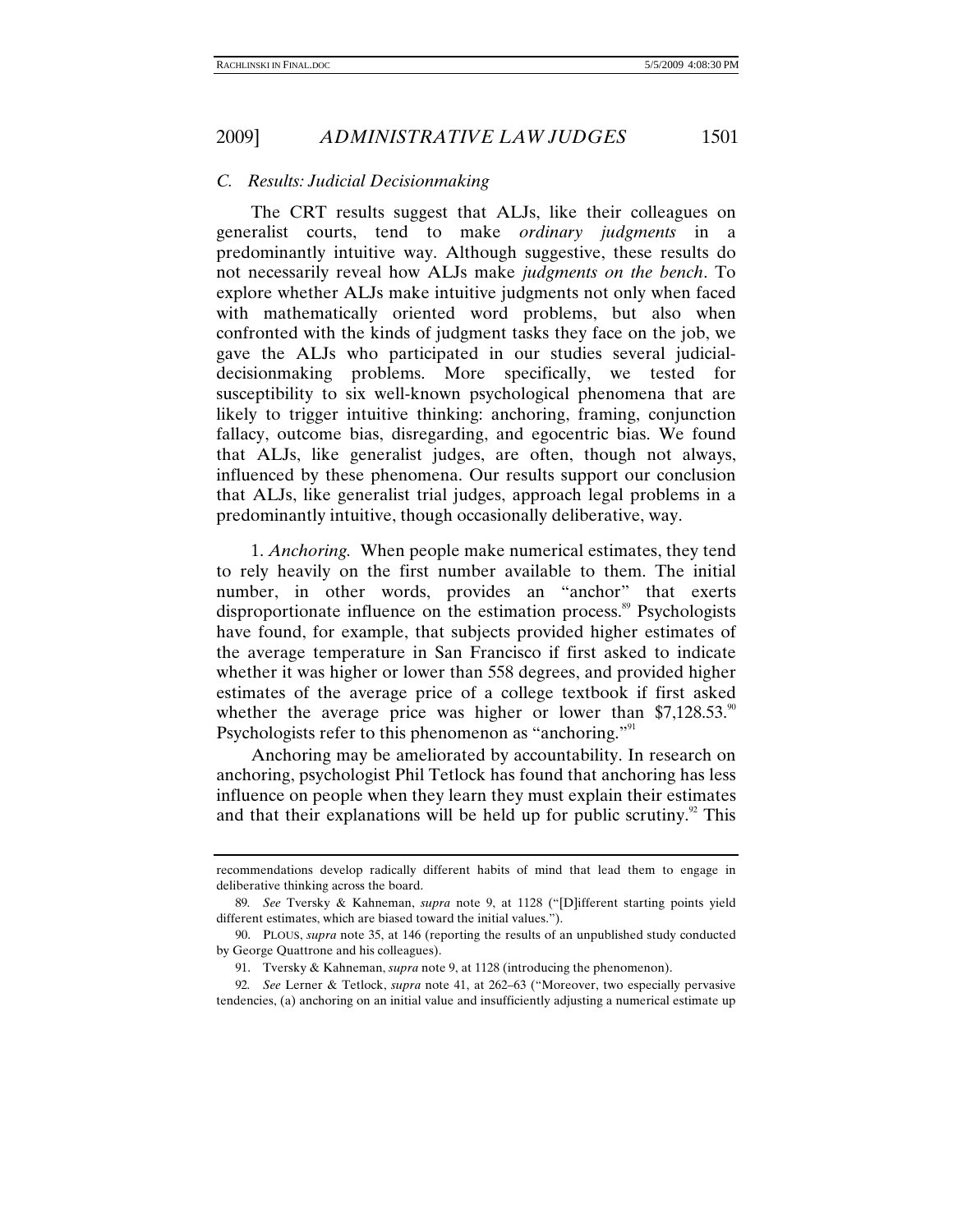manipulation mimics the conditions under which judges sometimes operate, yet we have found that anchors influence the judgments of generalist trial judges in legal settings.<sup>93</sup> Specifically, we have found that anchors influence estimates of damage awards by trial judges. $44$ We have found this effect even when the anchors were clearly irrelevant and clearly inadmissible.<sup>95</sup> Because ALJs are accustomed to review, and because their decisions are commonly afforded less deference than those of trial judges, they might be less susceptible to anchoring than their counterparts in the judicial branch.

To explore whether anchoring influences ALJs, we gave the ALJs who attended the national conference a problem we called "*Veronica v. AAC*." We asked the ALJs participating in our study to imagine that they were presiding over an employment discrimination case brought by the City Commission on Human Rights on behalf of Veronica Sanchez against a company called Administrative Assistants on Call (AAC). In the suit, the ALJs learn, the Commission alleges that AAC violated the administrative code by terminating Veronica, a Mexican-American immigrant, on the basis of her "actual or perceived" race, color, national origin, and citizenship status.

Veronica had been a top employee at AAC, a company that provides off-site secretarial services to small businesses, until a new manager arrived. The new manager allegedly assigned her solely to undesirable projects; used racially offensive terms in her presence; told her to "go back to Mexico"; and accused her of stealing work from "real Americans." On one occasion, he made these comments in front of Veronica's daughter, who was visiting her at work, and in front of one of Veronica's coworkers, who corroborated Veronica's testimony. Veronica complained, and the manager proceeded to fire her.

AAC does not deny Veronica's allegations, but it challenges the Commission's request for compensatory damages on Veronica's behalf because Veronica found comparable work immediately after her termination and because AAC terminated the manager's employment.

or down from that anchor and (b) weighting sunk costs when considering future investments are also reduced by accountability." (citations omitted)).

<sup>93</sup>*. See* Guthrie et al., *Judicial Mind*, *supra* note 8, at 787–92; Wistrich et al., *supra* note 8, at 1286–91.

 <sup>94.</sup> Guthrie et al., *supra* note 8, at 791–92.

 <sup>95.</sup> Wistrich et al., *supra* note 8, at 1288–91.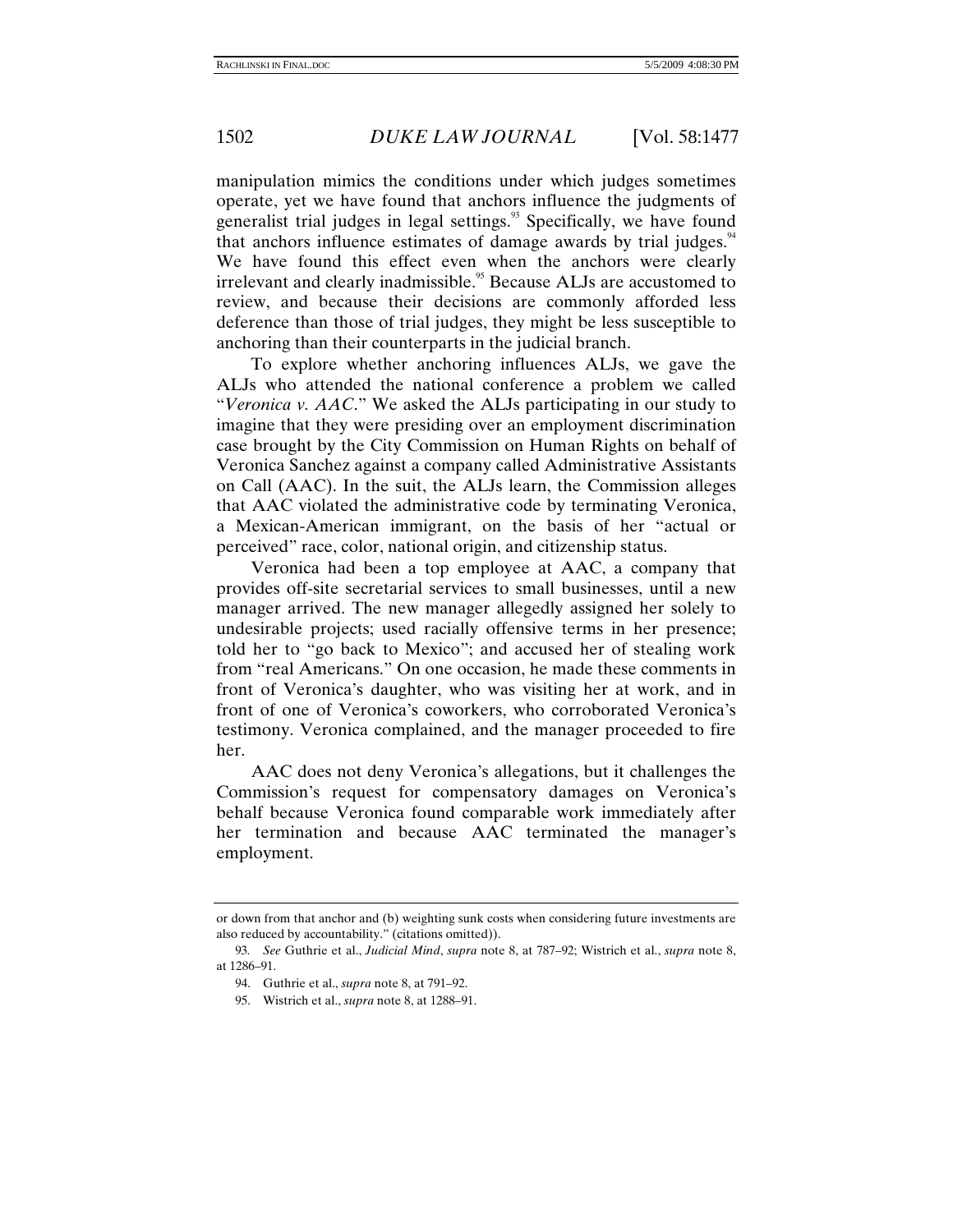The ALJs learn that the administrative code authorizes them to award compensatory damages for "mental anguish." They also learn that controlling case law provides that such an award is justified when "there is credible testimony of some degree of emotional distress." In this instance, we informed the ALJs that Veronica provided credible testimony that she has suffered from "anxiety, sleeplessness, and bad dreams." We also informed the ALJs that Veronica mentioned, as an aside, that she recently saw a court TV show featuring a case she claimed was similar to hers.

Unbeknownst to the ALJs, we assigned roughly half of them to a control group and half to an anchor group. The ALJs in the control group learn that the claimant in the court TV show Veronica watched received a compensatory damage award, but no dollar amount was specified. The ALJs assigned to the anchor group learn that Veronica mentioned that the claimant in the court TV show had received a compensatory damage award in the amount of \$415,300. We then asked the ALJs in both groups to indicate the amount of compensatory damages they would award Veronica for her mental anguish. The anchor in this instance—an alleged award observed on a court TV show—was irrelevant to the ALJs' determination under the law.

Furthermore, we directly tested whether accountability might influence the ALJs' judgments by attempting to replicate Tetlock's finding that making people explain their decisions would reduce or eliminate the anchoring effect. We informed roughly half of the judges that further review of their award was "extremely unlikely." Judges in these conditions were simply told to assign an award. We informed the other judges that review of their award and their explanation was very likely. These judges were asked both to assign an award and to provide an explanation for the award.

The judges thus evaluated one of four different versions of the problem: (1) no anchor and no explanation required; (2) no anchor and an explanation required; (3) anchor and no explanation required; and  $(4)$  anchor and an explanation required.<sup>96</sup>

 <sup>96.</sup> Although we were concerned that the request for an explanation might have induced some judges not to answer the question, this does not appear to have been the case. Twenty-one judges did not respond to this question: seven in the control, no-explanation condition; four in the control, explanation condition; four in the anchor, no-explanation condition; and six in the anchor and explanation condition. Among the forty-three judges who provided an award in the explanation conditions, four did not provide an explanation (one in the control condition and three in the anchor condition). These judges were nevertheless kept in the analysis.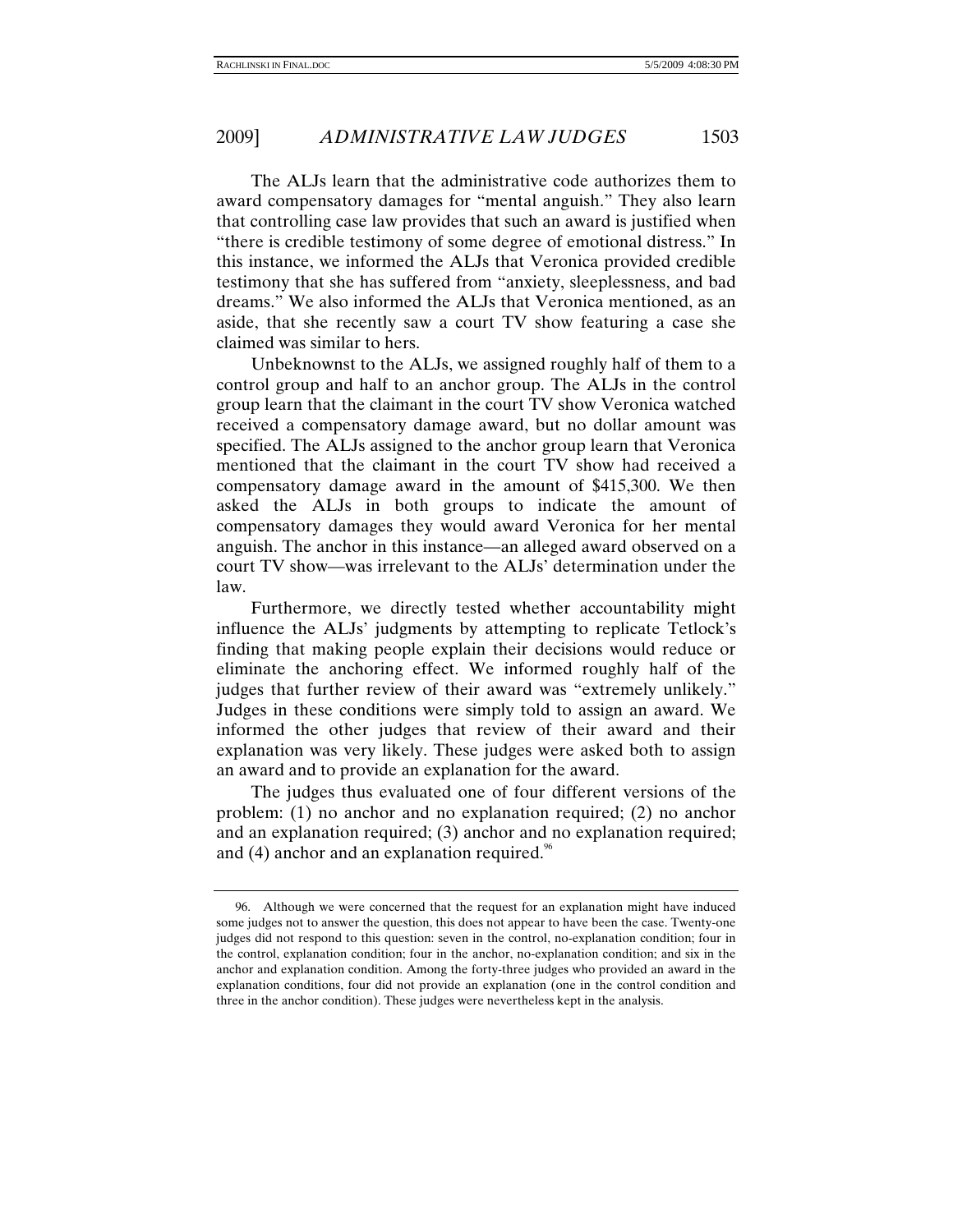The anchor affected the ALJs' judgment. The judges in the control awarded an average amount of \$35,488; the judges in the anchor group awarded a much larger \$58,775 on average. The averages are a bit misleading because the distribution of damage awards in both conditions was highly positively skewed, but as Table 2a shows, the anchor shifted the entire distribution of awards upward. A sizeable number of judges thought that no damage award was appropriate, even though we had indicated that the employer was only contesting the "request for damages." In the control condition, 28.6 percent (twelve out of forty-two) of the judges provided an award of \$0, whereas only 7.5 percent (three out of forty) did so in the anchor condition.

| <b>Condition</b> (and | Average    | Percent   | 25 <sub>th</sub> | <b>Median</b> | 75th       |
|-----------------------|------------|-----------|------------------|---------------|------------|
| sample size)          | Award (\$) | \$0 Award | Percentile       |               | Percentile |
| <b>No Anchor</b>      | 35,488     | 28.6      |                  | 6.250         | 10,000     |
| (42)                  |            |           |                  |               |            |
| Anchor (40)           | 58,775     | 7.5       | 5.000            | 50,000        | 100,000    |

*Table 2a. Damage Awards by Condition in the Anchoring Problem* 

Accountability did not affect judgment by itself. The judges who were not asked to provide an explanation gave an average award of \$66,308, whereas the judges who were asked to provide an explanation gave an average damage award of \$29,198. On the face of it, it seems that the explanation requirement reduced awards substantially. But as Table 2b shows, the explanation did not have much effect on the overall range of awards, suggesting that the differences in the averages are the result of a few extremely high awards in the no-explanation condition. In fact, the no-explanation condition included a \$400,000 award and a \$1,000,000 award, whereas the highest award in the explanation condition was a \$200,000 award. $97$  Also, in the no-explanation condition, 12.8 percent (five out of thirty-nine) of the judges provided an award of \$0; in the explanation condition, by contrast, 23.3 percent (ten out of fortythree) did so.

 <sup>97.</sup> The \$1,000,000 award was in the no anchor condition. The five next highest awards were in the anchor condition.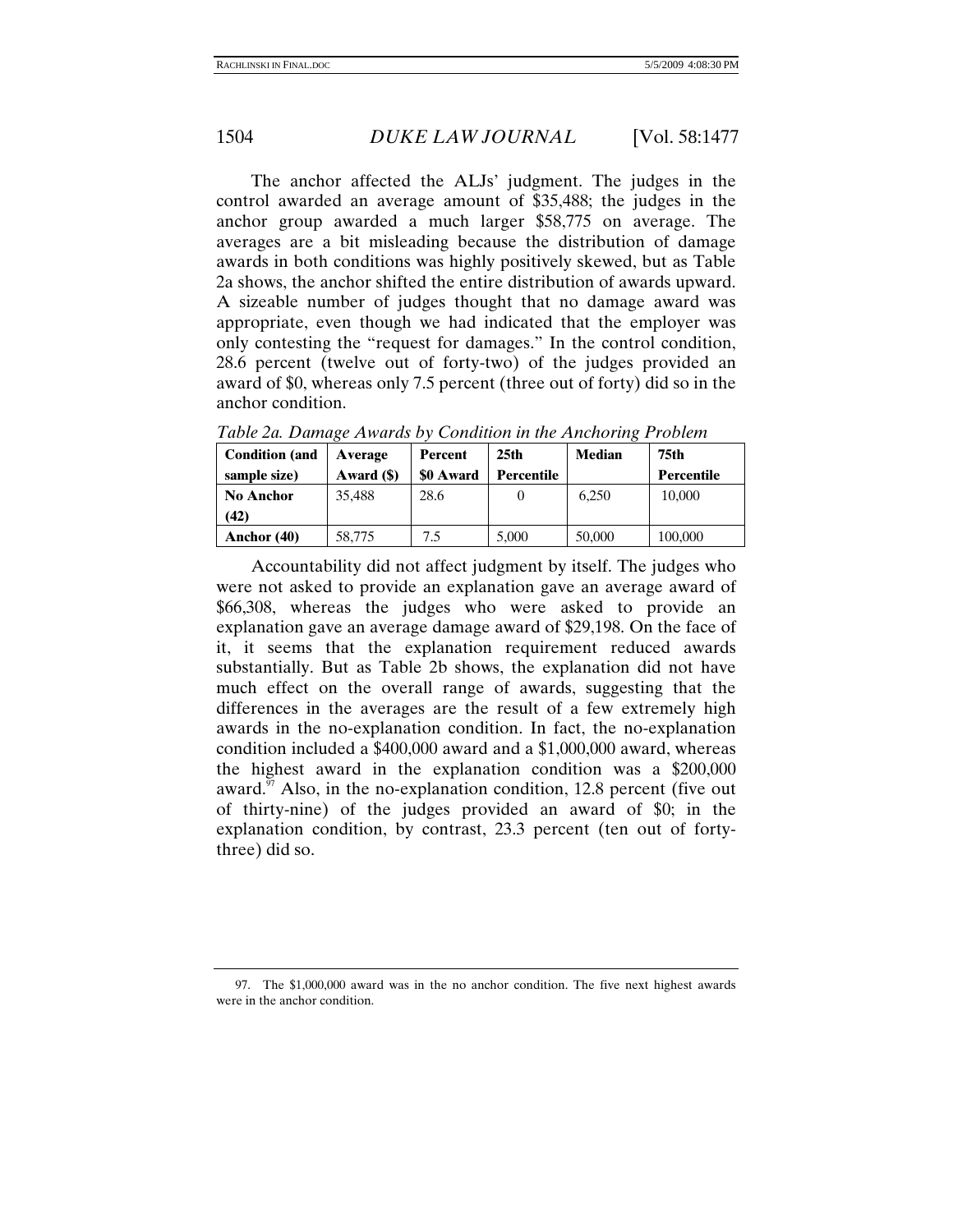| <b>Condition</b><br>(and sample size) | Average<br>Award (\$) | Percent<br>\$0 Award | 25 <sub>th</sub><br>Percentile | <b>Median</b> | 75th<br>Percentile |
|---------------------------------------|-----------------------|----------------------|--------------------------------|---------------|--------------------|
| <b>No Explanation (39)</b>            | 66.308                | 12.8                 | 5.000                          | 10.000        | 50,000             |
| <b>Explanation (43)</b>               | 29.198                | 23.3                 | 2.000                          | 10.000        | 50,000             |

*Table 2b. Damage Awards by Explanation in the Anchoring Problem* 

Even though the explanation had no effect on its own, we were primarily interested in whether requiring an explanation would ameliorate the effect of the anchor. Thus, we assessed the interaction between the anchor and the explanation. Table 2c reports these results. As the sample sizes get small, the results become somewhat erratic. But a comparison of the anchor and control conditions, both with and without explanations, suggests that the anchoring effect is robust; requiring an explanation did not diminish its power much, if at all. The magnitude of the anchoring effect, as measured by the difference between the averages in the anchor and control conditions is roughly \$11,000 in the no-explanation condition. The anchoring effect is higher still—\$31,000—when an explanation was required, but this was due largely to the presence of an award of \$1,000,000 in the control, no-explanation condition. The differences between the medians and percentiles in the anchor and control conditions provide a more reliable measure of the anchoring effect. Comparing those differences shows that both with and without explanation, the anchor shifted the awards upward throughout the full range.

| Condition (and sample size) |               | Average    | <b>Percent</b> | 25 <sub>th</sub>  | <b>Median</b> | 75th       |
|-----------------------------|---------------|------------|----------------|-------------------|---------------|------------|
|                             |               | Award (\$) | \$0 Award      | <b>Percentile</b> |               | Percentile |
| N <sub>0</sub>              | Control (19)  | 60.789     | 21.5           | 500               | 7.500         | 10,000     |
| <b>Explanation</b>          | Anchor $(20)$ | 71.550     | 5.0            | 6500              | 50,000        | 100,000    |
| <b>Explanation</b>          | Control (23)  | 14.586     | 34.8           | 0                 | 5.000         | 10,000     |
|                             | Anchor $(20)$ | 46,000     | 10.0           | 5000              | 37.500        | 75,000     |

*Table 2c. Damage Awards by Explanation in the Anchoring Problem* 

Because the distribution of the awards was highly skewed, assessing the results with statistical tests first required transforming the data. We took the square root of the award to produce data that more closely approximated a normal distribution and subjected the transformed data to a 2x2 ANOVA. The results showed that the anchor had a significant effect, $\frac{98}{8}$  but neither the explanation, nor the

<sup>98.</sup>  $F(1, 78) = 8.44, p < .005$ .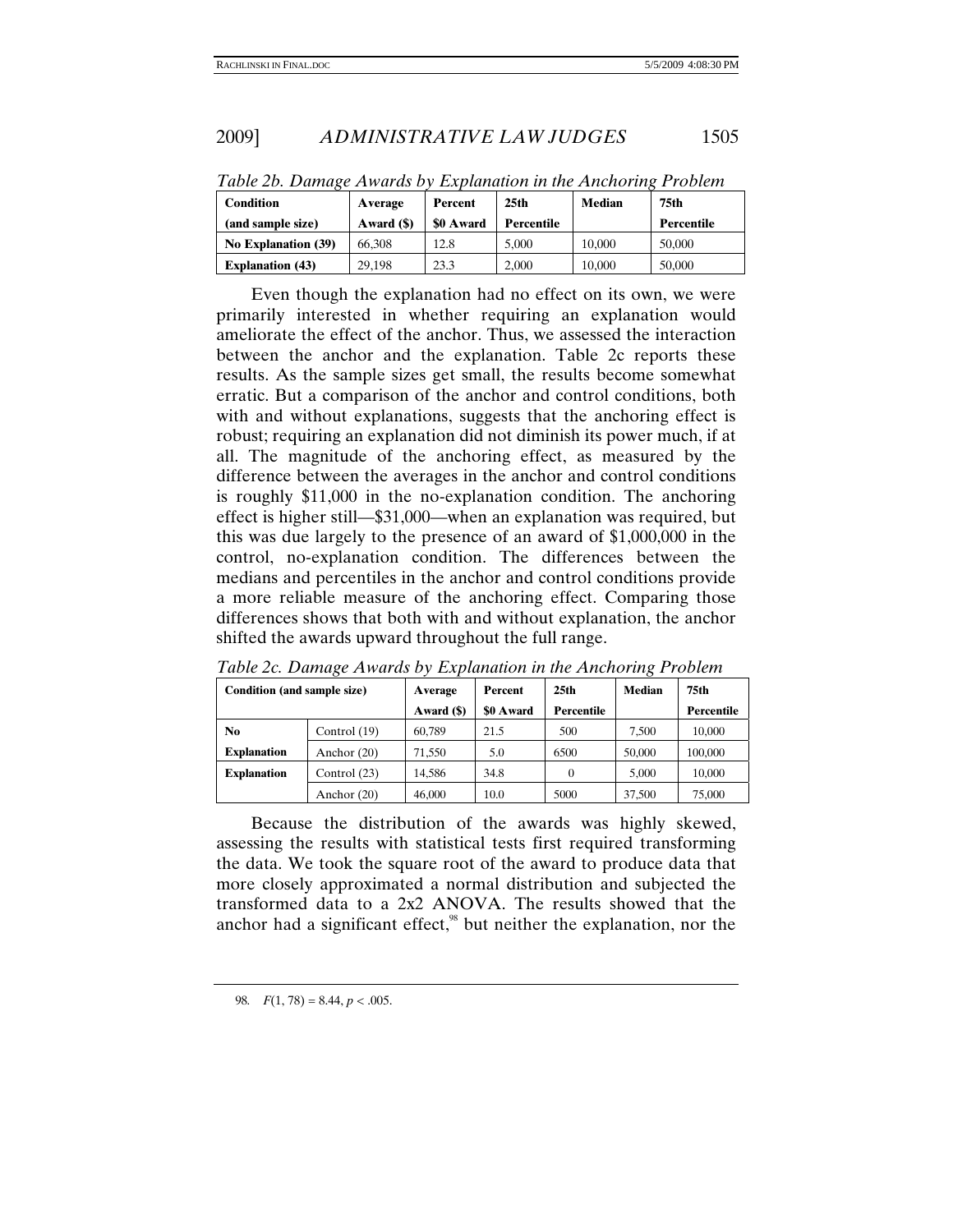interaction of explanation with the anchor, affected the awards significantly.<sup>99</sup>

2. *Framing and Fairness.* When people evaluate numeric options, they tend to code or "frame" them as either gains or losses. $100$ Because the very same options can often be presented as either gains or losses, and because most people find losses much more unattractive than they find gains attractive, the framing of a problem can lead to impressionistic and irrational judgments.<sup>101</sup>

Framing can influence a wide range of judgments. In one study of the framing phenomenon, for example, Professors Daniel Kahneman, Jack Knetsch, and Richard Thaler gave one group of subjects a "loss" version of a problem and gave another group of subjects a "gain" version of the same problem.<sup>102</sup> In the "loss" version, the subjects learn that:

A company is making a small profit. It is located in a community experiencing a recession with substantial unemployment but no inflation. There are many workers anxious to work at the company. The company decides to decrease wages and salaries 7 percent this  $year.<sup>103</sup>$ 

In the "gain" version, the subjects learn that:

100*. See* Daniel Kahneman & Amos Tversky, *Choices, Values, and Frames*, 39 AM. PSYCHOLOGIST 341, 342 (1984) ("[T]he psychophysical analysis of outcomes should be applied to gains and losses rather than to total assets.").

<sup>99</sup>*. F*(1, 78) = 1.65, *p* = .20, *F*(1, 78) = .01, *p* > .90, respectively for the effect of the accountability manipulation and the interaction of this variable with the anchoring condition. Further analysis of the judges' gender, years of experience, and whether they make recommendations showed that these variables did not affect the judges' awards. For gender and recommendation, this was done using a  $2x2x2$  ANOVA on anchor condition, explanation condition, and gender; all *F*'s involving gender < 1.4, *p*'s > .20; all *F*'s involving recommendation < 1.5, *p*'s > .20. Experience was tested with ANCOVA, using experience as a continuous variable; all *F*'s involving experience and its interactions  $< 1.10$ ,  $p$ 's  $> .25$ . The judge's CRT score likewise had no effect. CRT score was tested with ANCOVA, using CRT score as a continuous variable; all *F*'s involving CRT score and its interactions < .15, *p*'s > .70. This last result was not entirely a surprise, as other researchers have found that scores on the CRT do not correlate with the anchoring effect. Oechssler et al., *supra* note 79, at 6 ("Furthermore, the effect of anchoring is not diminished by cognitive ability. In fact, if anything, the High CRT group seems to be more susceptible to anchoring, although this effect is not significant.").

 <sup>101.</sup> Daniel Kahneman, Jack L. Knetsch & Richard Thaler, *Fairness as a Constraint on Profit Seeking: Entitlements in the Market*, 76 AM. ECON. REV. 728, 731 (1986) ("These characteristics of evaluation make preferences vulnerable to framing effects, in which inconsequential variations in the presentation of a choice problem affect the decision.").

<sup>102</sup>*. Id.*

<sup>103</sup>*. Id.*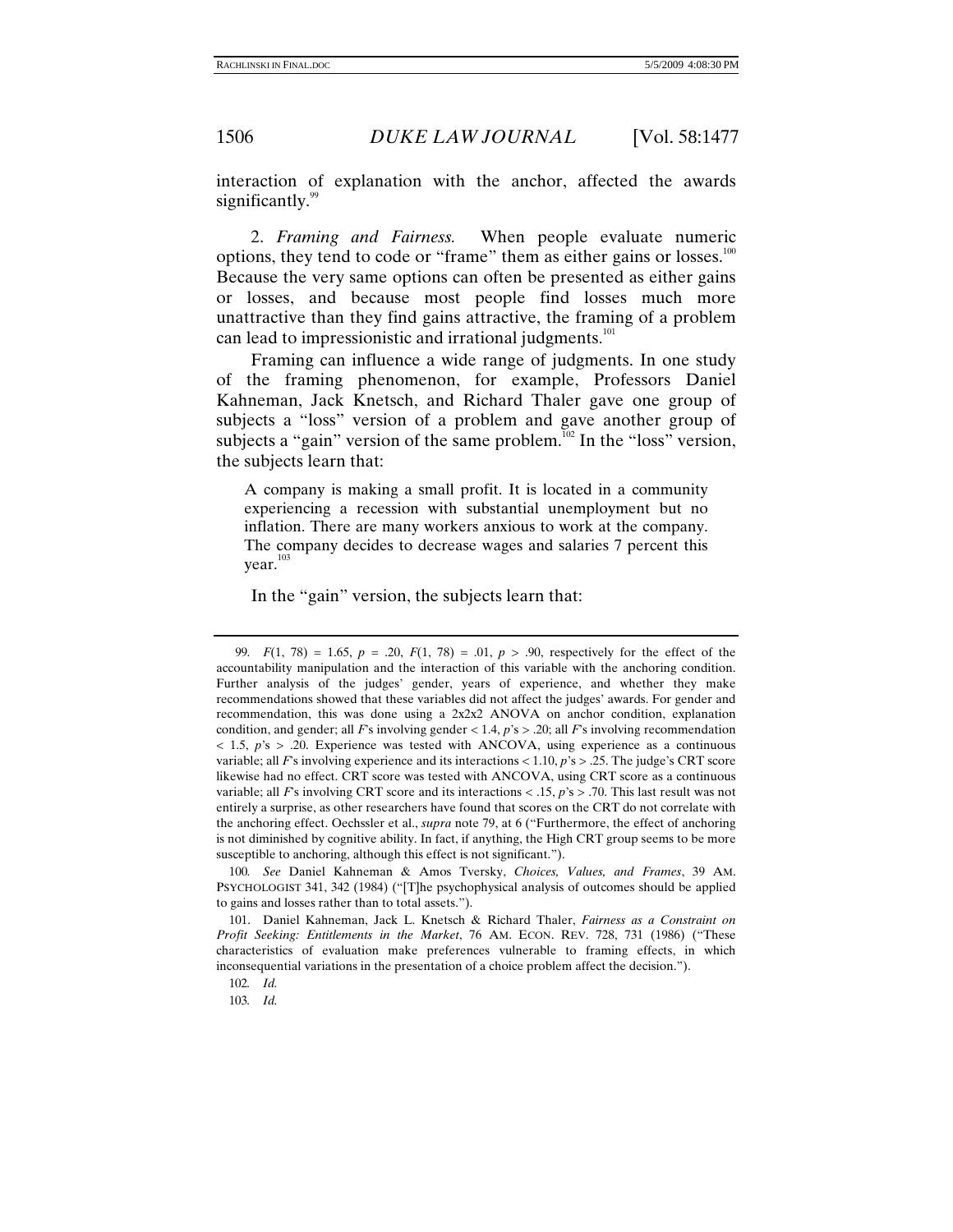[A company is making a small profit. It is located in a community experiencing a recession with] substantial unemployment *and inflation of 12%*. [There are many workers anxious to work at the company.] The company decides to *increase salaries only 5%* this year.<sup>104</sup>

The researchers asked both groups of subjects to evaluate the fairness of the company's conduct. In both versions of the problem, the employees end up in exactly the same position; that is, the effect of the company's wage decision is to leave employees 7 percent worse off than before. Despite the economic equivalence of the two options, however, the subjects responded quite differently to the two situations: 62 percent of subjects thought the 7 percent wage reduction in a no-inflation environment was unfair, but only 22 percent of the subjects in the 5 percent wage increase in a 12 percent inflation environment felt the same way.<sup>105</sup> Although multiple interpretations of these results are possible, the most persuasive is that the subjects reacted to the framing of the problem. The subjects interpreted the 7 percent wage reduction as a loss, but interpreted the 5 percent pay raise in a 12 percent inflation environment as a gain. As the researchers explained, "A wage cut is coded as a loss and consequently judged unfair. A nominal raise which does not compensate for inflation is more acceptable because it is coded as a gain to the employee, relative to the reference wage."<sup>106</sup>

In our previous work, we have found some evidence that framing can influence generalist judges when they evaluate settlement offers.<sup>107</sup> To explore whether framing might influence ALJs on the job, we gave the ALJs who attended the city conference a problem similar to the wage problem described above. Building on the realworld observation that companies (for example, gas stations) frequently offer cash discounts (which are viewed as a prospective gain to the consumer) but seldom impose credit card surcharges (which are viewed as a prospective loss to the consumer), we gave the ALJs a problem called the "Nonpayment Case." Some of the ALJs received a "loss" version of our problem:

<sup>104</sup>*. Id.* (emphasis added).

<sup>105</sup>*. Id.*

<sup>106</sup>*. Id.* at 731–32.

<sup>107</sup>*. See* Guthrie et al., *Judicial Mind*, *supra* note 8, at 794–97 (describing how "categorization, or 'framing,' of decision options influences the way people evaluate options and affects their willingness to incur risk" in the context of litigation).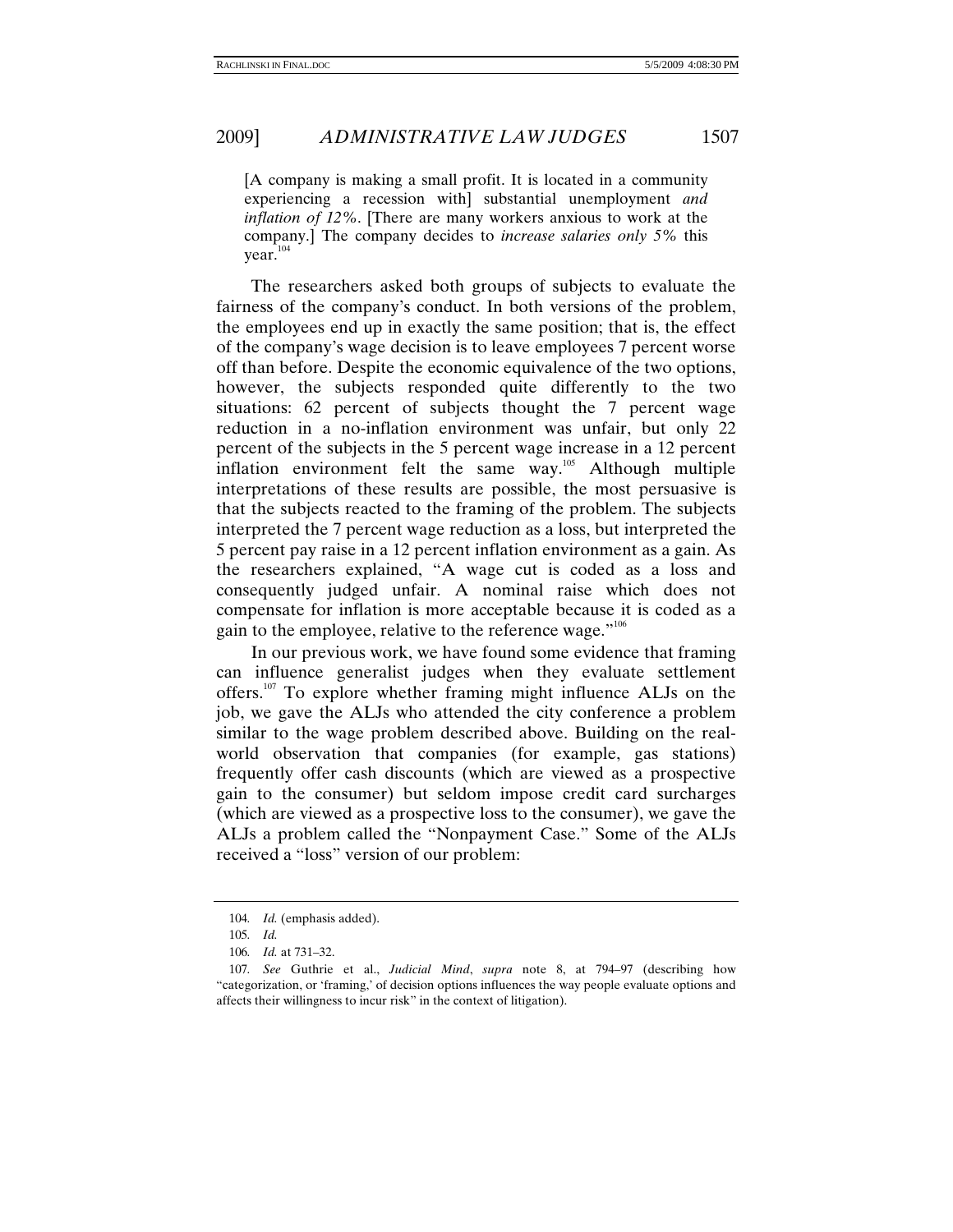Imagine that you are presiding in a nonpayment case filed by a landlord against a tenant whom he claims is delinquent on his rent. During the proceeding, you learn that the monthly rent is \$2,000, but the landlord imposes a \$50 per month surcharge if the tenant chooses to pay by credit card.

We gave the other ALJs a "gain" version of the same problem:

Imagine that you are presiding in a nonpayment case filed by a landlord against a tenant whom he claims is delinquent on his rent. During the proceeding, you learn that the monthly rent is \$2,100, but the landlord offers a \$50 per month discount if the tenant chooses to pay by check or cash.

We asked the ALJs in both groups to evaluate the fairness of the landlord's conduct as "completely fair," "acceptable," "unfair," or "very unfair." In both instances, the tenant will pay the same amount—\$2,050—if she chooses the special payment option made available by the landlord.

Despite the economic equivalence of outcomes, however, the ALJs reacted quite differently to the two versions of this problem, as Table 3 shows. Of the seventeen ALJs who evaluated the fairness of the credit card surcharge, 47.1 percent found the landlord's behavior unfair. Of the twenty-one ALJs who evaluated the fairness of the cash discount, however, a mere 4.8 percent found the landlord's behavior unfair. The framing of the problem had a significant impact on the way the ALJs evaluated it. $^{108}$ 

<sup>108.</sup> Ordered logit regression showed that the effect of framing was significant.  $z = 2.87$ ,  $p <$ .005. Further analysis of the judges' gender and years of experience, also using ordered logit regressions, showed that neither the main effect of variables nor their interaction with frame affected the judges' ratings. For gender,  $z's < 1.62$ ,  $p's > 0.10$ ; for experience,  $z's < 0.65$ ,  $p's > 0.50$ . The judges' CRT scores likewise did not affect the results.  $z$ 's < 1.10,  $p$ 's > .25. Although framing effects have been found to correlate with CRT scores in other contexts, the type of framing effect we studied here has not. Oechssler et al., *supra* note 79, at 4 ("For both items [coded as gains and losses], the High CRT group is more likely to choose the alternative that is compatible with risk neutrality."). That is, the framing of an option as a gain or a loss influences people's willingness to undertake risk and the framing influences how much importance people attach to gains and losses; the former, but not the latter, appears to be related to the cognitive abilities that the CRT is measuring.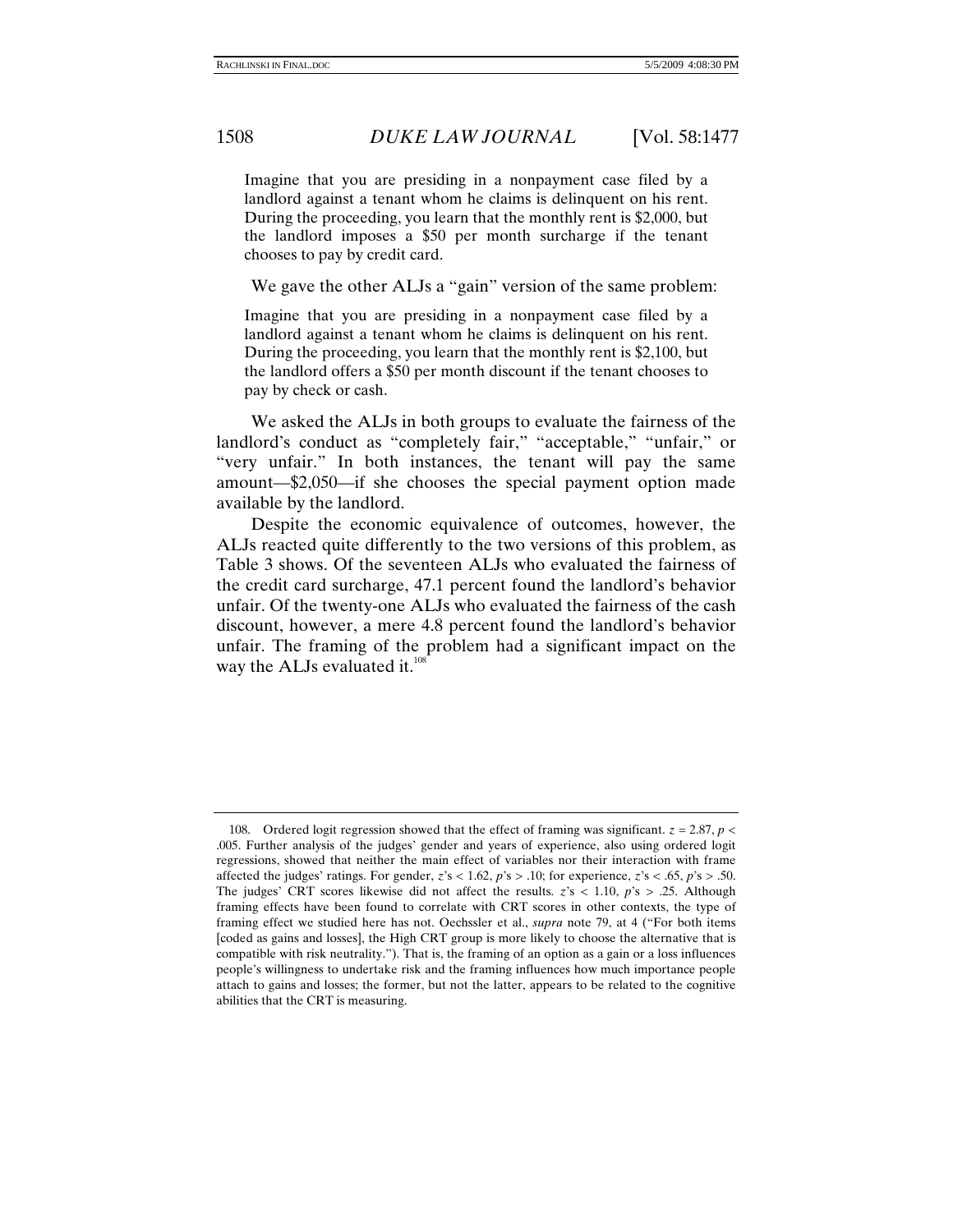| <b>Condition</b><br>Percent who gave each evaluation (and n) |            |             |            |               |
|--------------------------------------------------------------|------------|-------------|------------|---------------|
| (and sample size)                                            | Completely | Acceptable  | Unfair     | Very          |
|                                                              | Fair       |             |            | <b>Unfair</b> |
| <b>Gains/Discount (21)</b>                                   | $29\%$ (6) | $67\%$ (14) | $5\%$ (1)  | $0\%$         |
| Losses/Surcharge (17)                                        | $6\%$ (1)  | $47\%$ (8)  | $41\%$ (7) | $6\%$ (1)     |

*Table 3. Evaluations of Fairness of Rent Payment* 

3. *Conjunction*. The so-called "extension rule" <sup>109</sup> is "perhaps the simplest and most transparent rule of probability theory."<sup>110</sup> This rule states that "if *A* is a subset of *B*, then the probability of *A* cannot exceed that of  $B$ .<sup>"111</sup> For example, the probability of a terrorist act in New York City (*A*) cannot exceed the probability of a terrorist act in the United States (*B*) because the United States includes New York City (as well as many other locations that might be subjected to such an attack). Implicit in the extension rule is the "conjunction rule."<sup>112</sup> This rule states that "the probability of *A*&*B* can exceed the probability of neither *A* nor *B*, since it is contained in both.<sup>"113</sup> For example, the probability of a terrorist attack in New York City carried out by Muslim extremists (*A*&*B*) cannot exceed the probability of a terrorist attack in New York City (*A*) or the probability of a terrorist act carried out by Muslim extremists (*B*).

The extension and conjunction rules are deductively accurate, as only a little deliberation shows. Psychologists have found repeatedly, however, that people tend to violate these rules of logic. Rather than engaging in careful deliberation, which leads to compliance with the rule, people often engage in intuitive, impressionistic thinking and thereby violate the rules. To many, it seems more likely that New York City might face a terrorist act committed by Muslim extremists than that New York City might face a terrorist attack.

 <sup>109.</sup> Maya Bar-Hillel & Efrat Neter, *How Alike Is It Versus How Likely Is It: A Disjunction Fallacy in Probability Judgments*, 65 J. PERSONALITY & SOC. PSYCHOL. 1119, 1119 (1993); *see also* Amos Tversky & Daniel Kahneman, *Extensional Versus Intuitive Reasoning: The Conjunction Fallacy in Probability Judgment*, 90 PSYCHOL. REV. 293, 293–94 (1983) ("[P]robability theory does not determine the probabilities of uncertain events—it merely imposes constraints on the relations among them. For example, if *A* is more probable than *B*, then the complement of *A* must be less probable than the complement of *B*.").

 <sup>110.</sup> Researchers have described this as "perhaps the simplest and most transparent rule of probability theory," Bar-Hillel & Neter, *supra* note 109, at 1130, which "even untrained and unsophisticated people accept and endorse," *id.*

<sup>111</sup>*. Id.* at 1119.

<sup>112</sup>*. Id.*

<sup>113</sup>*. Id.*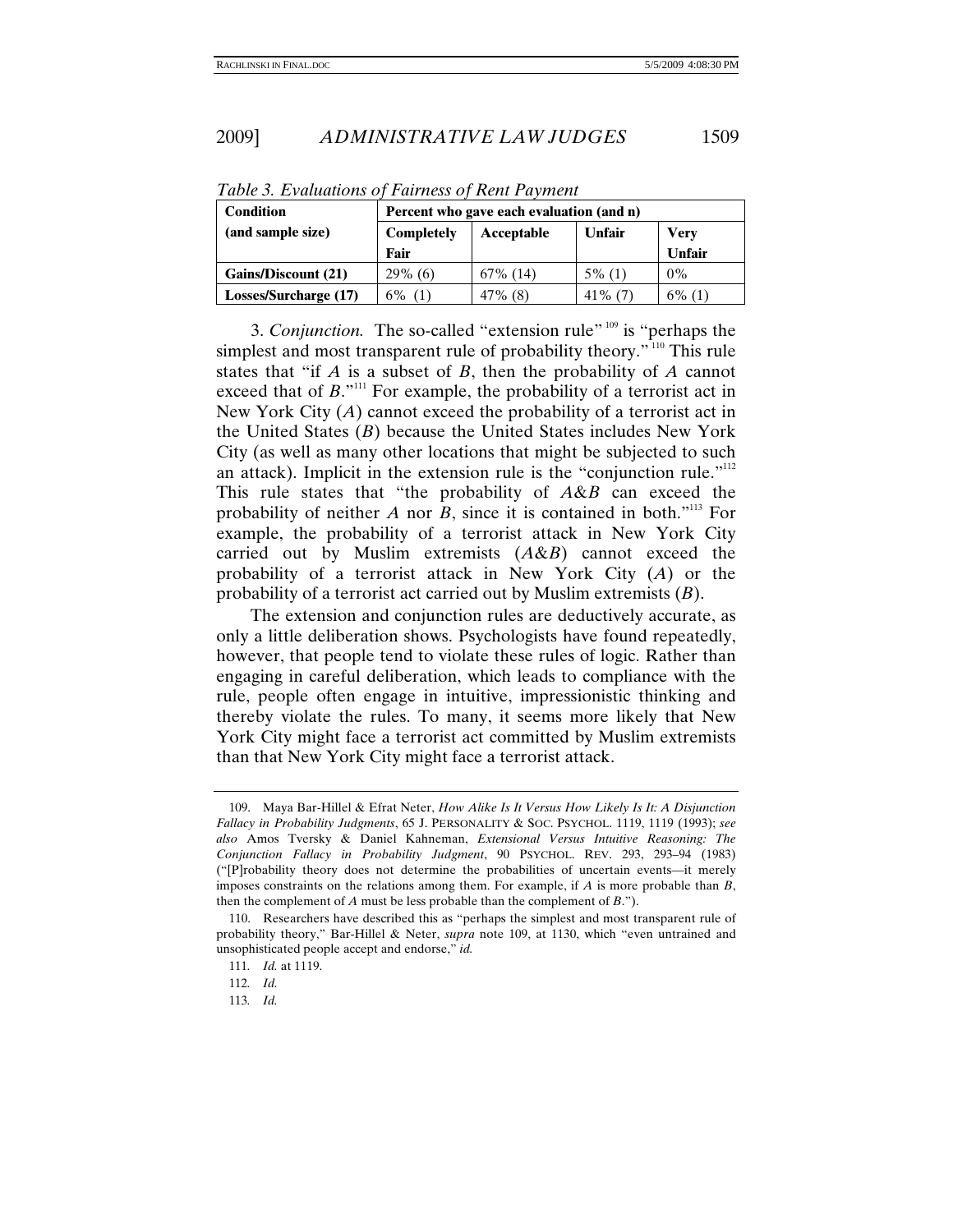The most famous problem of this type—the "Linda Problem<sup>"114</sup>—is instructive. In this widely administered problem, Professors Amos Tversky and Daniel Kahneman gave subjects the following information about Linda:

Linda is 31 years old, single, outspoken, and very bright. She majored in philosophy. As a student, she was deeply concerned with issues of discrimination and social justice, and also participated in anti-nuclear demonstrations.<sup>115</sup>

The researchers asked the subjects to rank-order the likelihood of eight different statements, including these three: "Linda is active in the feminist movement"; "Linda is a bank teller"; and "Linda is a bank teller and is active in the feminist movement."<sup>116</sup> The description made it seem as though Linda was a feminist, but not a bank teller. As a result, subjects generally reported that it was more likely that Linda was a bank teller active in the feminist movement than that she was a bank teller.<sup>117</sup> This is wrong. Under the conjunction rule, it cannot possibly be the case that it is more likely that Linda is a bank teller *and* is active in the feminist movement than that she is simply a bank teller.<sup>118</sup>

To explore whether ALJs would comply with, or violate, the conjunction rule, we gave those who attended the national conference a problem called the "Employment Case." We asked the ALJs to imagine that they were presiding in a case involving an employment dispute between Dina El Saba, a public sector employee, and the agency for which she previously worked. The judges learn that Dina worked as an administrative assistant for a senior manager named Peter before the agency fired her. While at the agency, Dina's

<sup>114</sup>*. See* Tversky & Kahneman, *supra* note 109, at 297; Amos Tversky & Daniel Kahneman, *Judgments of and by Representativeness*, *in* JUDGMENT UNDER UNCERTAINTY: HEURISTICS AND BIASES 84, 92 (Daniel Kahneman, Paul Slovic & Amos Tversky eds., 1982).

 <sup>115.</sup> Tversky & Kahneman, *supra* note 109, at 297; Tversky & Kahneman, *supra* note 114, at 92.

 <sup>116.</sup> Tversky & Kahneman, *supra* note 109, at 297; Tversky & Kahneman, *supra* note 114, at 92.

 <sup>117.</sup> Tversky & Kahneman, *supra* note 109, at 297; Tversky & Kahneman, *supra* note 114, at 93.

 <sup>118.</sup> The Linda problem can be criticized as methodologically flawed in that people might be assuming that the single feature is actually meant to be the conjunction of "bank teller" and "not active in the feminist movement." But Tversky and Kahneman have administered a version in which they avoid this problem by changing the second response to "Linda is a bank teller whether or not she is active in the feminist movement" and obtained similar results. Tversky & Kahneman, *supra* note 109, at 299.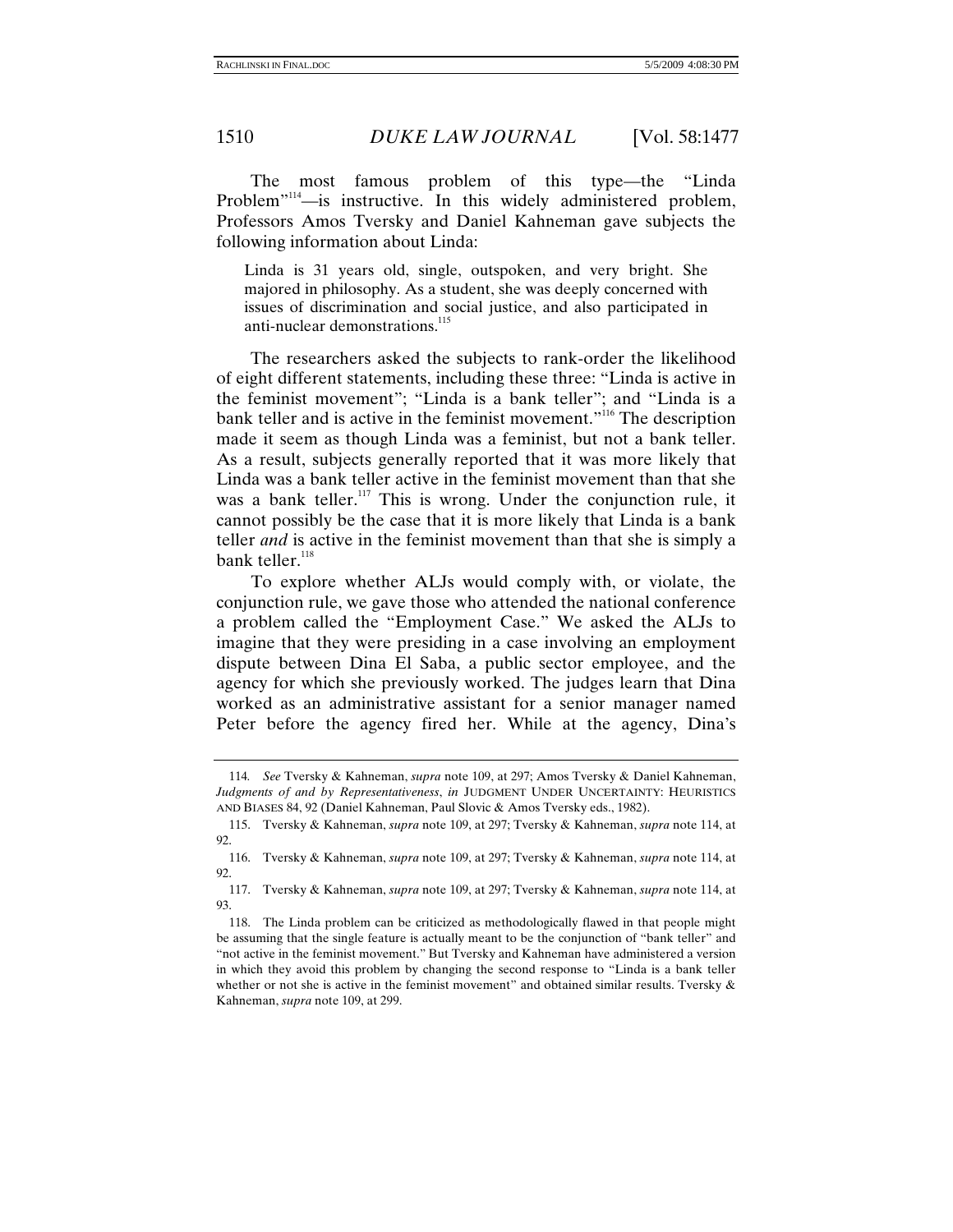employment evaluations were "average" to "above average," so she claimed her termination must have been motivated by unlawful discrimination. The agency contends, instead, that it terminated Dina because she repeatedly violated workplace rules and norms. Among other things, she "took too many breaks during the workday and took odd days off as holidays"; "dressed in ways that made her co-workers and agency visitors feel uncomfortable, covering herself mostly in black"; acted "odd" and "aloof"; and refused to eat lunch in the presence of male coworkers.

Based solely on these facts, we asked the ALJs to rank-order the likelihood of the following four options:

- The agency unlawfully discriminated against Dina based on her Islamic religious beliefs.
- The agency actively recruited a diverse workforce.
- \_\_\_\_\_ The agency adhered to its internal employment policies.
- The agency actively recruited a diverse workforce but also unlawfully discriminated against Dina based on her Islamic religious beliefs.

Option four ("The agency actively recruited a diverse workforce but also unlawfully discriminated against Dina based on her Islamic beliefs") is a conjunction of option one ("The agency unlawfully discriminated against Dina based on her Islamic religious beliefs") and option two ("The agency actively recruited a diverse workforce"). Hence, option four is, as a matter of deductive logic, less likely than either option one or option two. Nevertheless, we believed that many judges would violate the conjunction rule by identifying option four as more likely than either option one or option two (or both).

As expected, we found that the ALJs violated the conjunction rule. Rather than thinking through the problem deliberatively, which would have led them to rank-order options one and two as more likely than option four, we found the exact opposite. Of the ninetynine ALJs who responded to this problem, eighty-four (or 84.8 percent) violated the conjunction rule in some way. These eighty-four judges committed all of the possible errors, albeit at different rates: thirty-three rated the fourth option as either equally likely as, or more likely than, both the first and second options,<sup>119</sup>thirty-six ranked the

 <sup>119.</sup> Of these thirty-three judges, twenty ranked the fourth option as more likely than both options one and two, eight wrote in that they were all equally likely, three assigned the same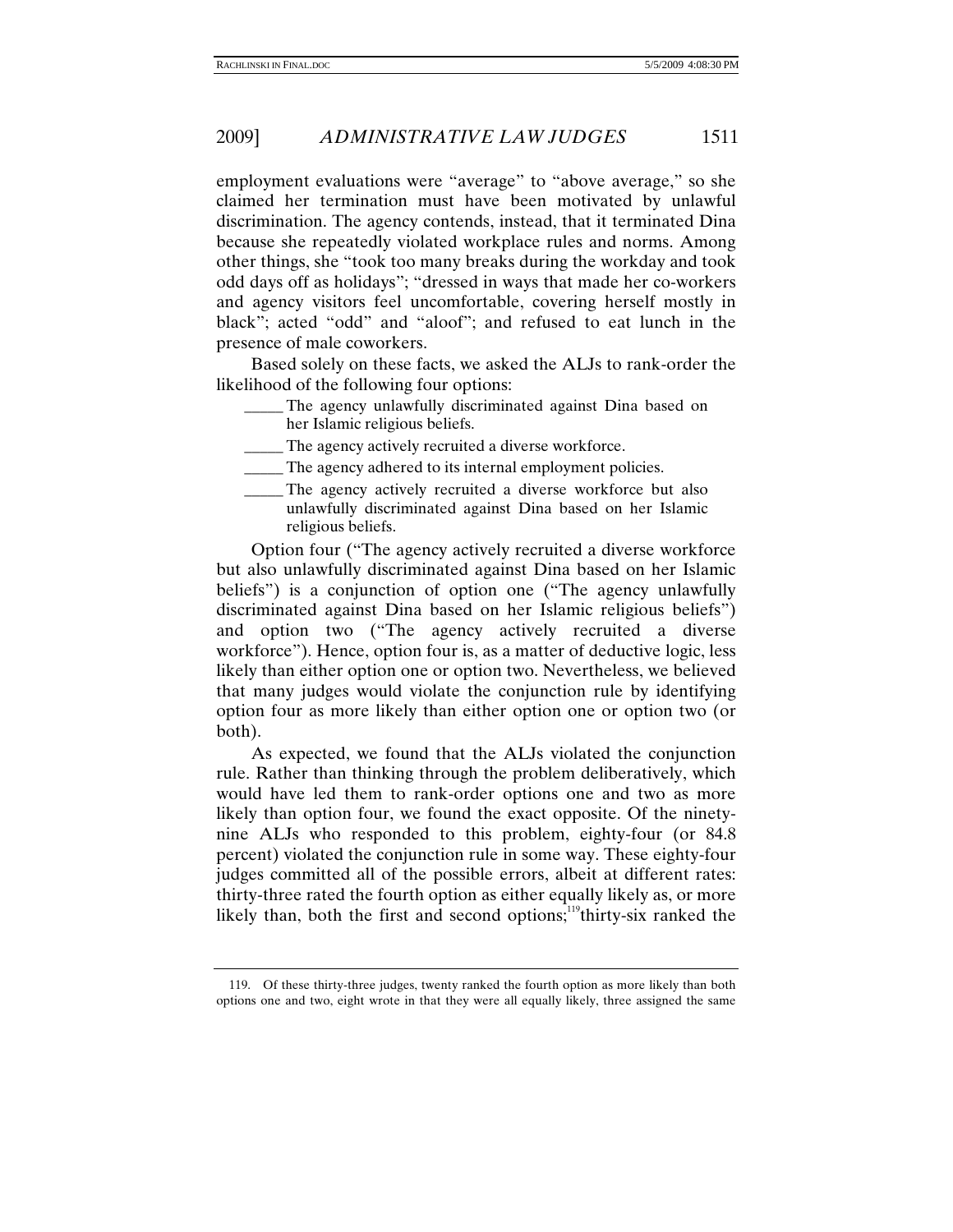fourth option as either equally likely as, or more likely than, the first option (but not the second option);<sup>120</sup> fifteen ranked the fourth option as either equally likely as, or more likely than, the second option (but not the first option).<sup>121</sup> Thus, the problem lured most judges into committing the conjunction error, just as in the classic Linda problem.<sup>122</sup>

4. *Hindsight/Outcome Bias*. Psychologists have found that people are vulnerable to the "hindsight bias," which is the tendency for prior outcomes to seem more predictable than was actually the case.<sup>123</sup> Once the outcome of an event is known, that outcome comes to feel inevitable or at least much more likely to have occurred than it would have seemed before it actually happened.

 122. Although female judges were somewhat more likely to commit the conjunction error than male judges (89 percent, or fifty out of fifty-six, versus 79 percent, or thirty-one out of thirty-nine, respectively), this difference was not significant. Fisher's exact,  $p = .24$ . More experienced judges tended to be more likely to commit the error than their younger counterparts, but this trend was also not significant. Logistic regression of committing the error on years of experience yielded a negative, but not significant, coefficient of -.048,  $z = 1.35$ ,  $p =$ .18. The error rate was also nearly identical among judges who make recommendations as opposed to the other judges (86 percent, or thirty-six out of forty-two, versus 84 percent, or forty-two out of fifty, respectively). This was not a significant difference. Fisher's exact,  $p = 1.00$ .

Previous work on the CRT has shown that people who score high on the CRT are less likely to commit the conjunction error. Oechssler et al., *supra* note 79, at 5 ("Of our subjects in the Low CRT group, 62.6% [committed the conjunction fallacy on the 'Linda' problem, but t]his percentage is much lower for the High CRT group at  $38.3\%$ ...."). We found that among the judges who scored perfectly on the CRT and answered this question, 72 percent (thirteen out of eighteen) committed the fallacy, whereas 86 percent (sixty out of seventy) of the judges who got at least one of the CRT questions wrong committed the fallacy. This difference was not, however, significant. Fisher's exact,  $p = .29$ . The percentage who committed the conjunction error broken down by exact CRT score is: zero right on CRT, 84 percent (twenty-five out of thirty); one right on CRT, 86 percent (nineteen out of twenty-two); two right on CRT, 89 percent (sixteen out of eighteen); three right on CRT, 72 percent (thirteen out of eighteen). We also ran a logistic regression of whether the judges committed the error based with CRT score as a predictor, which also showed no significant effect.  $z = .72$ ,  $p = .47$ . That we only observed a trend might be due to a somewhat small sample size with which to identify the effect.

123*. See* Baruch Fischhoff, *Hindsight ≠ Foresight: The Effect of Outcome Knowledge on Judgment Under Uncertainty*, 1 J. EXPERIMENTAL PSYCHOL.: HUM. PERCEPTION & PERFORMANCE 288, 288 (1975) ("Reporting an outcome's occurrence increases its perceived probability of occurrence . . . .").

ranking to options one and two as option four, and two simply put a check mark next to option four.

 <sup>120.</sup> Of these thirty-six judges, one ranked the first and fourth options as equally likely.

 <sup>121.</sup> Of these fifteen judges, seven ranked the first and fourth options as equally likely.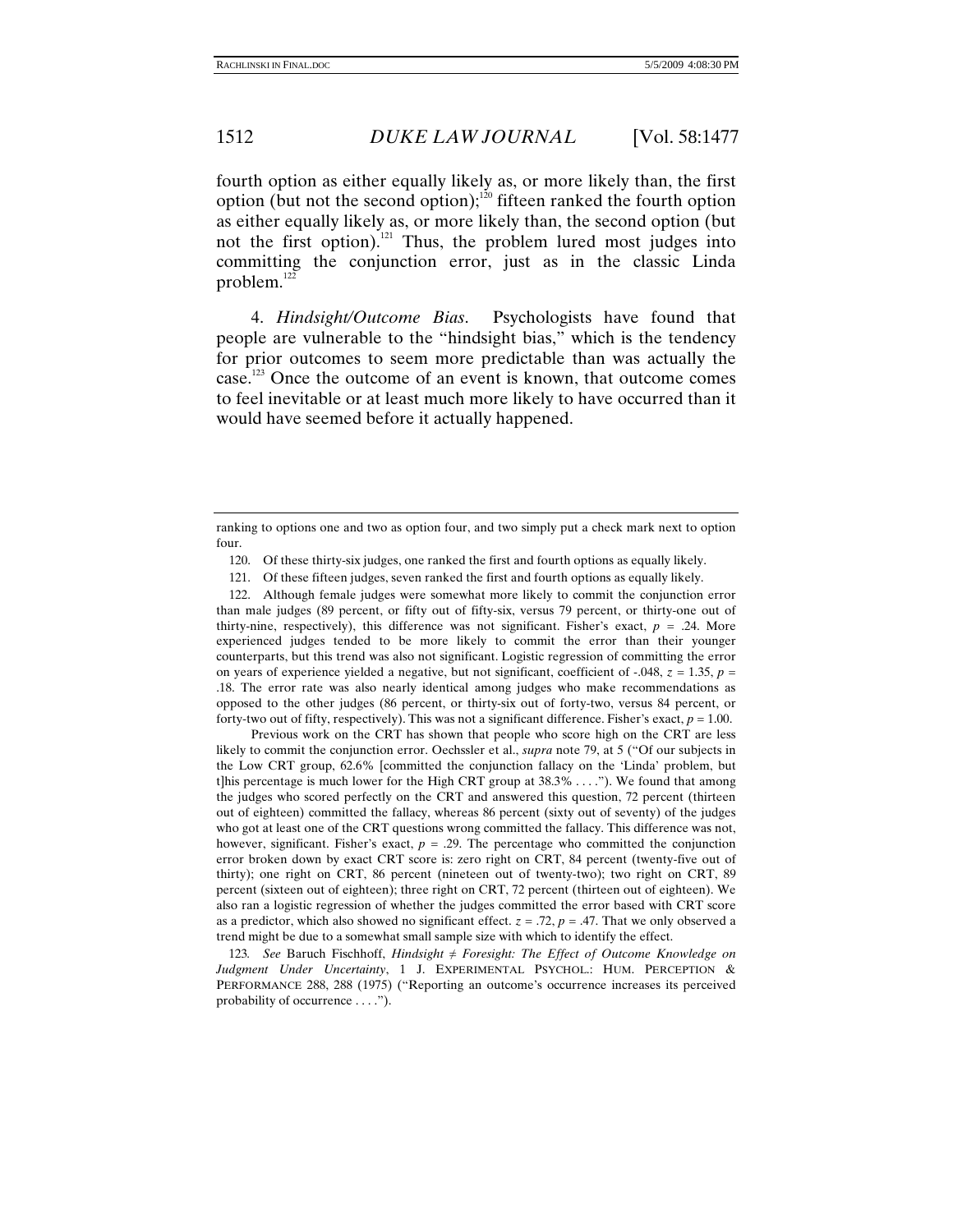Outcome information can lead not only to the hindsight bias but also to the "outcome bias."<sup>124</sup> In contrast to the hindsight bias, which posits that outcome information can affect probability judgments, the outcome bias posits that people use outcome information to evaluate the quality of the decision made. In short, "people take outcomes into account in a way that is irrelevant to the true quality of the decision."<sup>125</sup>

In previous work, we have found that judges are sometimes prone to the hindsight bias<sup>126</sup> and sometimes not.<sup>127</sup> To explore whether outcome information would influence ALJs, we gave the ALJs attending the city conference a problem called the "Human Rights Complaint."128 We asked the ALJs to imagine that they were presiding over a pretrial hearing in which Malcolm Jones, a fourteenyear-old African-American boy, has filed a complaint against a large toy store located in Midtown Manhattan alleging that he was harassed and detained because of his race.

The ALJs learn that Jones was in the store one day with four friends and that they were being loud, pushing and shoving, and "playing around" inside the store. Jones claims that he wandered into the video game section, played a little, and then was wrestled to the floor roughly by a guard. The guard dragged him into a back room, accused him of shoplifting, and according to Jones, subjected him to several racial slurs.

At the hearing, the guard testified that he began watching the group when they messed up the stuffed animals section of the store. He reported that he kept a close eye on Jones, in particular. He followed Jones and the other boys into the video game section and claims that he thought he saw Jones lift a video game cartridge from a countertop, prompting him to arrest Jones for shoplifting.

 <sup>124.</sup> Jonathan Baron & John C. Hershey, *Outcome Bias in Decision Evaluation*, 54 J. PERSONALITY & SOC. PSYCHOL. 569, 570 (1988) ("At issue here is whether there is an *outcome bias* . . . .").

<sup>125</sup>*. Id.*

 <sup>126.</sup> Guthrie et al., *Judicial Mind*, *supra* note 8, at 799–803.

<sup>127</sup>*. See* Wistrich et al., *supra* note 8, at 1313–16 (finding no statistically significant difference in judges' conclusions based on foresight as compared to their conclusions based on hindsight).

 <sup>128.</sup> Our study is similar to, and was inspired in part by, a study conducted by Professor Jonathan Casper and his colleagues. *See* Jonathan D. Casper, Kennette Benedict & Jo L. Perry, *Juror Decision Making, Attitudes, and the Hindsight Bias*, 13 LAW & HUM. BEHAV. 291 (1989).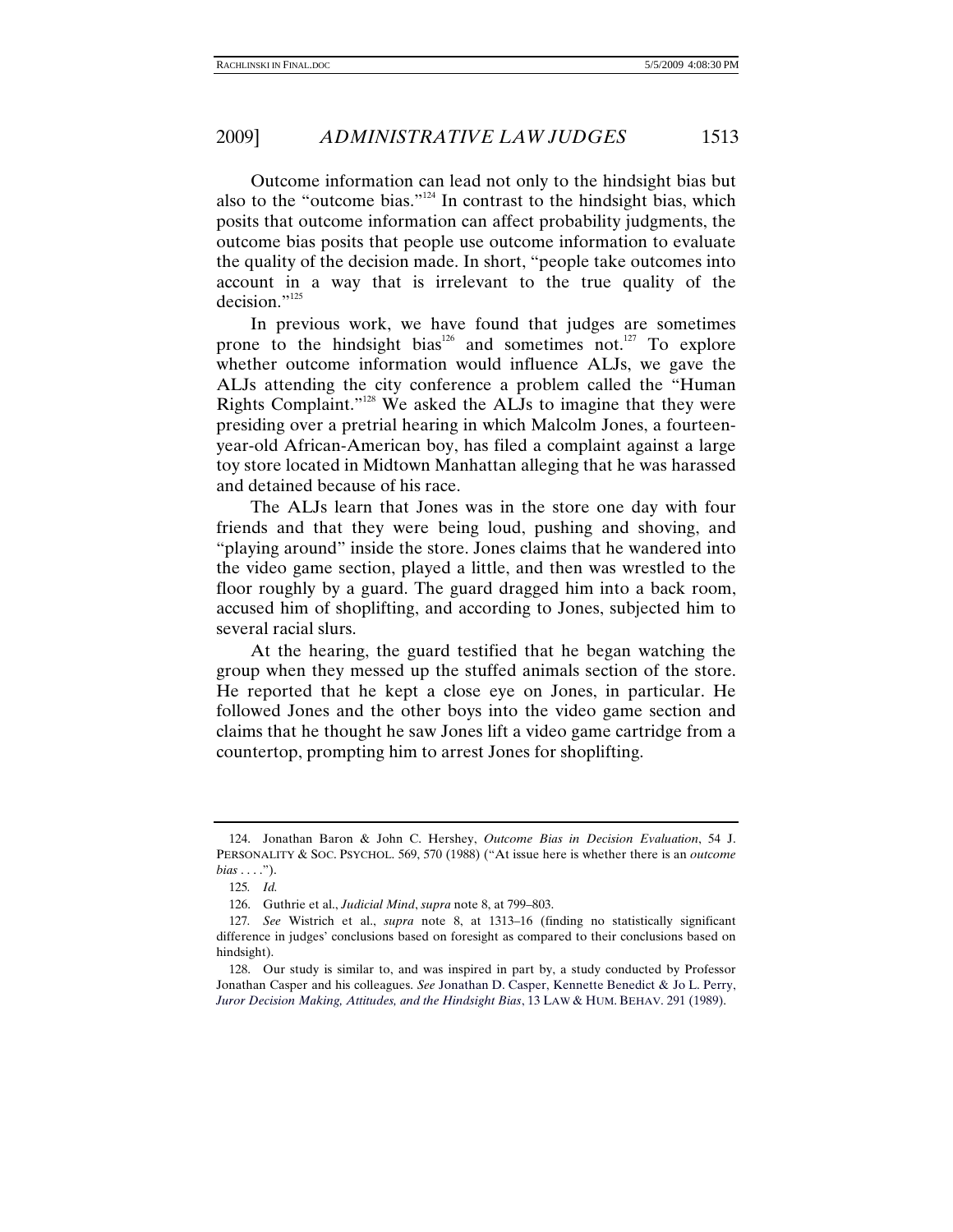The guard admitted that among the five boys who came in together, Jones was the only African-American (the others were white), but denies that this made any difference to him. The guard stated that "the kid just looked like trouble; it wasn't because he was black."

We informed the ALJs that they were to issue a report on this case, and we asked them to indicate whether they believed the store did or did not discriminate against Jones because of his race. Unbeknownst to the ALJs, we randomly assigned them to one of two groups, each of which received different outcome information about the alleged shoplifting. The ALJs in one group learned that "[t]he game cartridge was, in fact, found inside Jones's coat. Jones claims he intended to pay for it, even though he did not have enough money with him to buy it." The ALJs in the other group learned that "[t]he game cartridge was not, in fact, found on Jones. The guard claims 'he must have ditched it somehow when he saw me coming.'" The outcome information we provided is arguably irrelevant to assessing whether the store discriminated against Jones. In both instances, there is conflicting evidence about the guard's behavior, about Jones's behavior, and about their respective credibility as witnesses.

To be sure, the fact that Jones was found with a stolen game cartridge in one version might undermine his credibility, and the judges might sensibly fill in any perceived gaps in the story based on their knowledge that Jones had the cartridge. But this is precisely how the hindsight and outcome biases work—people fill in the details of the story with their knowledge of the outcome.<sup>129</sup> This process might be a reasonable one if the target actor (in this case the guard) had known the details beforehand—in which case it is the outcome bias at work. But people also tend to fill in more details than were actually available to the target actor—in which case it is the hindsight bias at work. Admittedly, this problem does not perfectly distinguish between the hindsight bias and outcome bias, as a short problem will invariably leave some detail to be filled in (a videotape of the events from the guard's point of view would have been necessary to demonstrate any difference to be the product of the hindsight bias also). But we did identify the most salient facts of this situation for the judges. And given the data on how robust and widespread the

<sup>129</sup>*. See* Jeffrey J. Rachlinski, *A Positive Psychological Theory of Judging in Hindsight*, 65 U. CHI. L. REV. 571, 584 (1998) ("[P]eople naturally integrate an outcome and the events that preceded it into a coherent story.").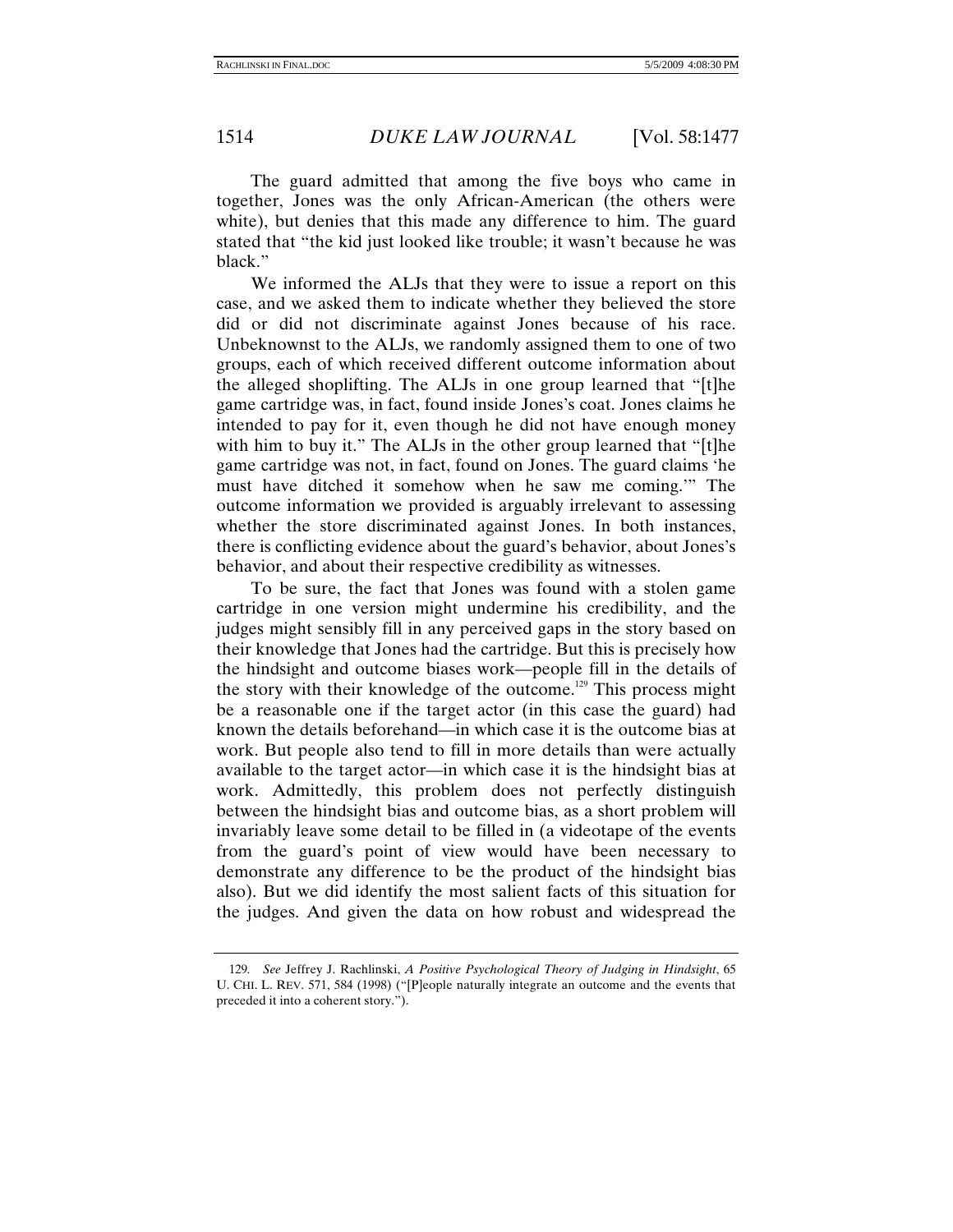# 2009] *ADMINISTRATIVE LAW JUDGES* 1515

hindsight bias is, $130$  and how it can affect situations exactly like this one, $^{131}$  we suggest that differences between the judgment in these two conditions would be attributable in at least some degree to improperly imputing insights to the guard that he could not reasonably be expected to have had.

We found that the ALJs responded quite differently to the two versions of this problem. Among the twenty-two judges who learned that Jones was not shoplifting, 64 percent (fourteen) of the judges determined that the guard had discriminated against Jones because of his race, whereas only 29 percent (five) of the seventeen judges who learned Jones was guilty made the same determination. This difference is significant.<sup>132</sup>

132. Fisher's exact test,  $p = .05$ .

The CRT score did not appear to influence the judges' judgment on this task. Ordered logit of finding of discrimination on the condition, CRT score, and interaction of condition and CRT produced no significant interaction.  $z = .50$ ,  $p = .62$ . Because there is no finding that CRT score influences the hindsight bias, this was not surprising.

Because eleven of the judges identified themselves as primarily responsible for employee discipline (nine judges) or discrimination (two judges) cases, we tried to assess whether these judges behaved differently than the other judges who did not have such experience. Among the judges with no experience in this area, 71 percent (ten out of fourteen) of those who read about the innocent kid concluded that the guard had discriminated, as compared to 31 percent (four

<sup>130</sup>*. Id.* at 581 ("[A]cross a wide variety of tasks, materials, and populations, a sizeable and consistent bias clouds judgments made in hindsight." (footnote omitted)).

<sup>131</sup>*. See* Casper et al., *supra* note 128, at 300 (reporting that subjects assessing a potential civil rights violation displayed a "hindsight-bias-like process" in relying on outcome information).

Further analysis of gender, years of experience, and CRT score revealed some interesting trends. Male judges expressed a stronger hindsight bias than their female counterparts. Among the male judges, 71 percent (ten out of fourteen) of those who read about the innocent kid concluded that the guard had discriminated, as compared to 13 percent (one out of eight) of those who read about the guilty kid. By contrast, among the female judges, 50 percent (four out of eight) who read about the innocent kid concluded that the guard had discriminated, as compared to 44 percent (four out of nine) of the judges who read about the guilty kid. The different reaction to the knowledge of the outcome between male and female judges was marginally significant. Ordered logit of finding of discrimination on the condition, gender, and interaction of condition and gender produced a marginal effect for the interaction.  $z = 1.69$ ,  $p =$ .09.

The more experience the judges had, the less that they were influenced by the outcome, although this trend only approached significance. Ordered logit of finding of discrimination on the condition, experience, and interaction of condition and experience produced a coefficient of -.15, which was not significant. *z* = 1.55, *p* = .11. An effect of experience here is consistent with previous research on the hindsight bias, which demonstrates smaller effects among people with greater knowledge. *See* Jay J.J. Chistensen-Szalansky & Cynthia Fobian Williams, *The Hindsight Bias: A Meta-Analysis*, 48 ORGANIZATIONAL BEHAV. & HUM. DECISION PROCESSES 147, 162 (1991) ("[Hindsight] effects are further reduced when the subject is familiar with the task, i.e., has expertise in or experience with the task.").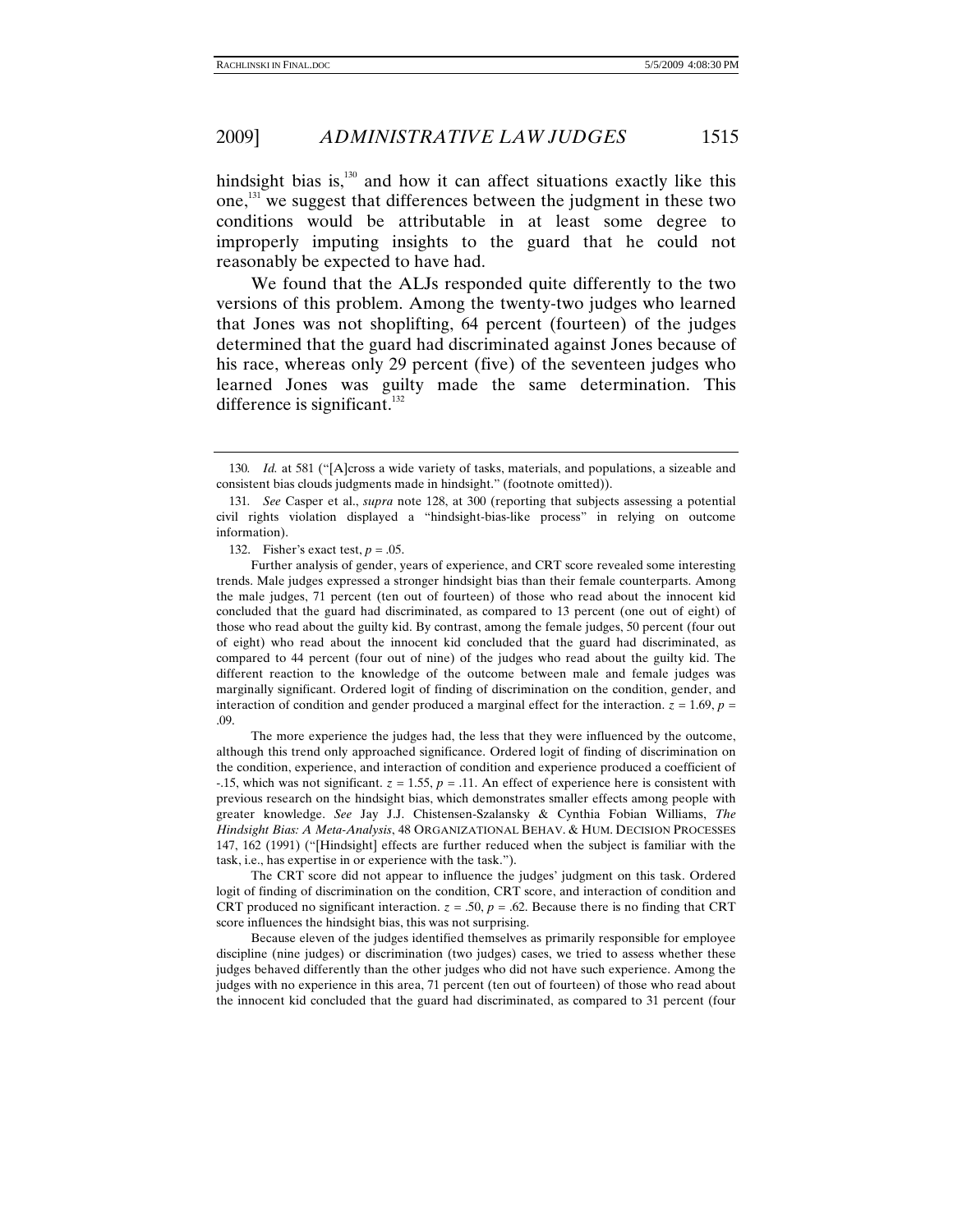5. *Disregarding*. People have great difficulty deliberately disregarding salient information.<sup>133</sup> In one classic illustration, researchers asked subjects participating in an elaborate experiment "not to think of a white bear."<sup>134</sup> The subjects had great difficulty carrying out this seemingly simple task. In fact, they reported thinking about a white bear more when instructed not to do so than when they were not given such an instruction.<sup>135</sup>

In previous work, we have found that generalist judges have difficulty deliberately disregarding relevant but inadmissible evidence when making decisions, but that they can overcome their intuitive responses in some instances.<sup>136</sup> To explore whether ALJs might be similarly influenced, we gave the ALJs attending the national conference a problem called "The Alleged Rats."137

We asked the ALJs to imagine that they were presiding over a case brought by the Department of Health against a Café for alleged health code violations involving a reported rat infestation. The ALJs learned that the city's Health Department sent an inspector to the restaurant after neighbors complained of a rat infestation in the Café and the alleyway behind it. The inspector visited the site and found two large rat traps in the basement of the Café and an empty box of rat poison. He also took statements from a neighbor who indicated that he had complained about the rats, but that the Café's owner had refused to do anything about it. The neighbor asserted that he had

 134. Daniel M. Wegner et al., *Paradoxical Effects of Thought Suppression*, 53 J. PERSONALITY & SOC. PSYCHOL. 5, 6–7 (1987).

135*. Id.* at 7.

136*. See* Wistrich et al., *supra* note 8, at 1323–23 (concluding that although judges "do not disregard inadmissible information" in all cases, they are able to do so in some circumstances).

out of thirteen) of those who read about the guilty kid. By contrast, among the judges with experience, 57 percent (four out of seven) who read about the innocent kid concluded that the guard had discriminated, as compared to 50 percent (one out of two) of the judges who read about the guilty kid. This suggests that experience might induce deliberative decisionmaking, but because only two experienced judges read about the guilty kid, the results cannot be interpreted as anything more than suggesting that experience aids judges' ability to avoid the hindsight and outcome bias.

<sup>133</sup>*. See* Jonathan M. Golding & Debra L. Long, *There's More to Intentional Forgetting than Directed Forgetting: An Integrative Review*, *in* INTENTIONAL FORGETTING: INTERDISCIPLINARY APPROACHES 59, 93 (Jonathan M. Golding & Colin M. MacLeod eds., 1998) (reviewing theoretical accounts of this phenomenon); Hollyn M. Johnson, *Processes of Successful Intentional Forgetting*, 116 PSYCHOL. BULL. 274, 274 (1994) ("[The] success of intentional forgetting depends on how one originally encoded the to-be-forgotten information . . . .").

 <sup>137.</sup> We pilot tested a version of this problem with ALJs at the city conference and made some adjustments to the context of the problem in light of recommendations from some of the judges in attendance.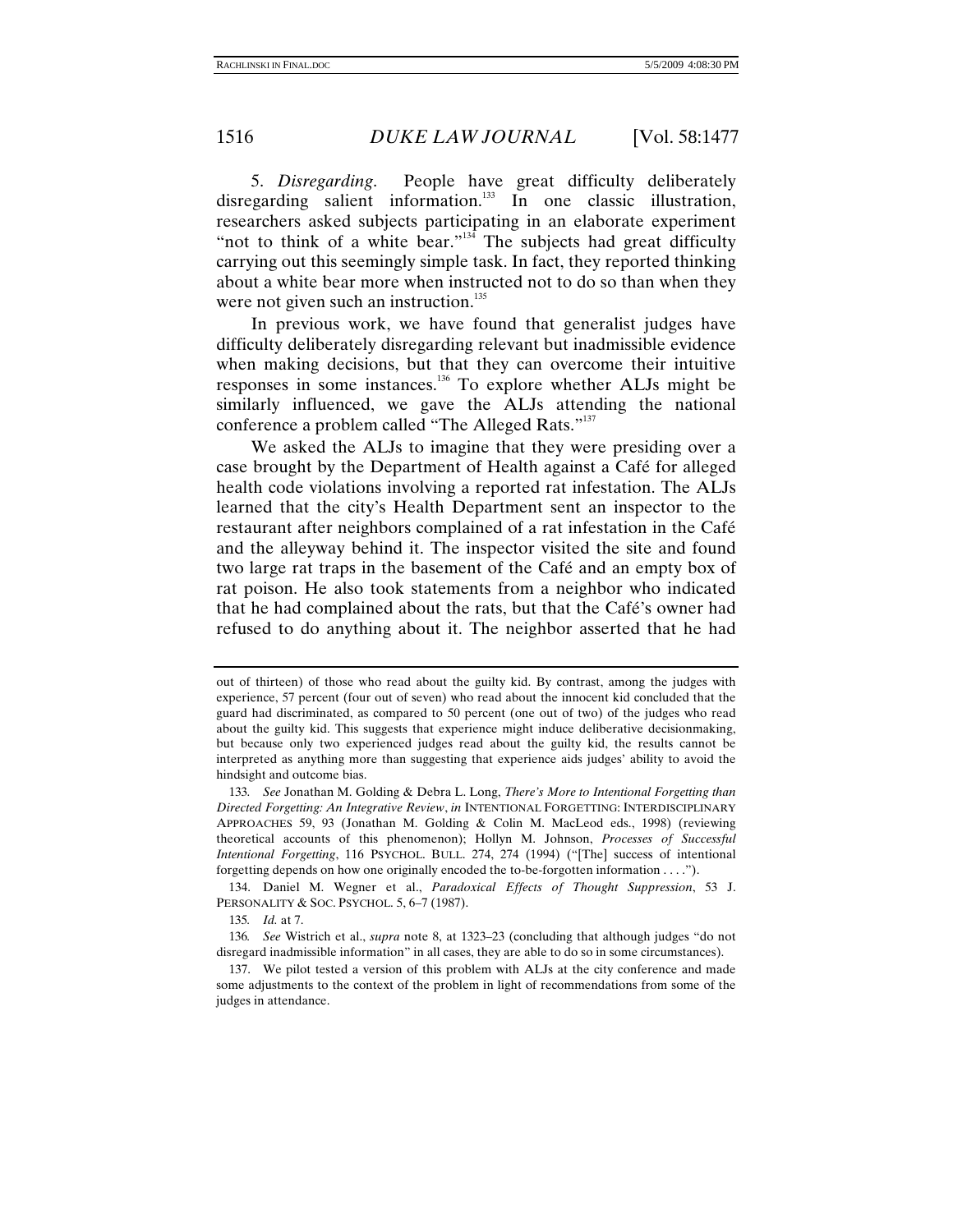seen the rats almost daily. Based on this evidence, the inspector cited the Café for a violation of the City's Health Code.

We informed the ALJs that the inspector and complaining neighbor testified to the facts above and that the neighbor also reported that he had a friend who had seen rats there. The Café owner, by contrast, denied that there was a rat problem.

The ALJs learn that per the Health Code the Health Department has the burden of proving that a violation of the Health Code occurred. They also learn that if they find that the restaurant violated the Health Code, they can impose a fine of up to \$2,000.

We divided the ALJs into three groups: a control group and two experimental groups. The ALJs in the control group received no additional information. The ALJs in the two experimental groups learned that the neighbor produced "a photo of rats on the floor of the kitchen, which he contends was taken by his friend" while his friend was visiting. The Café owner denies that the photograph depicts his kitchen, and the Café owner's lawyer moves to exclude it as improperly authenticated. We provided this additional information to the ALJs in both experimental groups, but for one of the groups we also included a copy of the photograph, showing two rats running along a floor.

We then asked the ALJs in both experimental groups how they would rule on the Café owner's motion to exclude the evidence. Finally, we compared the fines levied by the control group ALJs to the fines levied by the ALJs in the experimental groups who granted the defendant's motion to exclude the evidence. Even though these judges indicated by their rulings that they deemed the evidence irrelevant to their decisionmaking, we hypothesized that this information would nonetheless influence the fines they set in the case, particularly for those ALJs exposed to the highly salient photograph of the rats. In short, we expected that the control group ALJs would levy the lowest fines, the experimental group ALJs not exposed to the photograph would levy slightly higher fines, and the experimental group ALJs exposed to the photograph would levy the highest fines.

We found that the inadmissible evidence in this case had only limited influence on the ALJs. That is, the results reveal some trends, but no significant effects. A greater percentage of the judges who saw the photograph (85 percent, or twenty-three out of twenty-seven) than who read about it (71 percent, or twenty-two out of thirty-one)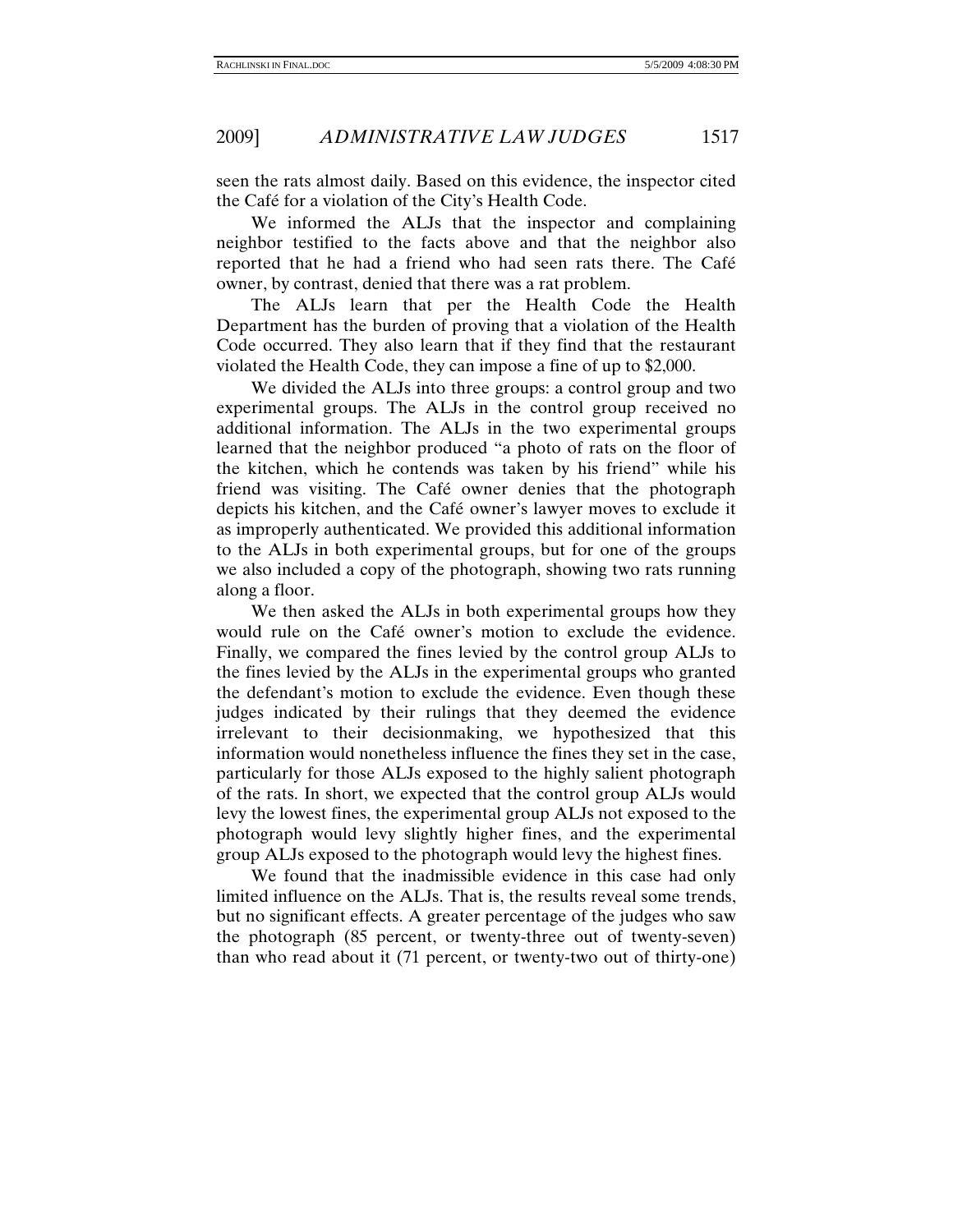excluded it, but this difference was not significant.<sup>138</sup> The judges who saw the photograph of the rats seemed to award higher fines. The average fine among the thirty-nine judges who did not see the photograph was \$646, as opposed to \$566 among the judges who read about (and excluded) the photograph, and \$967 among the judges who saw the photograph (and excluded it).<sup>139</sup> The awards were highly erratic, however, with many judges choosing to impose no fine (\$0), and others imposing the maximum \$2,000 fine, as Table 4 below reports. Accordingly, the apparent differences between the three versions were not significant. $140$ 

| <b>Condition</b>    | Percent            | Average       | Percent         | <b>Percent Imposing</b> | Percent         |
|---------------------|--------------------|---------------|-----------------|-------------------------|-----------------|
| (and Sample         | <b>Suppressing</b> | Fine $(\$)^*$ | <b>Imposing</b> | > \$0, but < \$2000     | <b>Imposing</b> |
| Size)               | <b>Evidence</b>    |               | \$0 fine        |                         | \$2000 Fine     |
| No rats $(39)$      |                    | 646           | 51              | 26                      | 23              |
| <b>Read about</b>   | 71                 | 566           | 50              | 32                      | 18              |
| <b>Rats</b> (31)    |                    |               |                 |                         |                 |
| <b>Saw Photo of</b> | 85                 | 967           | 35              | 35                      | 30              |
| <b>Rats (27)</b>    |                    |               |                 |                         |                 |

*Table 4. Fines by Condition in the Evidence Suppression Problem* 

 $*$  Excluding those who admitted the testimony<sup>141</sup>

6*. Egocentric Bias.* Psychologists have found that people tend to make judgments about themselves, their abilities, and their beliefs that are egocentric or self-serving.142 People routinely estimate, for example, that they are well above average on characteristics that are

 <sup>138.</sup> Fisher's exact test, *p* = .22.

 <sup>139.</sup> Six judges did not provide complete responses: one judge in the condition without the evidence gave no award; one judge who read about the photo ruled it inadmissible, but gave no award; one judge (in the third condition) refused to rule or award; one judge who saw the photo ruled it admissible but gave no award; two judges who saw the photo ruled it inadmissible but gave no award.

 <sup>140.</sup> A tobit regression of the award on two dummy-coded variables to reflect the three conditions did not produce a significant effects for the regression  $(p < .33)$  or for either of the dummy codes (for exposure to the evidence versus the control condition,  $t = 22$ ,  $p = 83$ , for exposure to the photo versus the other two conditions,  $t = 1.32$ ,  $p = .19$ ).

 <sup>141.</sup> Among the nine judges who read about the photo of the rats and admitted the testimony, three chose the maximum fine, three chose fines between \$0 and \$2,000 (specifically, \$400, \$500, and \$1500), and three chose no fine (\$0); the average fine was \$933. Among the four judges who saw the photo of the rats and admitted the testimony, two chose the maximum fine and two chose no fine (\$0), yielding an average of \$1,000.

<sup>142</sup>*. See* Michael Ross & Fiore Sicoly, *Egocentric Biases in Availability and Attribution*, 37 J. PERSONALITY & SOC. PSYCHOL. 322, 333 (1979) ("[T]he egocentric biases in availability and attribution appear to be robust and pervasive.").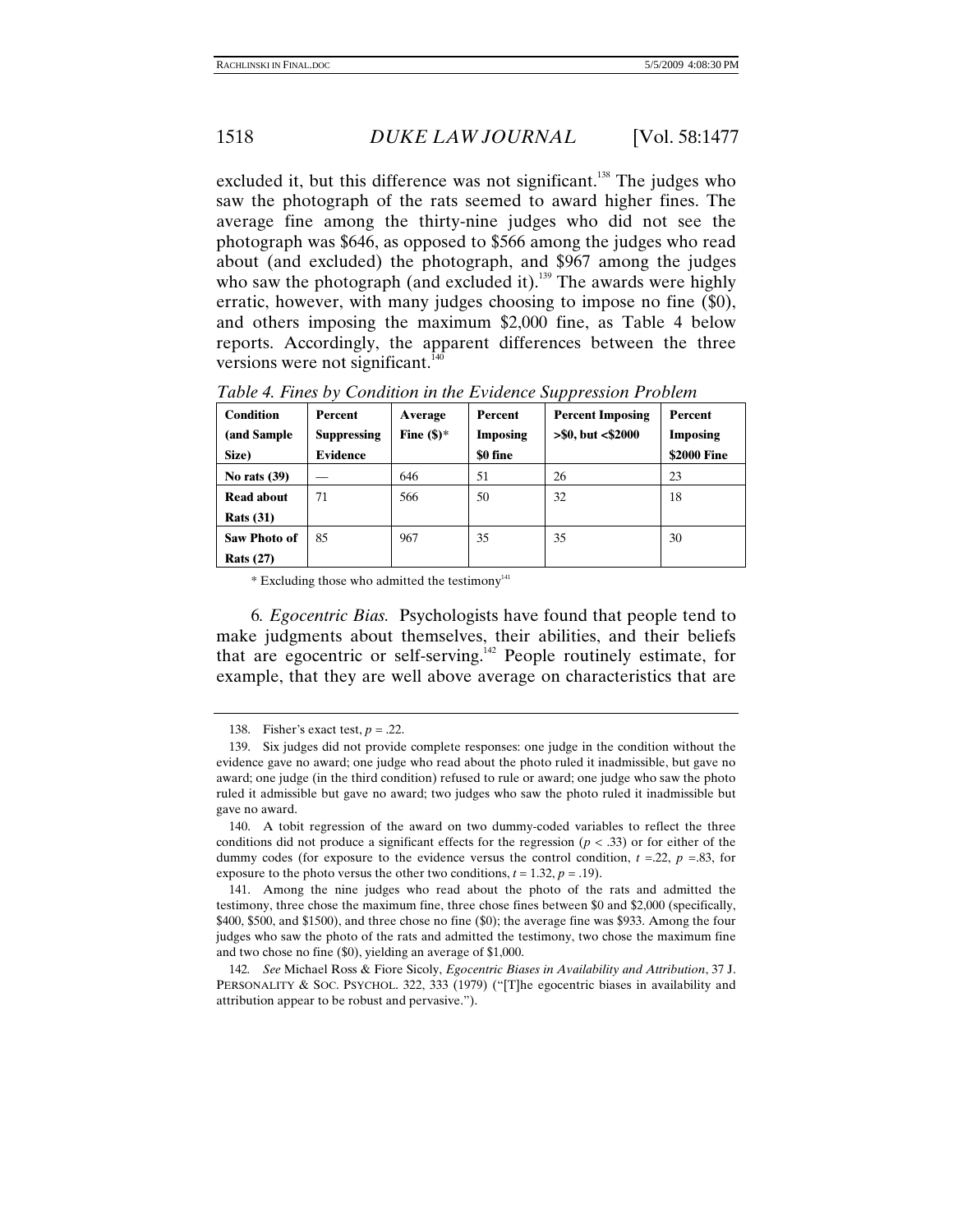important to them, such as their health, $143$  the likely duration of their marriage, $144$  their driving ability, $145$  and so forth.<sup>146</sup>

In previous work, we have found that generalist judges evaluate themselves in self-serving or egocentric ways.147 To explore whether ALJs might be prone to self-serving bias, we asked the ALJs attending the city conference to compare themselves to the other attendees on three dimensions: their ability to assess the credibility of a witness, their ability to avoid bias, and their ability to facilitate settlements. With regard to each, we asked the judges to place themselves into one of four quartiles: the top 25 percent, the next 25 percent, the next 25 percent, or the bottom 25 percent.

The ALJs provided self-serving interpretations of their skills, as Table 5 shows. With regard to assessing the credibility of witnesses, 83.3 percent of the ALJs placed themselves in the top half; specifically, 25 percent placed themselves in the top quartile and 58.3 percent placed themselves in the second quartile. Not a single ALJ placed herself in the bottom quartile. The ALJs were nearly as sanguine about their ability to facilitate settlements, as 86.2 percent placed themselves in the top half (30.6 percent placed themselves in the top quartile and 55.6 percent placed themselves in the second quartile). When it came to their capacity for avoiding bias in judging, a whopping 97.2 percent of the ALJs placed themselves in the top half—that is, 50 percent placed themselves in the top quartile and 47.2 percent placed themselves in the second quartile. Again, not a single ALJ placed herself in the bottom quartile. Although only 50 percent of the ALJs can be in the top half of their peers in these three

 <sup>143.</sup> Neil D. Weinstein, *Unrealistic Optimism About Future Life Events*, 39 J. PERSONALITY & SOC. PSYCHOL. 806, 809–11 (1980).

 <sup>144.</sup> Lynn A. Baker & Robert E. Emery, *When Every Relationship Is Above Average: Perceptions and Expectations of Divorce at the Time of Marriage*, 17 LAW & HUM. BEHAV. 439, 441–43 (1993).

 <sup>145.</sup> Ola Svenson, *Are We All Less Risky and More Skillful than Our Fellow Drivers?*, 47 ACTA PSYCHOLOGICA 143, 145–46 (1981).

<sup>146</sup>*. But see* Don A. Moore & Deborah A. Small, *Error and Bias in Comparative Judgment: On Being Both Better and Worse than We Think We Are*, 92 J. PERSONALITY & SOC. PSYCHOL. 972, 973–74 (2007) (arguing that self-serving responses are often reasonable ones given the subjects' ignorance about how others perform on such tasks).

 <sup>147.</sup> Guthrie et al., *Judicial Mind*, *supra* note 8, at 813–14.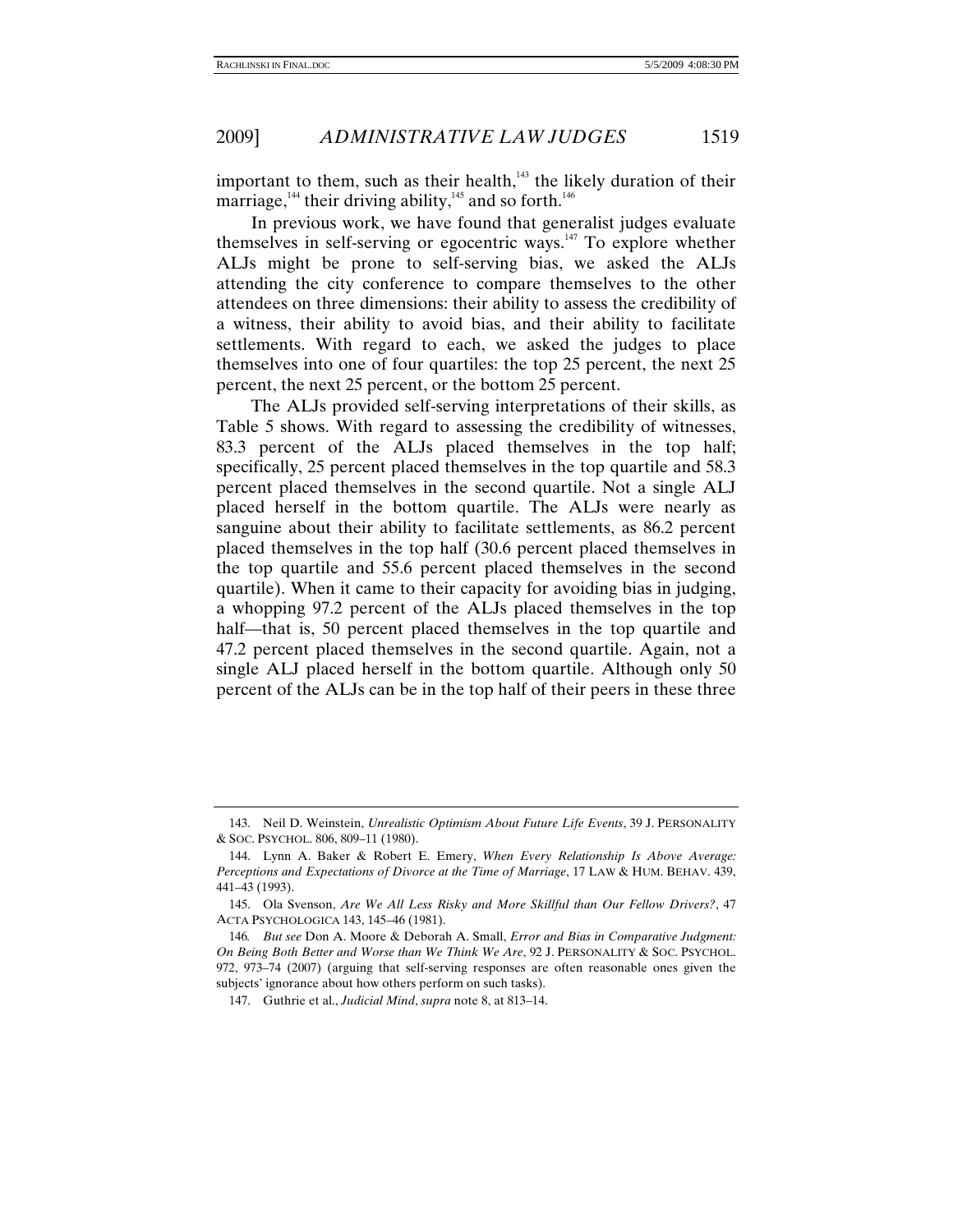components of their judicial behavior, most of the ALJs rated themselves this way.<sup>148</sup>

| Skill                               | <b>Percent in each Quartile</b> |                                      |                                      |                     |  |  |
|-------------------------------------|---------------------------------|--------------------------------------|--------------------------------------|---------------------|--|--|
| (and sample size)                   | <b>Better</b><br>than $75%$     | <b>Better than</b><br>$50\%$ , worse | <b>Better than</b><br>$25\%$ , worse | Worse<br>than $75%$ |  |  |
|                                     |                                 | than top $25%$                       | than top $50\%$                      |                     |  |  |
| <b>Evaluating Credibility (36)</b>  | 25                              | 58                                   |                                      |                     |  |  |
| <b>Facilitating Settlement (36)</b> | 31                              | 56                                   | 8                                    | h                   |  |  |
| <b>Avoiding Prejudice (36)</b>      | 50                              | 47                                   |                                      |                     |  |  |

*Table 5: Self-Serving Assessments of Judicial Skills* 

#### *D. Summary*

Even though they specialize in particular areas of law, face greater accountability, and get more feedback than their generalist

Further analysis revealed that female judges made assessments that were somewhat more self-serving than male judges as to some of their abilities. Female judges made somewhat more self-serving assessments of their abilities to assess witness credibility than male judges (76 percent, or sixteen out of twenty-one male judges, versus 93 percent, or fourteen out of fifteen female judges), but an ordered logit regression of the rating against gender revealed that this tendency was not significant.  $z = 1.42$ ,  $p = .16$ . Female judges, however, rated their abilities to facilitate settlement high; whereas 76 percent (sixteen out of twenty-one) of the male judges rated themselves as better than the median judge, all fifteen female judges did so. An ordered logit regression of the rating against gender revealed that this difference was a marginally significant effect.  $z = 1.71$ ,  $p = .09$ . Male and female judges made roughly equally self-serving assessments of their ability to avoid bias (the only judge to rate himself below the median was a male judge). An ordered logit regression of the rating against gender revealed no significant effect.  $z = .46$ ,  $p = .64$ .

CRT score also affected the self-serving bias. Judges who scored high on the CRT made somewhat more modest assessments of their abilities to evaluate witness credibility. An ordered logit regression of the rating against CRT score revealed that this tendency was a marginally significant effect.  $z = 1.69$ ,  $p = .09$ . CRT score did not correlate with the judges' assessments of their abilities to facilitate settlement. An ordered logit regression of the rating against gender revealed that this difference was a marginally significant effect.  $z = .46$ ,  $p = .64$ . But judges who scored high on the CRT made more modest assessments of their abilities to avoid prejudice. An ordered logit regression of the rating against CRT score revealed that this tendency was a significant effect.  $z = 2.01$ ,  $p < .05$ . These results are consistent with previous work showing that those who do well on the CRT also tend to avoid self-serving assessments. Oechssler et al., *supra* note 79, at 6 ("The fraction of subjects who judge their performance in the CRT correctly is dramatically higher for the High CRT group at 67.8% than for the Low group (9.7%).").

Years of experience did not correlate with the judges' self-serving tendencies on any of the three assessments. An ordered logit regression of the experience against each of the three evaluations revealed no significant effects: Evaluate witnesses,  $z = .45$ ,  $p = .65$ ; avoid prejudice, *z* = .48, *p* = .63; facilitate settlement, *z* = .23, *p* = .82.

 <sup>148.</sup> The distribution of these results departs significantly from what one would expect if there were no bias: Evaluating credibility,  $\chi^2(3) = 26.0$ ,  $p < .001$ ; facilitating settlement,  $\chi^2(3) = 24.2, p < .001$ ; avoiding prejudice,  $\chi^2(3) = 32.2, p < .001$ .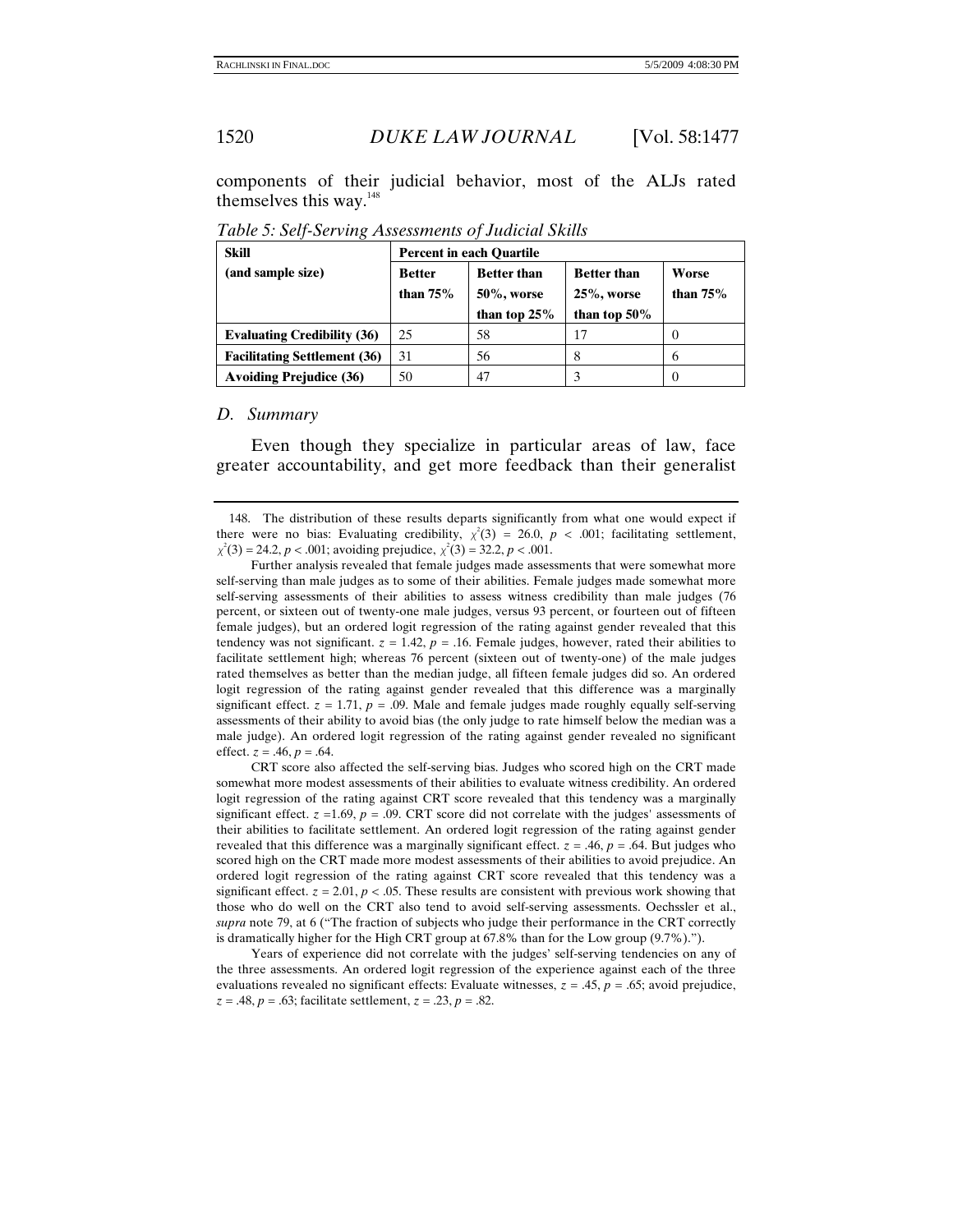colleagues, ALJs do not seem that different from the hundreds of generalist trial judges that we have studied. They performed similarly on both the CRT and on the judicial decisionmaking tasks.

These results suggest that our intuitive-override model of judging is applicable not only to generalist trial judges but also to ALJs. Both kinds of judges gravitate toward intuitive judgment on generic judgment problems and prove generally susceptible to the heuristics and biases that tend to induce intuitive and impressionistic judgments in judicial-decisionmaking problems. The data suggest that ALJs despite their subject-matter expertise, high degree of accountability, and receipt of regular feedback—are predominantly intuitive decisionmakers, not unlike their counterparts in generalist courtrooms around the country. We found no evidence that judges who make recommendations (and hence are subject to greater feedback and accountability) react any differently to the problems we presented than their counterparts who are subject only to appeals. We also found no direct evidence that judges who are experienced in the areas that we studied were any more likely to rely on deliberation than those judges who were facing unfamiliar problems.<sup>149</sup> That said, it is worth noting that the ALJs were quite resistant to the influence of the photograph of rats in a context that was similar to the kinds of cases over which many of them preside, which is encouraging. We also found some limited evidence suggesting that expertise might facilitate better judgment. Specifically, we found that the judges with greater experience were slightly less vulnerable to the hindsight  $bias<sub>150</sub>$ 

It is also worth noting that we found that high-CRT judges were better at avoiding some of the errors in judgment than low-CRT

 <sup>149.</sup> To be sure, our exploration of the impact of specialization on ALJ decisionmaking was imperfect. We tested two different samples of judges who spend most of their time in a wide variety of highly specialized areas. Because we could not easily anticipate what these specialties would be in advance of collecting the data and did not anticipate the degree of variation, our scenarios only infrequently and sporadically present fact patterns that match the specialty of the judges. Our scenarios for the New York judges (our first sample) included housing and discrimination issues, but we only had two judges who oversee housing cases and nine judges who address discrimination. In preparing for the study of national judges, we hoped to capitalize on the number of judges who addressed discrimination by using two scenarios involving discrimination, but the national sample included only four such judges. We also anticipated that a number of judges would identify themselves as addressing health, safety, sanitation, or environmental issues. This was true for both samples, but in the case of the New York judges, our materials were unusable, and in the national sample, we did not observe any effect that might vary by experience.

<sup>150</sup>*. See supra* note 127 and accompanying text.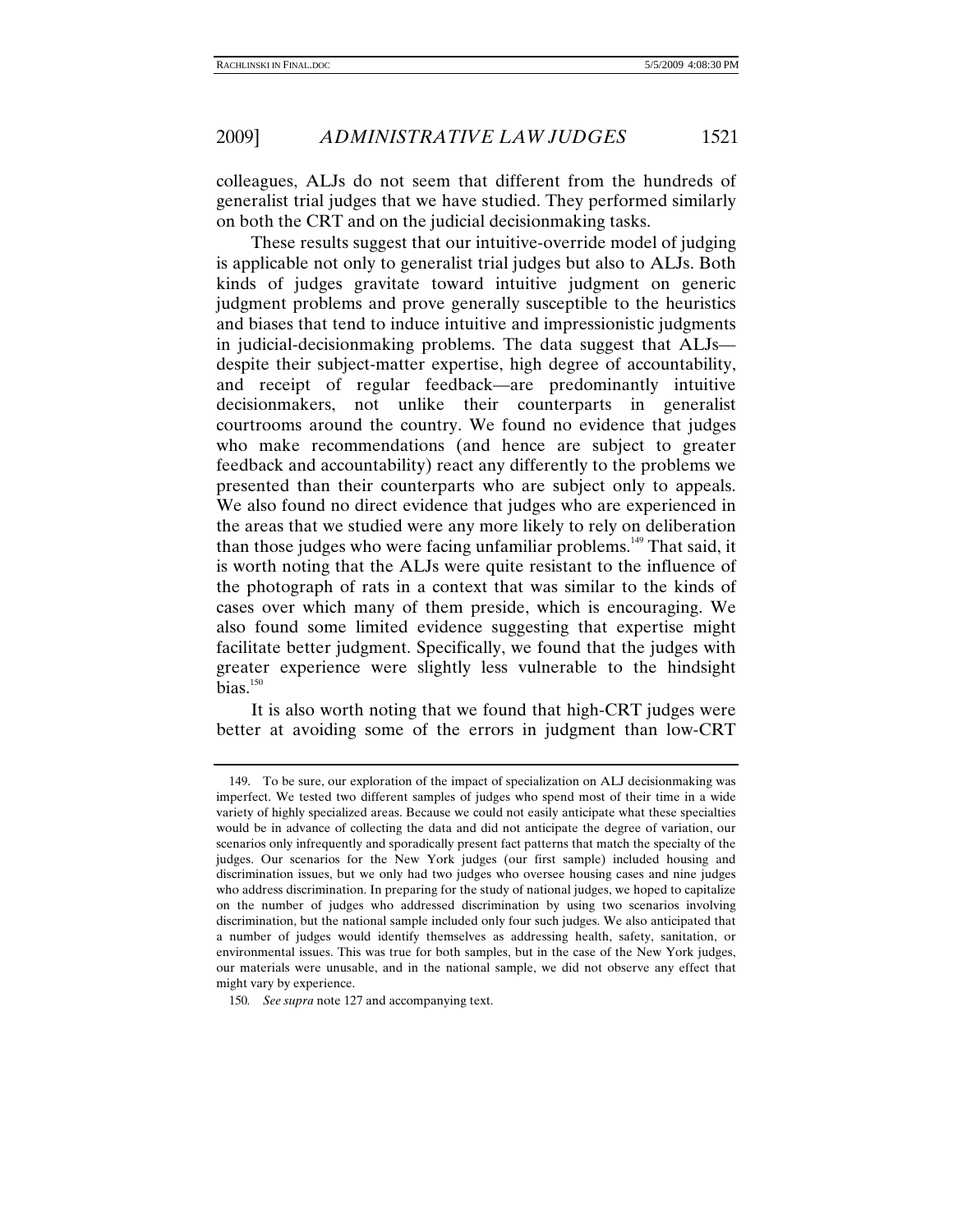judges; specifically, high-CRT judges were less egocentric<sup>151</sup> and were slightly (but not statistically significantly) less likely to commit the conjunction fallacy.152 But our data do not suggest that simply hiring high-CRT judges would be a panacea for good judgment. In most contexts, judges who scored well on the CRT were just as likely to rely on misleading heuristics as those who did not.

## **CONCLUSION**

The role that ALJs play in the judicial process has been a matter of great debate since the inception of the ALJ position. During the second half of the twentieth century and the beginning of the twentyfirst century, ALJs and their agency superiors have engaged in an ongoing tug-of-war over the issue of ALJ authority and independence. Initially, the vast majority of ALJs were embedded in one agency or another. But they have steadily become more independent. Today, roughly 60 percent of American states house ALJs in a central panel, in which they act much more like generalist trial judges and are separated from the agencies whose disputes they adjudicate.153 Nevertheless, agencies generally enjoy expansive review over ALJ decisions, with no obligation to defer even to ALJ fact finding. $154$ 

In this Article, we make two contributions to this debate. First, we find no meaningful differences in the quality of ALJ decisionmaking, regardless of the degree of independence that ALJs appear to enjoy in their present positions. That is, ALJs appear to make decisions in much the same way, whether they work solely for one agency, work in a central panel jurisdiction, or enjoy some other employment arrangement. This suggests that judicial independence, though valuable for other reasons,<sup>155</sup> may not have much, if any, bearing on the quality of the justice ALJs actually dispense.

Second, our work suggests that ALJs, like generalist judges, are likely to make mostly intuitive decisions. The intuitive approach is

<sup>151</sup>*. See supra* note 148.

<sup>152</sup>*. See supra* note 122.

<sup>153</sup>*. See supra* note 29.

<sup>154</sup>*. See supra* note 39.

<sup>155</sup>*. See, e.g.*, Christopher B. McNeil, *Perceptions of Fairness in State Administrative Hearings*, 92 JUDICATURE 160, 162 (2009) (reporting that citizens find some central panel adjudications more fair than within-agency adjudications).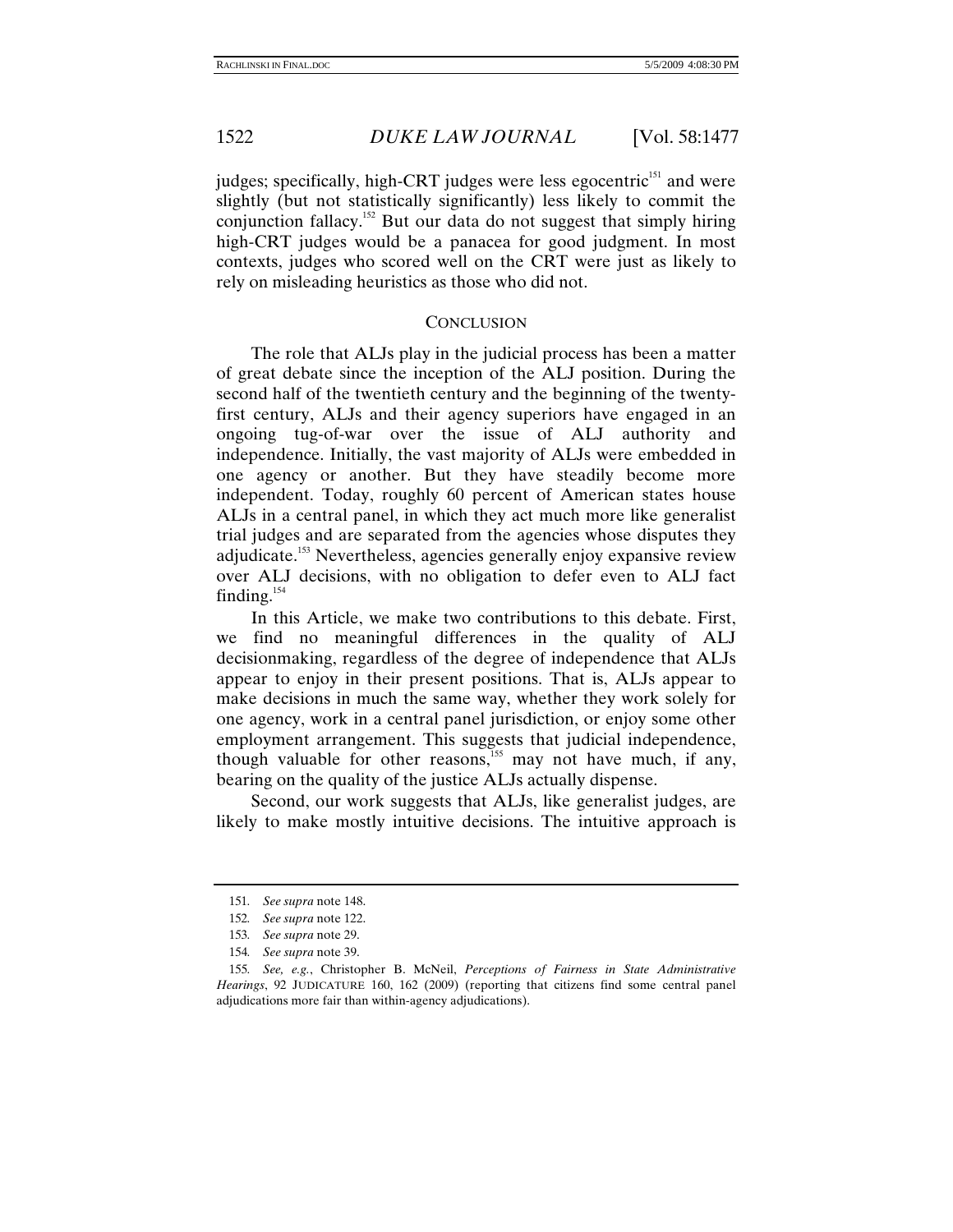quick, effortless, spontaneous, and often accurate.<sup>156</sup> As Professors Tversky and Kahneman observed in their early exploration of decisionmaking, intuitive thinking is "quite useful" and can often lead to accurate decisionmaking.<sup>157</sup> That said, intuition can also lead decisionmakers astray. Again, as Tversky and Kahneman observed, intuitive thinking can "lead to severe and systematic errors."<sup>158</sup> In this Article, we found that ALJs relying on intuitive processing allowed an irrelevant anchor to influence compensatory damage awards; the framing of payment options to influence evaluations of the appropriateness of a landlord's conduct; and the representativeness of a piece of information to influence evaluations of the likelihood of a defendant employer's conduct. In these instances, the judges made erroneous judgments that they might have avoided by adopting a deliberative decisionmaking approach.

Combining these two observations—that ALJs make predominantly intuitive decisions regardless of their formal independence from the agencies whose disputes they adjudicate—we conclude that judicial intuition, not judicial independence, is the more vexing challenge facing executive branch judges. There are sound reasons to worry about independence, but the executive branch—like the judiciary—should also worry about minimizing, channeling, and improving judicial intuition. Perhaps more than any other reform, this will enhance justice for litigants.

<sup>156</sup>*. See supra* text accompanying note 18.

 <sup>157.</sup> Tversky & Kahneman, *supra* note 10, at 1124.

<sup>158</sup>*. Id.*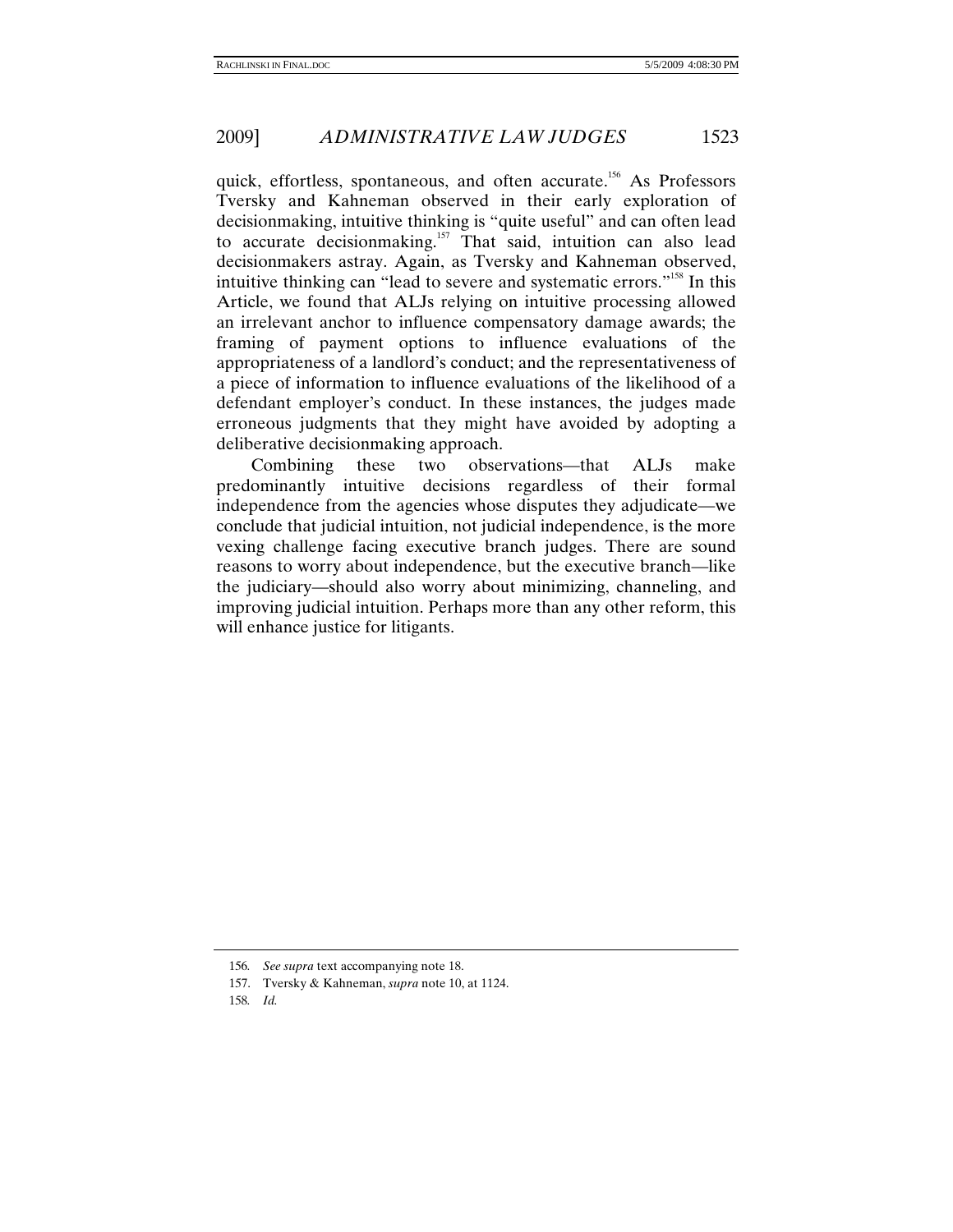# APPENDIX A: MATERIALS USED AT THE NEW YORK CITY CONFERENCE

 This appendix presents the text of the two hypothetical cases that we report in this paper that we used at the New York City conference, with variations noted in brackets. We also present the "skills assessment" question and the demographic questions asked at this conference.

# *Nonpayment Case*

Imagine that you are presiding in a nonpayment case filed by a landlord against a tenant whom he claims is delinquent on his rent. During the proceeding, you learn that the monthly rent is [\$2,000/\$2,100], but the landlord imposes a \$50 per month [surcharge/discount] if the tenant chooses to pay by credit card. Do you think this is fair?

\_\_\_\_\_Completely fair \_\_\_\_\_Acceptable \_\_\_\_\_Unfair \_\_\_\_\_Very Unfair

# *Human Rights Complaint*

Suppose you are presiding over a pre-trial hearing involving the New York City Human Rights Law. Malcolm Jones, a fourteen-year old African-American boy, has filed a complaint against a large toy store in Midtown Manhattan. Jones alleges that he was harassed and detained by the store because of his race.

The hearing revealed that Jones was in the store one day with several friends. By his own admission, he and four friends were being loud, pushing and shoving, and "playing around" inside the store. He admitted that they had made a mess of the stuffed animal section. Jones claimed they moved on to play some of the video games that the store makes available for customers. Jones claims that he wandered around in the section, played a little, and then was wrestled to the floor roughly and handcuffed by a guard. The guard dragged him into a back room and accused him of shoplifting. Jones and two of his friends contend that the guard used several racial slurs.

At the hearing, a guard testified that he began watching "that little pack" when they messed up the stuffed animals. "I kept a close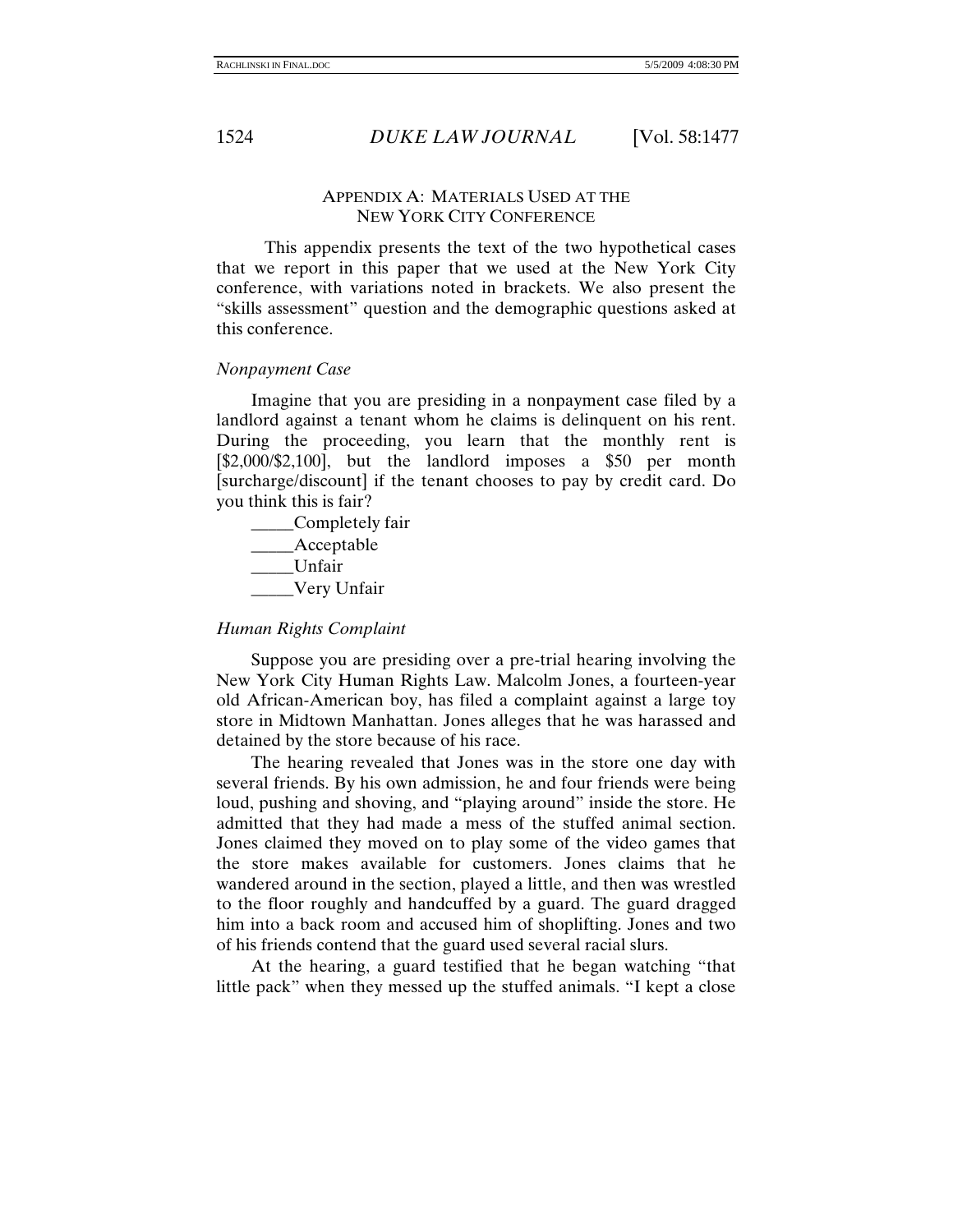eye on that one especially", as he pointed to Jones. He stated that he followed the boys into the video game section to keep an eye on them. He stated that a small game cartridge had been placed temporarily by a clerk onto a countertop, and that "that punk spotted it right away." The guard claimed that he saw Jones ease over to the countertop, and when he walked away, "the cartridge was gone." The guard then arrested Jones for shoplifting.

The guard admitted that among the five boys who came in together, Jones was the only African-American (the others were white), but denies that this made any difference to him. The guard stated, "that kid looked like trouble; it wasn't because he was black."

The game cartridge was, in fact, [found inside Jones' coat/not found on Jones]. [Jones claims he intended to pay for it, even though he did not have enough money with him to buy it./ The guard claims "he must have ditched it somehow when he saw me coming."]

You must issue a report in which you conclude whether the store likely discriminated against Jones because of his race, or not. Given these facts, what is your opinion?

\_\_\_\_Yes, Jones was likely discriminated against because of his race

\_\_\_\_No, Jones was likely not discriminated against because of his race

# *Skills Self-Assessment*

Relative to the other judges attending this conference, how would you rate yourself on the following:

Assessing the credibility of a witness

- \_\_\_\_In the highest quartile (meaning that you are more skilled at this than 75% of the judges attending this conference)
- In the second highest quartile (meaning that you are more skilled at this than 50% of the judges in this room, but less skilled than 25% of the judges attending this conference)
- In the second lowest quartile (meaning that you are more skilled at this than 25% of the judges in this room, but less skilled than 50% of the judges attending this conference)
- In the lowest quartile (meaning that you are less skilled at this than 75% of the judges attending this conference)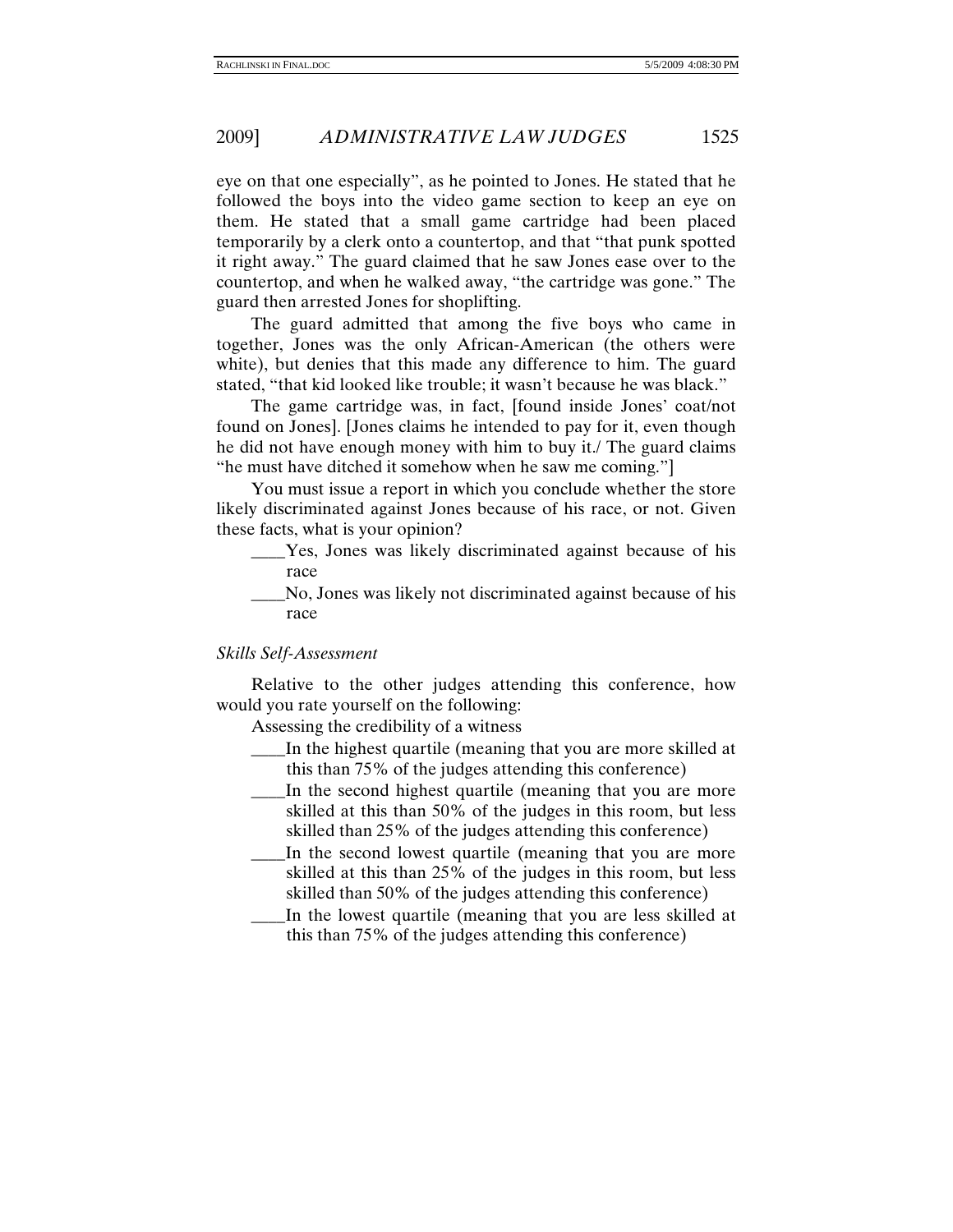[Note that we also used the same 4 categories for the three skills listed below:]

Avoiding racial bias in making decisions

Facilitating settlements

*Demographic Information* 

Please identify your gender:

\_\_\_\_male

\_\_\_\_female

For how many years have you served as a judge?\_\_\_\_ years

What type of cases do you normally hear?

Which of the two major political parties in the United States most closely matches your own political beliefs?

\_\_\_\_The Republican Party

\_\_\_\_\_The Democratic Party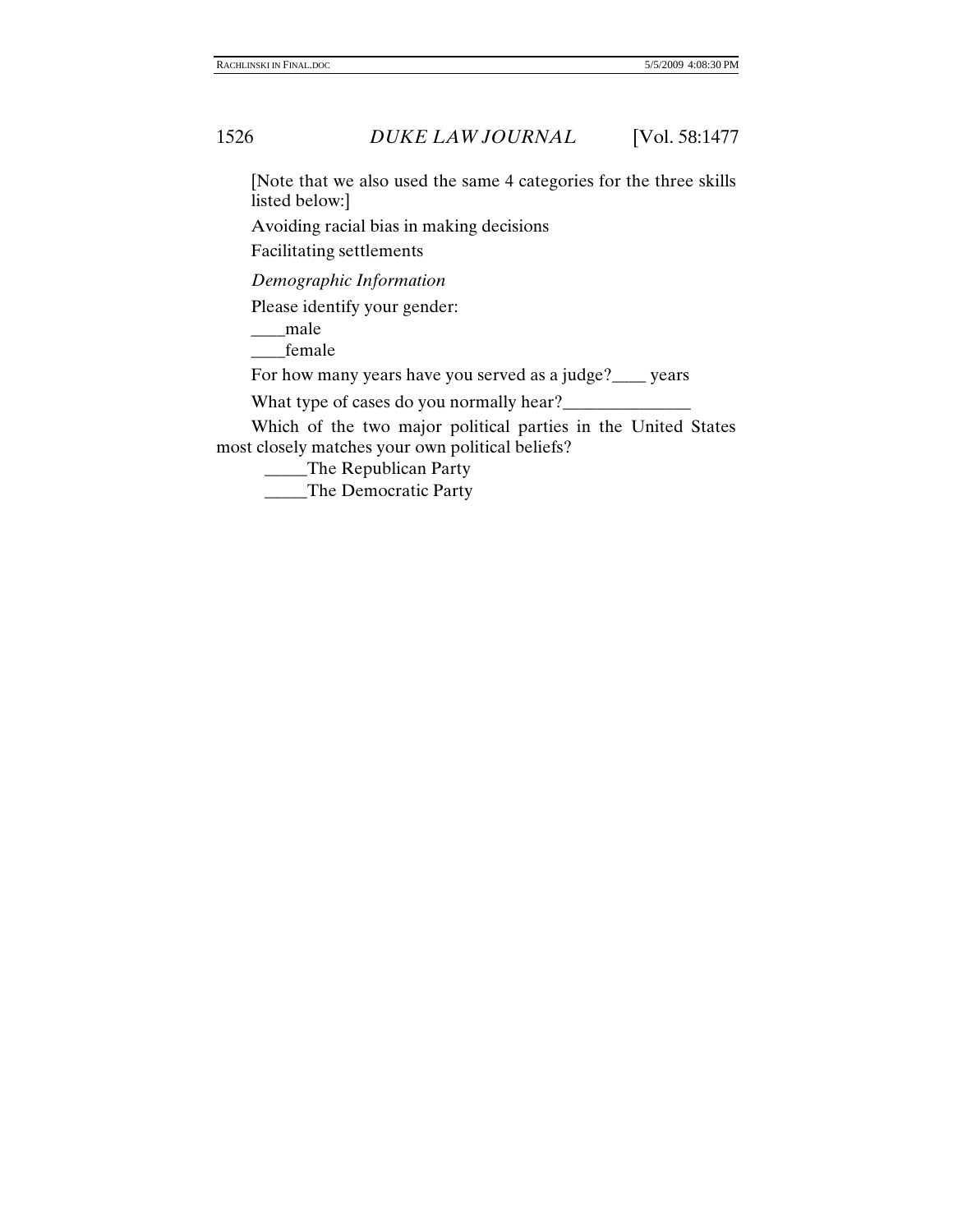#### APPENDIX B: MATERIALS USED AT THE NATIONAL CONFERENCE

This appendix presents the text of the three hypothetical cases that we report in this paper that we used at the New York City conference, with variations noted in brackets. We used the same demographic questions as in the New York City Conference.

## *Employment Case*

Imagine that you are presiding in a case involving an employment dispute between Dina El Saba, a public sector employee, and the agency for which she previously worked. Dina was an administrative assistant for a senior manager named Peter before the agency terminated her employment. At the agency, her employment evaluations were all "average" to "above-average," so she contends her termination was motivated by unlawful discrimination. Peter concedes that Dina's performance evaluations were as she claims, but he reports that the agency terminated her for repeatedly violating workplace rules and norms. Among other things, Dina took too many breaks during the workday and took odd days off as holidays. He also claims she dressed in ways that made her coworkers and agency visitors feel uncomfortable, covering herself mostly in black. He also contends that she acted "odd" and "aloof", refusing to eat lunch while male coworkers were present in the break room.

Based solely on these facts, how likely is it that: (Please rank these in order of likelihood, where "1" is the most likely, "2" is the second-most likely, "3" is the third-most likely, and "4" is the least likely.)

\_\_\_\_\_The agency unlawfully discriminated against Dina based on her Islamic religious beliefs.

- \_\_\_\_\_The agency actively recruited a diverse workforce.
- \_\_\_\_\_The agency adhered to its internal employment policies.
- \_\_\_\_\_The agency actively recruited a diverse workforce but also unlawfully discriminated against Dina based on her Islamic religious beliefs .

## *Veronica v. AAC*

Imagine that you are presiding over an employment discrimination case brought by the City Commission on Human Rights ("Commission") on behalf of Veronica Sanchez, a Mexican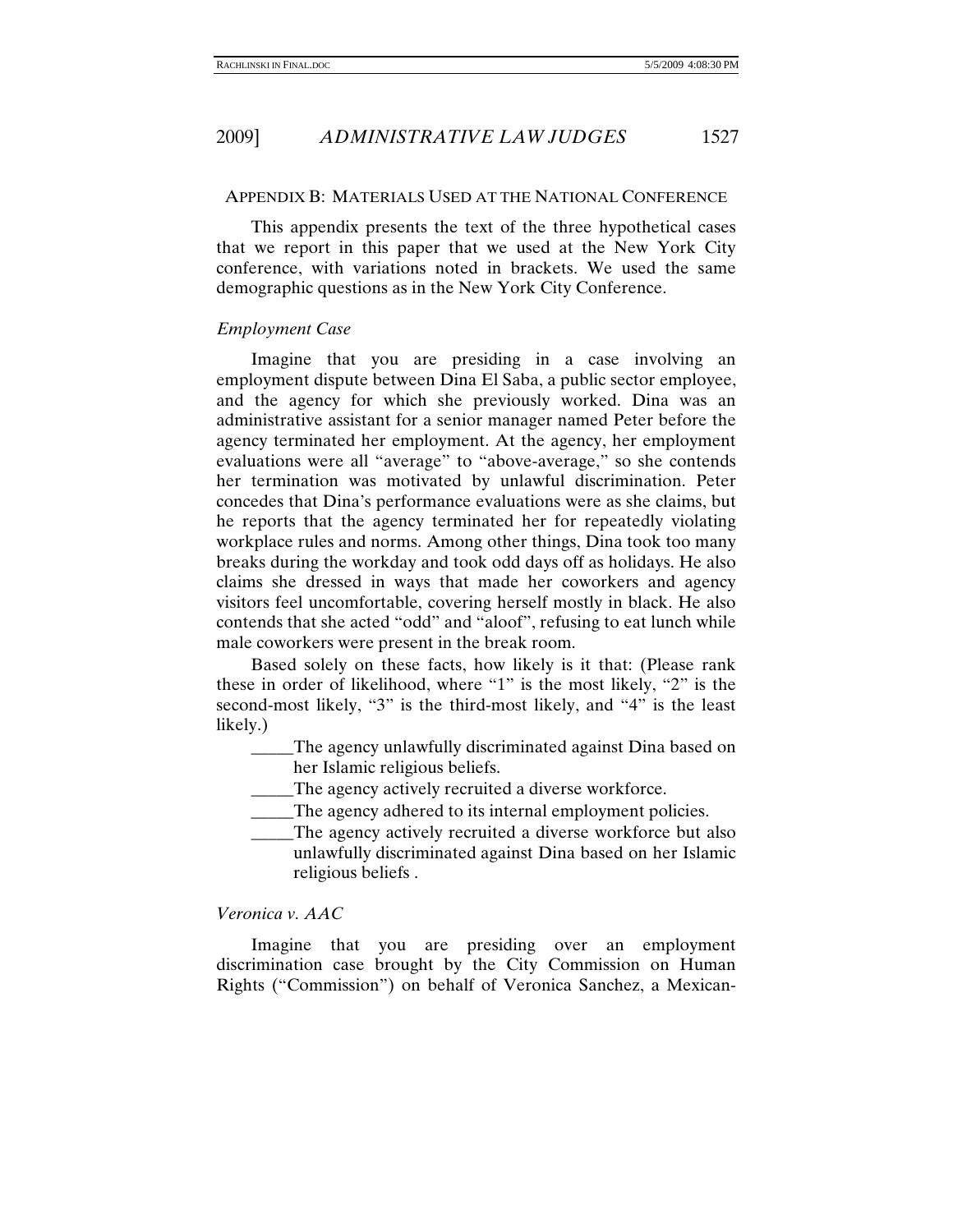American who legally immigrated to the U.S., against Administrative Assistants on Call, LLC. ("AAC"). The Commission alleges that AAC violated the Administrative Code by terminating Veronica based on her "actual or perceived" race, color, national origin, and alienage or citizenship status.

AAC enters into contracts with small businesses to provide offsite secretarial and administrative support services. Until six months ago, Veronica was one of AAC's top employees. Six months ago, however, AAC hired a new manager, and according to Veronica, he immediately gave her only undesirable projects. Veronica testified that he used racially offensive terms in her presence; told her on a couple of occasions to "go back to Mexico"; and accused her of taking jobs from "real Americans." On one occasion, he made comments like these in front of one of Veronica's former coworkers, who corroborated Veronica's testimony, and in front of Veronica's daughter, who was visiting her at work that day. Veronica complained to the manager, who then fired her.

AAC does not deny Veronica's allegations, but AAC contests the Commission's request for damages on Veronica's behalf. AAC's owner testified that the company eventually fired the manager and noted that Veronica found comparable employment shortly after her termination, and she therefore does not even make a claim for lost wages.

The Commission seeks compensatory damages on Veronica's behalf. Under the Administrative Code, you are authorized to award compensatory damages for "mental anguish," and controlling case law indicates that an award is justified where "there is credible evidence of some degree of emotional distress." Here, Veronica testified credibly that she has suffered from anxiety, sleeplessness, and bad dreams. She also mentioned as an aside that she recently saw a case similar to hers on a "court television show" where the plaintiff received a [\$415,300] compensatory damage award for mental anguish.

Commission practice gives you broad discretion, [and experience indicates that review of your award by the Commission's appellate panel is extremely unlikely/ but experience indicates that review of your award and your explanation by the Commission's appellate panel is very likely.]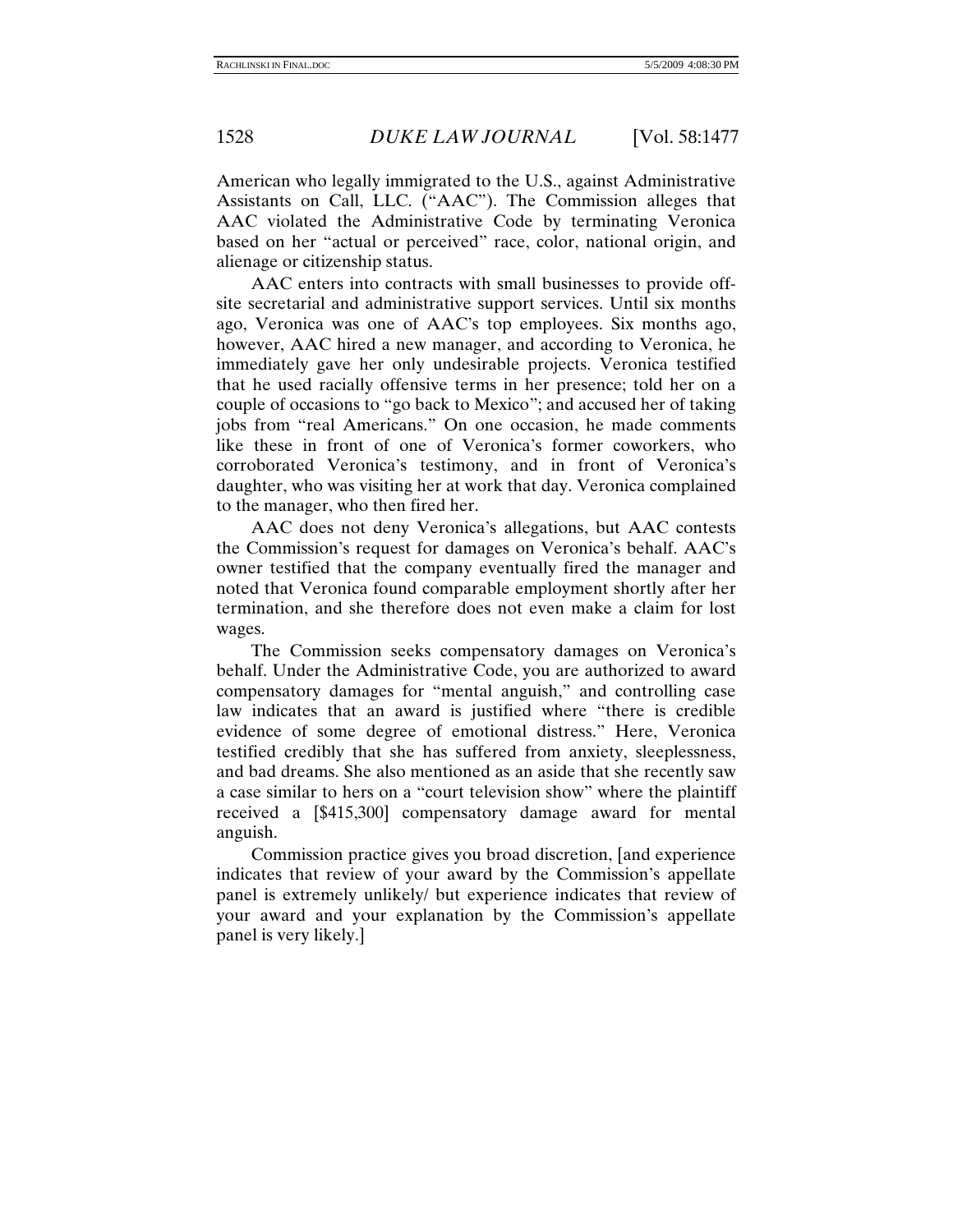Based solely on these facts, what compensatory damages would you award Veronica for mental anguish?

\_\_\_\_\_\_\_\_\_\_\_\_\_\_\_\_\_\_\_\_\_\_\_\_\_\_\_\_\_\_\_\_\_\_\_\_\_\_\_\_\_\_\_\_\_\_\_\_\_\_\_\_\_\_\_\_ \_\_\_\_\_\_\_\_\_\_\_\_\_\_\_\_\_\_\_\_\_\_\_\_\_\_\_\_\_\_\_\_\_\_\_\_\_\_\_\_\_\_\_\_\_\_\_\_\_\_\_\_\_\_\_\_\_\_\_\_ \_\_\_\_\_\_\_\_\_\_\_\_\_\_\_\_\_\_\_\_\_\_\_\_\_\_\_\_\_\_\_\_\_\_\_\_\_\_\_\_\_\_\_\_\_\_\_\_\_\_\_\_\_\_\_\_\_\_\_\_ \_\_\_\_\_\_\_\_\_\_\_\_\_\_\_\_\_\_\_\_\_\_\_\_\_\_\_\_\_\_\_\_\_\_\_\_\_\_\_\_\_\_\_\_\_\_\_\_\_\_\_\_\_\_\_\_\_\_\_\_ \_\_\_\_\_\_\_\_\_\_\_\_\_\_\_\_\_\_\_\_\_\_\_\_\_\_\_\_\_\_\_\_\_\_\_\_\_\_\_\_\_\_\_\_\_\_\_\_\_\_\_\_\_\_\_\_\_\_\_\_

 $\frac{\text{S}}{\text{S}}$ 

Please briefly explain the basis for your damage award:

## *The Restaurant*

Imagine that you are presiding over a case brought by the Department of Health against a restaurant called Café Des Artists for an alleged Health Code violation.

The source of the complaint is a citation against the Café for an alleged rat problem. The City Health Department sent an inspector to the restaurant after neighbors complained of a rat infestation in the Café and the alleyway behind it. The inspector visited the site and found two large rat traps in the basement of the Café and an empty box of rat poison. He also took statements from a neighbor who indicated that he had complained about the rats, but that the Café's owner has refused to do anything about it. The neighbor asserted that he had seen the rats almost daily, mostly "coming out of the kitchen". Based on this evidence, the inspector cited the Café for a violation of the City's Health Code.

Both the neighbor and the inspector testified at the hearing. The inspector restated the facts above. The neighbor added that he has a friend who also saw rats when he visited from out of town, but this friend was not available to testify. [He produced a photo of rats on the floor of the kitchen *(see below),* which he contends was taken by his friend through an open door of the restaurant's kitchen. He claims the friend sent him the photo by e-mail.]

At the hearing, the Café's owner denied that there are rats in his restaurant. He claims he has seen no rats in the restaurant and that he has received no complaints from the neighbors. He asserts that the traps and empty box of poison must have been left there by a previous owner before he took over the restaurant a year ago. [He denies that the photo was taken in the restaurant. At the hearing his lawyer objected to the use of the photo as lacking sufficient authentication and moved that it be excluded.]